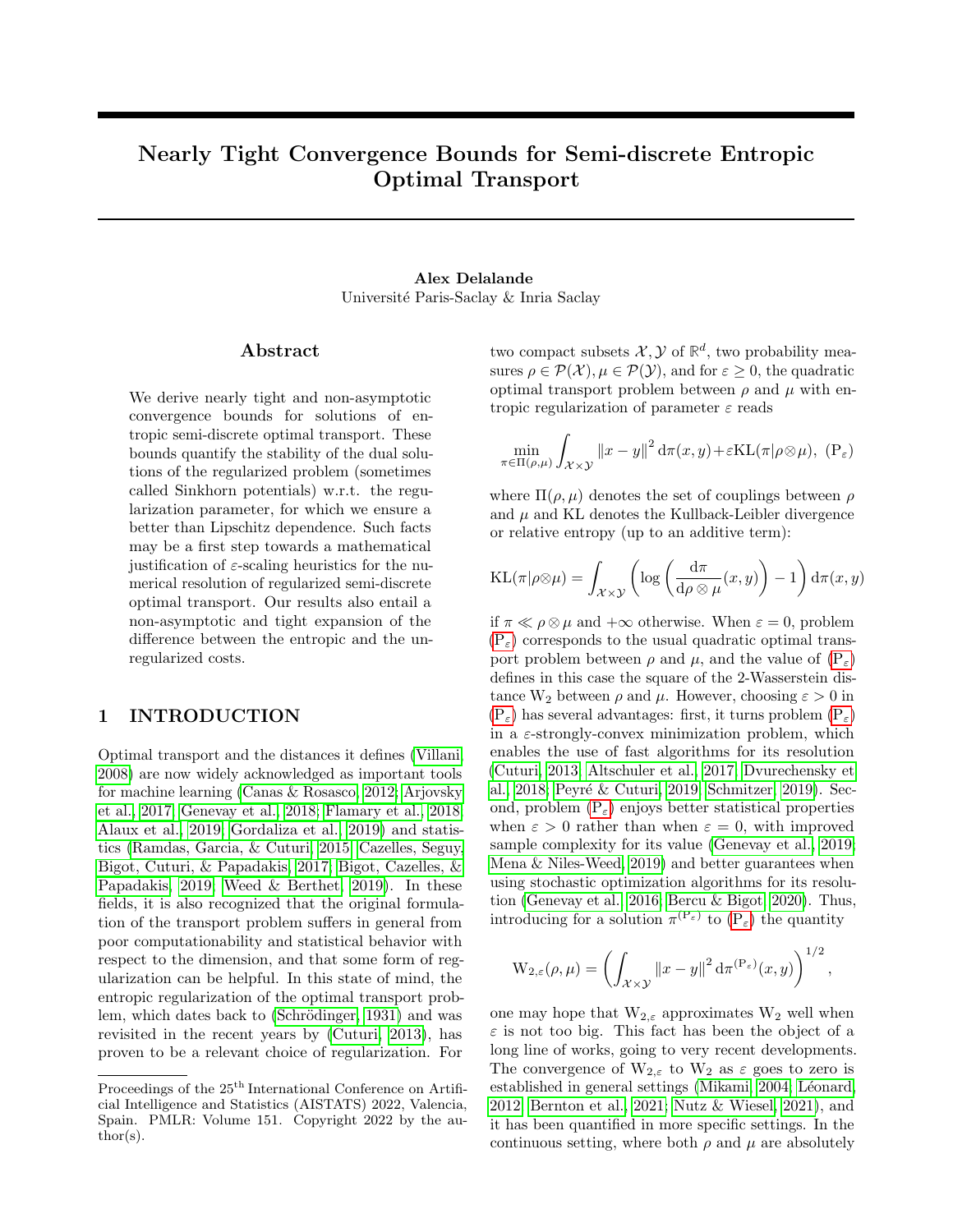continuous, [\(Adams et al., 2011;](#page-8-6) [Duong et al., 2013;](#page-9-7) [Er](#page-9-8)[bar et al., 2015;](#page-9-8) [Pal, 2019\)](#page-10-11) gave first order asymptotics for  $W_{2,\varepsilon}$  in terms of  $\varepsilon$  and thus showed in this setting an asymptotic linear rate of convergence of  $W_{2,\varepsilon}$  to  $W_2$ . These results were recently refined in (Conforti  $\&$ [Tamanini, 2021\)](#page-9-9) where second order asymptotics have been given. In the discrete setting, where both  $\rho$  and  $\mu$ are finitely supported, the rate of convergence of  $W_{2,\varepsilon}$ to  $W_2$  was shown to be asymptotically exponential in (Cominetti  $\&$  Martin, 1994) in the context of the analysis of exponentially penalized finite dimensional linear programs. This result was then refined with a tight non-asymptotic analysis in [\(Weed, 2018\)](#page-11-1), enabling to choose  $\varepsilon$  in terms of the data in order to compute the unregularized cost  $W_2$  to a wanted precision.

Very different regimes are thus observed between the continuous setting (with a linear convergence rate) and the discrete setting (with an exponential convergence rate). However, very few was known – until recently [\(Altschuler, Niles-Weed, & Stromme, 2021\)](#page-8-7) – on the intermediate setting of semi-discrete optimal transport, where  $\rho$  is absolutely continuous and  $\mu$  is finitely supported, that is of particular importance in some applications. In statistics, it corresponds to the case where one wants to compare an empirical sample to a given probability measures, and it can serve to extend notions of quantiles and ranks to multivariate measures [\(Chernozhukov et al., 2017\)](#page-9-11). In numerical analysis, the semi-discrete setting gives a natural framework to approximate the solution of the optimal transport problem between a probability density  $\rho$  and a probability measure  $\mu$  that consists in approximating  $\mu$  by a sequence of measures  $(\mu_N)_{N>1}$  with finite support such that  $\lim_{N\to+\infty}W_2(\mu,\mu_N)=0$  [\(Oliker & Pruss](#page-10-12)[ner, 1989;](#page-10-12) [Cullen et al., 1991;](#page-9-12) [Gangbo & McCann,](#page-9-13) [1996;](#page-9-13) [Caffarelli et al., 1999;](#page-9-14) [Mirebeau, 2015\)](#page-10-13). Finally in image processing, semi-discrete transport has proved useful for texture synthesis and style transfer [\(Galerne,](#page-9-15) [Leclaire, & Rabin, 2017,](#page-9-15) [2018;](#page-9-16) [Leclaire & Rabin, 2020\)](#page-10-14). We thus focus in this work on the semi-discrete setting, and show that we can improve the recent asymptotic bounds given in [\(Altschuler et al., 2021\)](#page-8-7) under slightly stronger regularity assumptions on the source measure. In particular, we produce a non-asymptotic analysis of the dual solutions to problem  $(P_{\varepsilon})$  $(P_{\varepsilon})$  in terms of  $\varepsilon$ , which may be important in itself for the resolution of semidiscrete optimal transport using  $\varepsilon$ -scaling techniques.

The next section details the semi-discrete (regularized) optimal transport problem and gives our main results. Section [3](#page-4-0) derives the ODE from which starts the proof of our main bound and the handling of its terms is done in Sections [4](#page-5-0) and [5.](#page-6-0) Section [6](#page-7-0) finally illustrates our theoretical results on simple one-dimensional numerical examples.

# 2 CONVERGENCE BOUNDS FOR SEMI-DISCRETE ENTROPIC OPTIMAL TRANSPORT

## 2.1 Semi-discrete Entropic Optimal Transport

Let X be a compact subset of  $\mathbb{R}^d$  and  $\rho \in \mathcal{P}(\mathcal{X})$  be an absolutely continuous probability measure on  $X$ . Let  $\mathcal{Y} = \{y_1, \ldots, y_N\} \subset \mathbb{R}^d$  be a set of N points in  $\mathbb{R}^d$  and let  $\sigma$  be the counting measure associated to this set, i.e.  $\sigma = \sum_{i=1}^{N} \delta_{y_i}$ . Let  $\mu = \sum_{i=1}^{N} \mu_i \delta_{y_i} \in$  $P(Y)$  where for all  $i, \mu_i \geq \mu > 0$ . Note that we will denote  $R_{\mathcal{X}}$ ,  $R_{\mathcal{V}} > 0$  the smallest constants such that the  $\mathcal{X} \subset B(0,R_{\mathcal{X}}), \mathcal{Y} \subset B(0,R_{\mathcal{Y}})$  respectively, as well as diam( $\mathcal{X}$ ), diam( $\mathcal{Y}$ ) the respective diameter of  $\mathcal{X}, \mathcal{Y}$ .

Back to problem  $(P_{\varepsilon})$  $(P_{\varepsilon})$ , developing the square  $||x - y||^2$ and using that  $\pi$  belongs to  $\Pi(\rho,\mu)$ , one can notice that this problem is equivalent to the following regularized maximum correlation problem:

<span id="page-1-2"></span><span id="page-1-0"></span>
$$
\max_{\pi \in \Pi(\rho,\mu)} \int_{\mathcal{X} \times \mathcal{Y}} \langle x | y \rangle d\pi(x,y) - \varepsilon \mathrm{KL}(\pi | \rho \otimes \sigma), \quad (\mathrm{P}'_{\varepsilon})
$$

with the relation  $(P_{2\varepsilon}) = M_2(\rho) + M_2(\mu) - 2\varepsilon \mathcal{H}(\mu)$  –  $2 \times (\mathbb{P}'_{\varepsilon})$ , where  $M_2(\cdot)$  denotes the second moment of a probability measure and  $\mathcal{H}(\cdot)$  its Shannon entropy. By either  $\varepsilon$ -strong concavity (when  $\varepsilon > 0$ ) or Brenier's theorem [\(Brenier, 1991\)](#page-8-8) (when  $\varepsilon = 0$ , using that  $\rho$  is absolutely continuous), problem  $({\rm P}_\varepsilon')$  admits a unique solution denoted  $\pi^{\varepsilon}$ . Moreover it admits the following (semi-)dual formulation and strong duality holds (see for instance Sections 2 of [\(Genevay et al., 2016;](#page-9-6) [Bercu](#page-8-4) [& Bigot, 2020\)](#page-8-4)):

$$
\min_{\psi \in \mathbb{R}^N} \int_{\mathcal{X}} \psi^{c,\varepsilon} \mathrm{d}\rho + \langle \psi | \mu \rangle + \varepsilon,
$$

where  $\mu$  is conflated with the vector  $(\mu_i)_{i=1,\dots,N} \in$  $(\mathbb{R}^*_+)^N$  and where  $\psi^{c,\varepsilon}$  corresponds to the  $(c,\varepsilon)$ transform of  $\psi$  when  $\varepsilon > 0$  and to its *Legendre trans*form when  $\varepsilon = 0$ :  $\forall x \in \mathcal{X}$ ,

$$
\psi^{c,\varepsilon}(x) = \begin{cases} \varepsilon \log\left(\sum_{i=1}^N e^{\frac{\langle x|y_i\rangle - \psi_i}{\varepsilon}}\right) & \text{if } \varepsilon > 0, \\ \max_{i=1,\dots,N} \langle x|y_i\rangle - \psi_i = \psi^*(x) & \text{if } \varepsilon = 0. \end{cases}
$$

This dual problem is invariant to addition of constant vectors to  $\psi$ . We fix this invariance by adding the constraint that  $\langle \psi | \mathbb{1}_N \rangle = 0$  without any loss of generality, where  $\mathbb{1}_N$  denotes a vector full of 1's in  $\mathbb{R}^N$ . Introducing the (regularized) Kantorovich's functional  $\mathcal{K}^{\varepsilon} : \psi \mapsto \int_{\mathcal{X}} \psi^{c,\varepsilon} d\rho + \varepsilon$ , one can then rewrite the dual formulation as

<span id="page-1-1"></span>
$$
\min_{\psi \in \mathbb{R}^N, \langle \psi | \mathbb{1}_N \rangle = 0} \mathcal{K}^{\varepsilon}(\psi) + \langle \psi | \mu \rangle.
$$
 (D<sub>\varepsilon</sub>)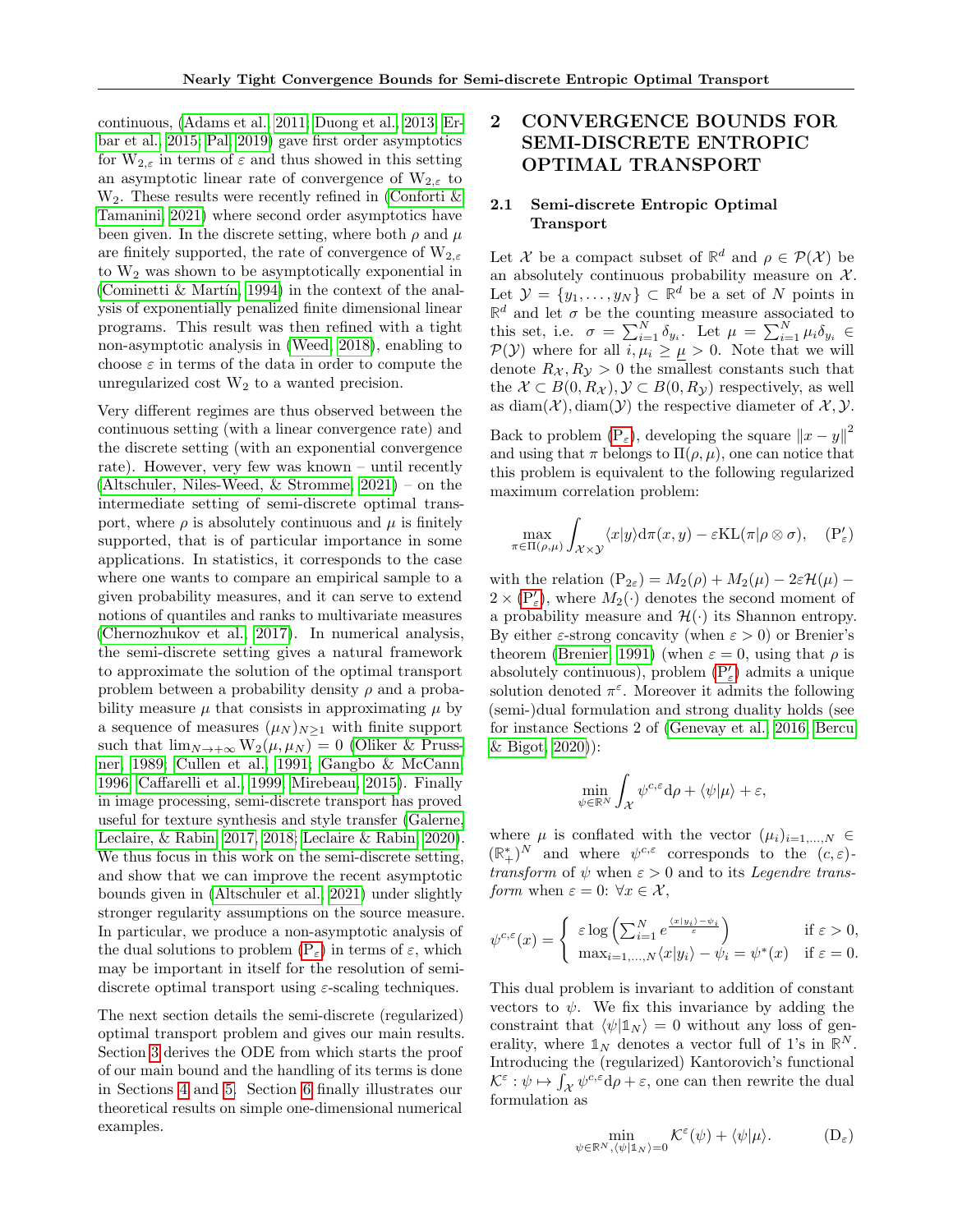The functional  $\mathcal{K}^{\varepsilon}$  is convex on  $\mathbb{R}^{N}$  and strictly convex on  $(\mathbb{1}_N)^{\top}$ : problem  $(D_{\varepsilon})$  $(D_{\varepsilon})$  admits a unique solution denoted  $\psi^{\varepsilon}$  (that we call later on a *potential*), and such a solution verifies formally the following first-order condition:

$$
\nabla \mathcal{K}^{\varepsilon}(\psi^{\varepsilon}) = -\mu. \tag{1}
$$

More precisely, this first-order condition means that for all  $i \in \{1, \ldots, N\}$ , if  $\varepsilon > 0$ ,

$$
\mu(\{y_i\}) = \int_{x \in \mathcal{X}} e^{\frac{\langle x | y_i \rangle - \psi_i^{\varepsilon} - (\psi^{\varepsilon})^{c, \varepsilon}(x)}{\varepsilon}} d\rho(x) \qquad (2)
$$

and if  $\varepsilon = 0$ ,  $\mu({y_i}) = \int_{x \in \mathcal{X}} \mathbb{1}_{\text{Lag}_i(\psi^0)}(x) d\rho(x)$ , where for any  $\psi \in \mathbb{R}^N$ ,  $\text{Lag}_i(\psi)$  denotes the *i*-th Laguerre cell w.r.t.  $\psi$ :

$$
Lag_i(\psi) = \{ x \in \mathcal{X} | \forall j, \langle x | y_i \rangle - \psi_i \ge \langle x | y_j \rangle - \psi_j \}.
$$

Note that the Laguerre cells are convex polytopes intersected with  $\mathcal X$  and they define a tesselation of  $\mathcal X$ :  $\bigcup_i \mathrm{Lag}_i(\psi^{\varepsilon}) = \mathcal{X}.$ 

Finally, the primal-dual relationship that links the solution  $\psi^{\varepsilon}$  of problem  $(D_{\varepsilon})$  $(D_{\varepsilon})$  to the solution  $\pi^{\varepsilon}$  of problem  $(P'_\varepsilon)$  $(P'_\varepsilon)$  is the following: for all Borel set  $A \subset \mathcal{X}$ , all  $i \in \{1, \ldots, N\}, \text{ if } \varepsilon > 0,$ 

$$
\pi^{\varepsilon}(A, \{y_i\}) = \int_{x \in A} e^{\frac{\langle x | y_i \rangle - \psi_i^{\varepsilon} - (\psi^{\varepsilon})^{c, \varepsilon}(x)}{\varepsilon}} d\rho(x) \qquad (3)
$$

and if  $\varepsilon = 0$ ,  $\pi^0(A, \{y_i\}) = \int_{x \in A} \mathbb{1}_{\text{Lag}_i(\psi^0)}(x) d\rho(x)$ .

### 2.2 Non-asymptotic Behavior of Potentials

The authors of [\(Altschuler et al., 2021\)](#page-8-7) recently tackled the question of the rate of convergence of  $W_{2,\varepsilon}$  to  $W_2$  in the specific semi-discrete setting. They showed under regularity assumptions on the source  $\rho$  the following asymptotic quadratic convergence in  $\varepsilon$  of the regularized cost (Theorem 1.1 in [\(Altschuler et al., 2021\)](#page-8-7)):

$$
W_{2,\varepsilon}^{2}(\rho,\mu) = W_{2}^{2}(\rho,\mu) + \varepsilon^{2} \frac{\pi^{2}}{12} \sum_{i < j} \frac{w_{ij}}{\|y_{i} - y_{j}\|} + o(\varepsilon^{2}),
$$

where  $w_{ij} = \int_{\text{Lag}_i(\psi^0) \cap \text{Lag}_j(\psi^0)} \rho(x) d\mathcal{H}^{d-1}(x)$ . In order to show this, they demonstrated that the convergence of  $\psi^{\varepsilon}$  to  $\psi^0$  as  $\varepsilon$  goes to 0 happens at a rate faster that  $\varepsilon$  (Theorem 1.3 in [\(Altschuler et al., 2021\)](#page-8-7)):

$$
\lim_{\varepsilon \to 0} \frac{1}{\varepsilon} (\psi^{\varepsilon} - \psi^0) = \dot{\psi^{\varepsilon}} \Big|_{\varepsilon = 0} = 0,
$$

where  $\psi^{\varepsilon} = \frac{\partial}{\partial \varepsilon} \psi^{\varepsilon}$ . As discussed in [\(Altschuler et al.,](#page-8-7) [2021\)](#page-8-7), this result is unexpected because false in general optimal transport and stems from the particular setting of semi-discrete optimal transport with a positive

source. In this work, we show that the result of Theorem 1.3 in [\(Altschuler et al., 2021\)](#page-8-7) can be extended and quantified to get a non-asymptotic control of  $\dot{\psi}^{\varepsilon}$ , i.e. not only when  $\varepsilon \to 0$  but for  $\varepsilon \in \mathbb{R}^*_+$ . As in [\(Altschuler](#page-8-7) [et al., 2021\)](#page-8-7), we notice that regularity assumptions on the source measure  $\rho$  are necessary to proceed with such controls. In particular, we make the following assumption (stronger than the one in [\(Altschuler et al.,](#page-8-7) [2021\)](#page-8-7)):

<span id="page-2-2"></span><span id="page-2-0"></span>**Assumption 1.** The compact set  $X$  is convex. The source measure  $\rho \in \mathcal{P}(\mathcal{X})$  is absolutely continuous and its density (also denoted  $\rho$ ), is bounded away from zero and infinity, i.e. there exist  $m_{\rho}$ ,  $M_{\rho}$  such that on  $\mathcal{X}$ ,

$$
0 < m_\rho \le \rho \le M_\rho < +\infty.
$$

Under this assumption and an Hölder continuity assumption on the density of  $\rho$ , we show the following behavior:

<span id="page-2-1"></span>**Theorem 2.1.** Let  $\rho \in \mathcal{P}(\mathcal{X})$  satisfying Assumption [1](#page-2-0) with an  $\alpha$ -Hölder continuous density for some  $\alpha \in (0,1]$ and let  $\mu \in \mathcal{P}(\mathcal{Y})$ . Then for any  $\varepsilon \leq 1, \ \alpha' \in (0, \alpha)$ , the solutions  $\psi^{\varepsilon}$  to problem  $(D_{\varepsilon})$  $(D_{\varepsilon})$  verify:

$$
\left\|\dot{\psi^{\varepsilon}}\right\|_2 \lesssim \varepsilon^{\alpha'},
$$

where  $\dot{\psi}^{\varepsilon} = \frac{\partial}{\partial \varepsilon} \psi^{\varepsilon}$  and  $\lesssim$  hides multiplicative constants that depend on  $\mathcal{X}, \rho, \mathcal{Y}, \mu$ . Besides, for any  $\varepsilon \geq 1$ ,

$$
\left\|\dot{\psi^\varepsilon}\right\|_2\lesssim 1
$$

Remark 2.1 (Constants). A (very) rough upper bound on the hidden constants is given by the quantity

$$
\frac{N}{\mu} \frac{M_{\rho}}{m_{\rho}} e^{R_{\mathcal{Y}} \text{diam}(\mathcal{X})} \left( NR_{\mathcal{X}} \text{diam}(\mathcal{Y}) + \log \frac{1}{\mu} \right. \n+ N^2 M_{\rho} \text{diam}(\mathcal{X})^{d-1} \left(1 + \frac{C_{\rho}}{\delta^{\alpha}} + R_{\mathcal{X}} \text{diam}(\mathcal{Y}) + \log \frac{1}{\mu}\right) \n+ N^3 M_{\rho} \frac{\text{diam}(\mathcal{X})^{d-2} \text{diam}(\mathcal{Y})^4}{\cos(\theta/2)\delta^4} \left(1 + R_{\mathcal{X}} \text{diam}(\mathcal{Y}) + \log \frac{1}{\mu}\right),
$$

up to a multiplicative constant that depends only on the dimension. In this formula,  $C_{\rho}$  is such that for any  $x, x' \in \mathcal{X}$ ,  $|\rho(x) - \rho(x')| \leq C_{\rho} ||x - x'||^{\alpha}$ ,  $\delta$  is the minimum distance between two points in  $\mathcal Y$  and  $\theta$  is the maximum angle formed by three not-aligned points in  $\mathcal Y$ . The dependence on N is rather bad and it may be improved by replacing the  $N^2$  term with N times the maximum number of  $(d-1)$ -facets a Laguerre cell has in the tessellation  $\bigcup_i \text{Lag}_i(\psi^0)$  and the  $N^3$  term with N times the maximum number of  $(d-2)$ -facets a Laguerre cell has in this tessellation.

Remark 2.2 (Assumptions on the source measure). The source measure  $\rho$  is assumed to be compactly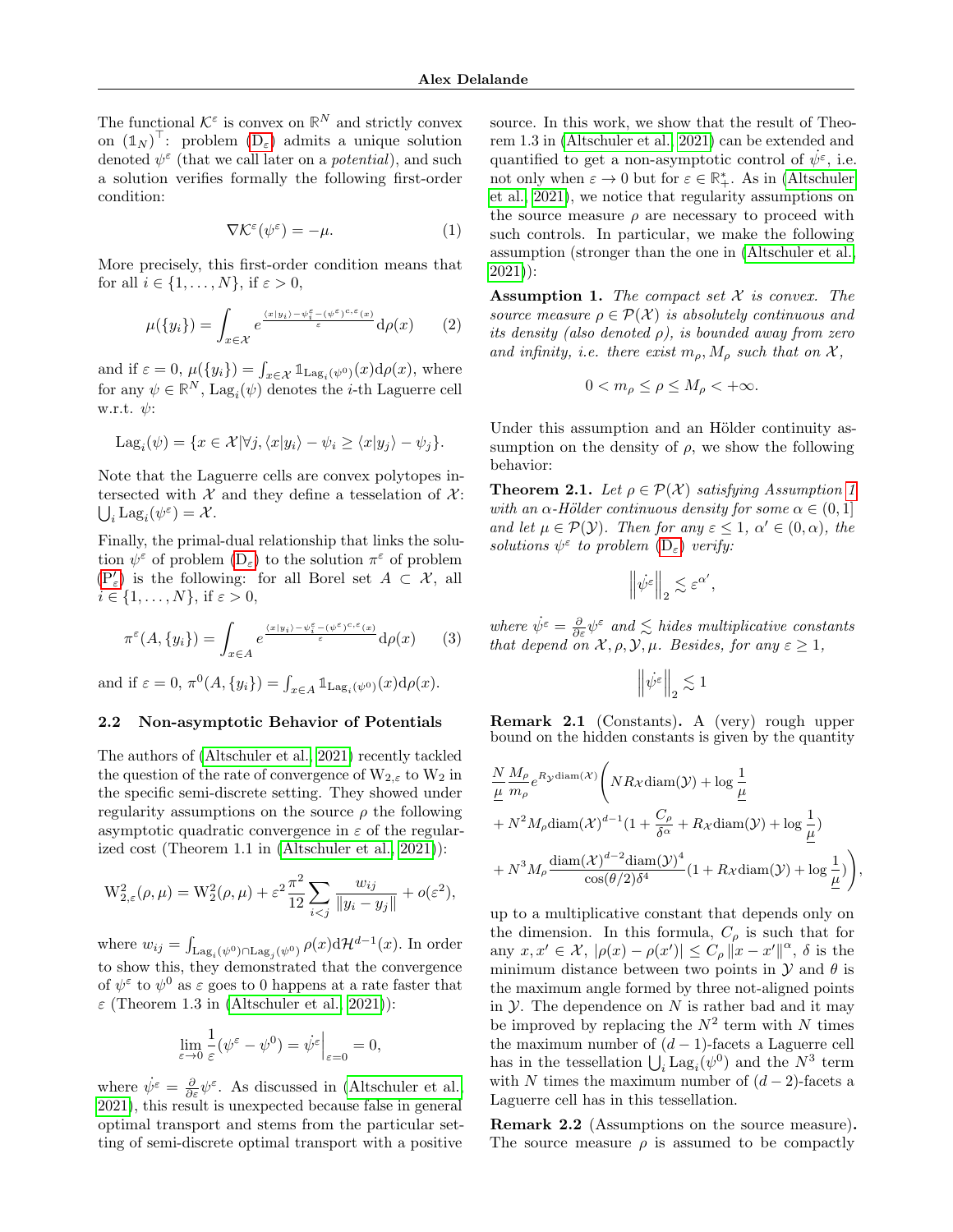supported and with bounded density. These assumptions are used twice: first, in the proof of Theorem [3.2](#page-4-1) (Appendix [A.2\)](#page-12-0) in order to prove the equivalence of  $\rho$  with another probability measure, and we do not see so far how to provide such equivalence without these assumptions. Second, in the proof of Proposition [5.1](#page-6-1) (Appendix [A.3\)](#page-13-0) in order to derive quantitative bounds, but here, these assumptions may be weakened by only assuming, similarly to [\(Altschuler et al., 2021\)](#page-8-7) (Assumption 2.9 and Proposition 2.10), that  $\rho$  has a density that is dominated along subspaces of dimensions  $(d-1)$  and  $(d-2)$  The convexity assumption made on the support of the source measure  $\rho$  is used only once (when applying the Prékopa-Leindler inequality in the proof of Proposition [4.1\)](#page-5-1) and we could not find a way to circumvent it. It may be compared to the connectedness assumption made on the support of  $\rho$  in [\(Altschuler et al., 2021\)](#page-8-7).

The behavior of Theorem [2.1](#page-2-1) is a consequence of the analysis of an ODE satisfied by the map  $\varepsilon \mapsto \psi^{\varepsilon}$ , and it is proven in Section [3.](#page-4-0) An immediate consequence of this result concerns the quantitative stability of the mapping  $\varepsilon \mapsto \psi^{\varepsilon}$ . It also gives quantitative convergence results for  $\psi^{\varepsilon}$ ,  $(\psi^{\varepsilon})^{c,\varepsilon}$  and  $\pi^{\varepsilon}$  toward their different limits – results that are reminiscent of the asymptotic ones of (Cominetti & Martín, 1994) in the study of solutions of exponentially penalized finite dimensional linear programs. The following corollary is proven in Section [A.6](#page-18-0) of the Appendix.

<span id="page-3-0"></span>Corollary 2.2. Let  $0 < \varepsilon' \leq \varepsilon$ . Under assumptions of Theorem [2.1,](#page-2-1) denote  $\psi^{\varepsilon'}$ ,  $\psi^{\overline{\varepsilon}}$  the solutions to problem  $(D_{\varepsilon})$  $(D_{\varepsilon})$  with regularization  $\varepsilon', \varepsilon$  respectively. Then for any  $\alpha' \in (0, \alpha),$ 

$$
\left\|\psi^{\varepsilon}-\psi^{\varepsilon'}\right\|_{\infty}\lesssim \varepsilon^{\alpha'}(\varepsilon-\varepsilon').
$$

In particular, letting  $\varepsilon'$  go to 0 yields

$$
\|\psi^{\varepsilon} - \psi^0\|_{\infty} \lesssim \varepsilon^{1+\alpha'},
$$

$$
\|(\psi^{\varepsilon})^{c,\varepsilon} - (\psi^0)^*\|_{\infty} \lesssim \varepsilon.
$$

Additionally, for  $\rho$ -a.e.  $x \in \mathcal{X}$ ,

$$
\left| (\psi^{\varepsilon})^{c,\varepsilon}(x) - (\psi^0)^*(x) \right| \lesssim \varepsilon^{1+\alpha'},
$$
  

$$
\left| \pi^{\varepsilon}(x,\cdot) - \pi^0(x,\cdot) \right| \lesssim e^{-c_x/\varepsilon}
$$

,

where  $c_x = \min_{i \in \{1, ..., N\}} \{ (\psi^0)^*(x) - \langle x | y_i \rangle +$  $\psi_i^0$  |  $\langle x|y_i\rangle - \psi_i^0 \neq (\psi^0)^*(x) > 0.$ 

**Remark 2.3** ( $\varepsilon$ -scaling). Corollary [2.2](#page-3-0) may be a first step, in the semi-discrete context, towards a mathematical justification of  $\varepsilon$ -scaling or  $\varepsilon$ -scheduling techniques used in the numerical resolution of optimal transport. Such techniques, reported for instance in [\(Kosowsky &](#page-10-15) [Yuille, 1994;](#page-10-15) [Schmitzer, 2019;](#page-10-6) [Feydy, 2020\)](#page-9-17) in the context of Sinkhorn's algorithm for solving the assignment or discrete optimal transport problems using entropic regularization, are used to reduce the number of iterations necessary to compute a regularized solution. They consist in solving  $(P_{\varepsilon})$  $(P_{\varepsilon})$  with a starting *large* regularization parameter  $\varepsilon^0$ , and then gradually decrease the regularization parameter over the course of the optimization, with a geometric decrease – typically,  $\varepsilon^{k+1} = \varepsilon^k/2$ . The idea is that  $\psi^{\varepsilon^k}$  (or an approximation of it) is supposed to be a good starting point for an optimization algorithm that aims at estimating the solution  $\psi^{\varepsilon^{k+1}}$ . This technique was introduced for Bertsekas' auction algorithm [\(Bertsekas, 1981;](#page-8-9) [Bertsekas](#page-8-10) [& Eckstein, 1988\)](#page-8-10) for the resolution of the assignment problem, and it proved to reduce the worst case complexity from  $O\left(\frac{N^2}{\varepsilon}\right)$  to  $O\left(N^3\log\left(\frac{1}{\varepsilon}\right)\right)$  in order to get an  $\varepsilon$ -approximate solution, where N denotes the number of agents/tasks. Although successful in practice, similar reduction of the worst-case complexity of Sinkhorn's algorithm using the  $\varepsilon$ -scaling strategy could not be proved, see the discussions in [\(Schmitzer, 2019;](#page-10-6) [Feydy, 2020\)](#page-9-17) for more details.

**Remark 2.4** (Exponential convergence of  $\pi^{\varepsilon}$ ). The convergence of  $\pi^{\varepsilon}(x, y_i)$  to  $\pi^0(x, y_i)$  at the rate  $e^{-c_x/\varepsilon}$ for  $\rho$ -a.e. x and  $i \in \{1, ..., N\}$  matches in our semidiscrete setting the result of [\(Bernton et al., 2021\)](#page-8-5) that showed this rate of convergence, only asymptotically and for  $(x, y_i)$  not in the support of  $\pi^0$ , but in a much more general setting.

### 2.3 Non-asymptotic Expansion of the Difference of Costs

A consequence to these new bounds for  $\varepsilon \leq 1$  is an improvement of the asymptotic result on the convergence of the difference of costs proven in [\(Altschuler et al.,](#page-8-7) [2021\)](#page-8-7), to the following tight non-asymptotic result:

<span id="page-3-1"></span>Theorem 2.3. Under assumptions of Theorem [2.1,](#page-2-1) for any  $\alpha' \in (0, \alpha)$  and  $\varepsilon \leq 1$ ,

$$
\left| \mathcal{W}_{2,\varepsilon}^{2}(\rho,\mu) - \mathcal{W}_{2}^{2}(\rho,\mu) - \varepsilon^{2} \frac{\pi^{2}}{12} \sum_{i < j} \frac{w_{ij}}{\|y_{i} - y_{j}\|} \right| \lesssim \varepsilon^{2+\alpha'}.
$$

This result and its tightness are respectively proved in Sections [A.7,](#page-20-0) [A.8](#page-22-0) of the Appendix.

**Notation.** The notation  $\langle v|\nu\rangle$  or  $\mathbb{E}_{\nu}(v)$  is used to denote the quantity  $\sum_{i=1}^{N} v_i \nu(y_i)$  when  $v \in \mathbb{R}^N$  and  $\nu \in \mathcal{P}(\mathcal{Y})$  or the quantity  $\int_{\mathcal{X}} v \, d\nu$  when  $v \in L^1(\mathcal{X})$  and  $\nu \in \mathcal{P}(\mathcal{X})$ . Similarly,  $\mathbb{V}\text{ar}_{\mu}(v)$  denotes the quantity  $\sum_{i=1}^{N} v_i^2 \mu(y_i) - \left(\sum_{i=1}^{N} v_i \mu(y_i)\right)^2$  in the first case and the quantity  $\int_{\mathcal{X}} v^2 \, \mathrm{d}\nu - \left(\int_{\mathcal{X}} v \, \mathrm{d}\nu\right)^2$  in the second. For  $v \in \mathbb{R}^N$ , diag(v) denotes the diagonal matrix of  $\mathbb{R}^{N \times N}$ with diagonal  $v$ .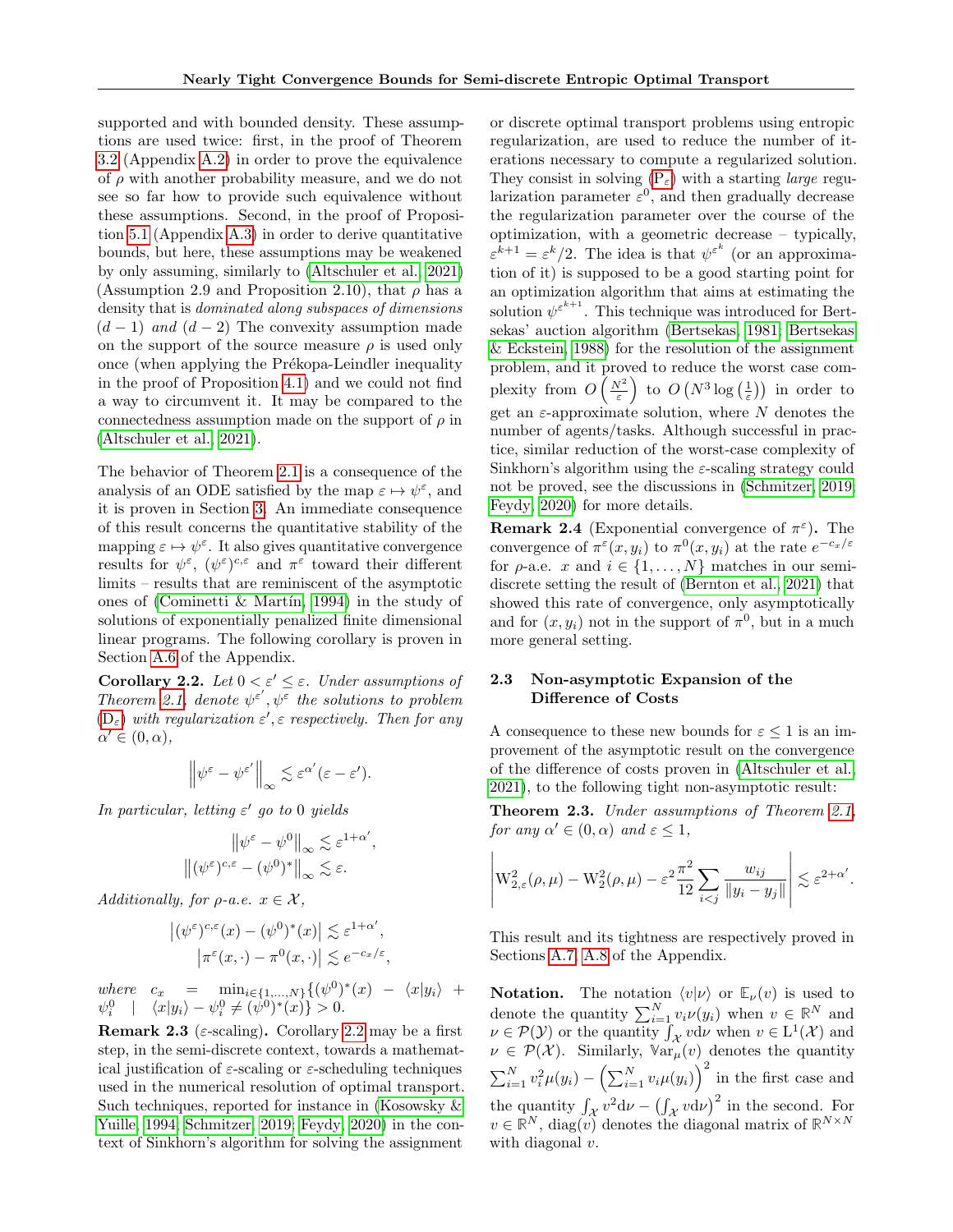# 3 A GOVERNING ODE

Similarly to (Cominetti & Martín, 1994), we show The-orem [2.1](#page-2-1) by leveraging the fact that  $\varepsilon \mapsto \psi^{\varepsilon}$  satisfies a specific ODE that is deduced from the formal stationary equation [\(1\)](#page-1-2). Let's fix  $\varepsilon > 0$  and recall in this case the expression of Kantorovich's functional  $\mathcal{K}^{\varepsilon} : \mathbb{R}^N \to \mathbb{R}$ : for all  $\psi \in \mathbb{R}^N$ ,

<span id="page-4-2"></span>
$$
\mathcal{K}^{\varepsilon}(\psi) = \int_{\mathcal{X}} \varepsilon \log \left( \sum_{i=1}^{N} \exp \left( \frac{\langle x | y_i \rangle - \psi_i}{\varepsilon} \right) \right) d\rho(x) + \varepsilon.
$$
\n(4)

Looking at equation [\(4\)](#page-4-2), one can establish that  $\psi \mapsto$  $\mathcal{K}^{\varepsilon}(\psi)$  is a  $\mathcal{C}^2$  function from  $\mathbb{R}^N$  to  $\mathbb{R}$ , with the following derivatives when evaluated in  $\psi \in \mathbb{R}^N$  (see e.g. Section 3 of [\(Bercu & Bigot, 2020\)](#page-8-4)):

$$
\nabla \mathcal{K}^{\varepsilon}(\psi) = -\mathbb{E}_{x \sim \rho} \pi_x^{\varepsilon}(\psi),
$$
\n
$$
\nabla^2 \mathcal{K}^{\varepsilon}(\psi) = \frac{1}{\varepsilon} \mathbb{E}_{x \sim \rho} \left( \text{diag}(\pi_x^{\varepsilon}(\psi)) - \pi_x^{\varepsilon}(\psi) \pi_x^{\varepsilon}(\psi)^{\top} \right),
$$
\n(6)

where for any  $x \in \mathcal{X}$  and  $\psi \in \mathbb{R}^N$ ,  $\pi_x^{\varepsilon}(\psi)$  is a vector of  $\mathbb{R}^N$  whose components read for all  $i \in \{1, \ldots, N\}$ 

$$
\pi_x^{\varepsilon}(\psi)_i = \frac{\exp\left(\frac{\langle x|y_i\rangle - \psi_i}{\varepsilon}\right)}{\sum_{j=1}^N \exp\left(\frac{\langle x|y_j\rangle - \psi_j}{\varepsilon}\right)}.
$$
(7)

Intuitively, one can interpret  $x \mapsto \pi_x^{\varepsilon}(\psi)_i$  as a smoothed version of the indicator function associated to the i-th Laguerre cell of  $\psi$ : it represents the ratio of mass sent from x to  $y_i$  proposed by the candidate solution  $\psi$  to problem  $(D_{\varepsilon})$  $(D_{\varepsilon})$ . One can also easily prove that for any  $\psi \in \mathbb{R}^N$ ,  $\varepsilon \mapsto \nabla \mathcal{K}^{\varepsilon}(\psi)$  is a  $\mathcal{C}^1$  function from  $\mathbb{R}^*$  to  $\mathbb{R}^N$ , with the formula

$$
\frac{\partial}{\partial \varepsilon} (\nabla \mathcal{K}^{\varepsilon})(\psi) = \frac{1}{\varepsilon} \mathbb{E}_{x \sim \rho} \left( \mathrm{diag}(\pi_x^{\varepsilon}(\psi)) \log \pi_x^{\varepsilon}(\psi) \right) \qquad (8)
$$

$$
- \pi_x^{\varepsilon}(\psi) \pi_x^{\varepsilon}(\psi)^\top \log \pi_x^{\varepsilon}(\psi) \right).
$$

We can then show:

<span id="page-4-5"></span>**Proposition 3.1.** For any  $\varepsilon \geq 0$ , denote  $\psi^{\varepsilon}$  the solution to problem  $(D_{\varepsilon})$  $(D_{\varepsilon})$ . The mapping  $\varepsilon \mapsto \psi^{\varepsilon}$  is a  $\mathcal{C}^1$  $\emph{function from $\mathbb{R}^*_+$ to $(\mathbb{1}_N)^\bot$ that satisfies for any $\varepsilon>0$}$ the ODE

<span id="page-4-3"></span>
$$
\nabla^2 \mathcal{K}^{\varepsilon}(\psi^{\varepsilon}) \dot{\psi}^{\varepsilon} + \frac{\partial}{\partial \varepsilon} (\nabla \mathcal{K}^{\varepsilon}) (\psi^{\varepsilon}) = 0. \tag{9}
$$

*Proof.* Since for any  $\varepsilon > 0$ ,  $\psi \mapsto \mathcal{K}^{\varepsilon}(\psi)$  is a  $\mathcal{C}^2$  convex function from  $\mathbb{R}^N$  to  $\mathbb{R}$ , one can characterize  $\psi^{\varepsilon}$  with the first order condition [\(1\)](#page-1-2). Using that  $\psi \mapsto \mathcal{K}^{\varepsilon}(\psi)$  is  $\mathcal{C}^2$  on  $\mathbb{R}^N$ ,  $\varepsilon \mapsto \nabla \mathcal{K}^{\varepsilon}(\psi)$  is  $\mathcal{C}^1$  on  $\mathbb{R}^+_*$ , and that  $\mathcal{K}^{\varepsilon}$  is strictly convex on  $(\mathbb{1}_N)^{\perp}$ , i.e. that for any  $\psi \in \mathbb{R}^N$  such that  $\langle \psi | \mathbb{1}_N \rangle = 0$ ,  $\nabla^2 \mathcal{K}^{\varepsilon}(\psi) > 0$ , the implicit function

theorem asserts that  $\varepsilon \mapsto \psi^{\varepsilon}$  is a  $\mathcal{C}^1$  function from  $\mathbb{R}^*$ to  $(\mathbb{1}_N)^{\perp}$ . We can therefore differentiate the stationary equation [\(1\)](#page-1-2) w.r.t.  $\varepsilon$  and obtain that  $\psi^{\varepsilon}$  satisfies ODE [\(9\)](#page-4-3). П

Controlling  $\|\dot{\psi}^{\varepsilon}\|$  thus amounts to finding a lower bound on the p.s.d. matrix  $\nabla^2 \mathcal{K}^{\varepsilon}(\psi^{\varepsilon})$  and an upper bound on the second term  $\frac{\partial}{\partial \varepsilon} (\nabla \mathcal{K}^{\varepsilon})(\psi^{\varepsilon})$ . The two following Theorems provide such controls. The first one can be regarded as a local strong-convexity estimate of the regularized Kantorovich's functional and is proven in Section [4:](#page-5-0)

<span id="page-4-1"></span>**Theorem 3.2** (Strong convexity of  $\mathcal{K}^{\varepsilon}$ ). Let  $\rho \in \mathcal{P}(\mathcal{X})$ satisfying Assumption [1](#page-2-0) and let  $\mu \in \mathcal{P}(\mathcal{Y})$ . Then for any  $\varepsilon > 0$ , the solution  $\psi^{\varepsilon}$  to problem  $(D_{\varepsilon})$  $(D_{\varepsilon})$  verifies for any  $v \in \mathbb{R}^N$ 

<span id="page-4-7"></span>
$$
\mathbb{V}\mathrm{ar}_{\mu}(v) \leq \left(e^{R_{\mathcal{Y}} \mathrm{diam}(\mathcal{X})} \frac{M_{\rho}}{m_{\rho}} + \varepsilon\right) \langle v | \nabla^2 \mathcal{K}^{\varepsilon}(\psi^{\varepsilon}) v \rangle.
$$

<span id="page-4-6"></span><span id="page-4-4"></span>**Remark 3.1** (Dependence on  $\varepsilon$ ). Notice that in the limit  $\varepsilon \to 0$ , one recovers a similar non-trivial estimate for the unregularized Kantorovich's functional given recently in Theorem 2.1 of [\(Delalande & Merigot, 2021\)](#page-9-18) in the context of the study of the stability of optimal transport maps w.r.t. the target measure in quadratic optimal transport. Our estimate may also be compared to two other similar strong-convexity estimates found in Theorem 4 of [\(Luise et al., 2019\)](#page-10-16) (in the discrete context) and in Lemma A.1 of [\(Bercu & Bigot, 2020\)](#page-8-4) (that is not explicit) that both diverge as  $\varepsilon$  goes to zero. Note also that as  $\varepsilon$  goes to  $\infty$ , our estimate deteriorates: in this limit,  $K^{\varepsilon}$  gets *flat* around its minimum.

The second control gives a uniform bound on the second term of ODE [\(9\)](#page-4-3) and is proven in Section [5:](#page-6-0)

<span id="page-4-0"></span>**Theorem 3.3.** Let  $\rho \in \mathcal{P}(\mathcal{X})$  satisfying Assumption [1](#page-2-0) with an  $\alpha$ -Hölder continuous density for some  $\alpha \in (0,1)$ and let  $\mu \in \mathcal{P}(\mathcal{Y})$ . Then for any  $\varepsilon \leq 1$ ,  $\alpha' \in (0, \alpha)$ , the solutions  $\psi^{\varepsilon}$  to problem  $(D_{\varepsilon})$  $(D_{\varepsilon})$  verify:

$$
\left\|\frac{\partial}{\partial \varepsilon} (\nabla \mathcal{K}^{\varepsilon})(\psi^{\varepsilon})\right\|_{\infty} \lesssim \varepsilon^{\alpha'},
$$

where  $\leq$  hides multiplicative constants that depend on  $\mathcal{X}, \rho, \mathcal{Y}, \mu$ . Besides, for any  $\varepsilon \geq 1$ ,

$$
\left\|\frac{\partial}{\partial \varepsilon}(\nabla \mathcal{K}^{\varepsilon})(\psi^{\varepsilon})\right\|_{\infty} \lesssim \frac{1}{\varepsilon}.
$$

With these results, the proof of Theorem [2.1](#page-2-1) falls directly and is given in the Appendix (Section [A.1\)](#page-12-1).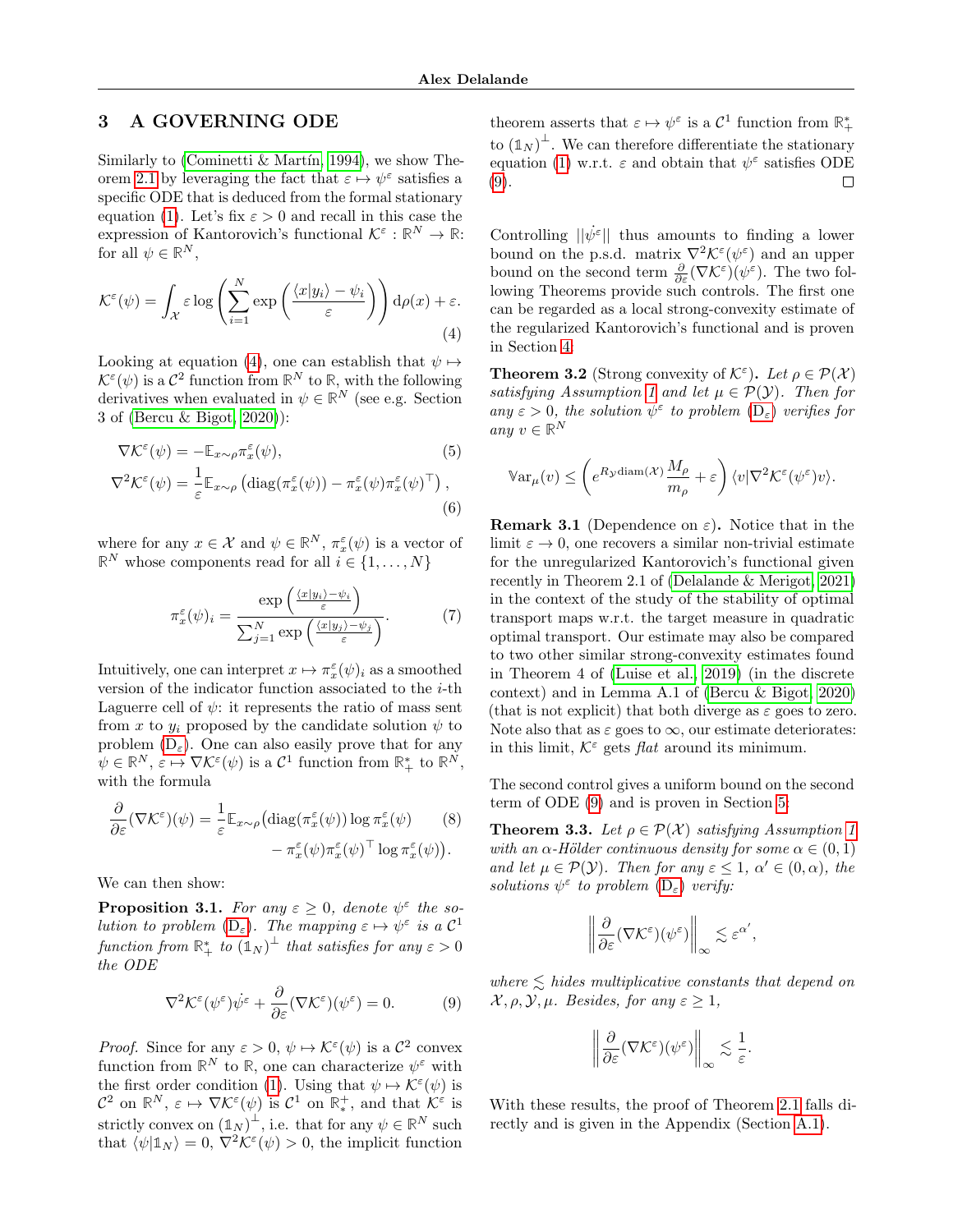# <span id="page-5-0"></span>4 STRONG CONVEXITY OF  $K^{\varepsilon}$

In this section, we prove the strong convexity esti-mate of Theorem [3.2](#page-4-1) for the regularized ( $\varepsilon > 0$ ) Kantorovich's functional. As mentionned in Remark [3.1,](#page-4-4) this estimate is reminiscent of Theorem 2.1 in [\(Delalande & Merigot, 2021\)](#page-9-18) which relies on the Brascamp-Lieb inequality. In contrast, we use here the Prékopa-Leindler inequality (Prékopa, 1971; [Leindler,](#page-10-18) [1972;](#page-10-18) Prékopa, 1973), that is known to entail the Brascamp-Lieb inequality [\(Bobkov & Ledoux, 2000\)](#page-8-11). This inequality allows us to get directly a similar estimate to the one given in Theorem [3.2,](#page-4-1) but with a modified source measure:

<span id="page-5-1"></span>**Proposition 4.1.** The functional  $I : \mathbb{R}^N \to \mathbb{R}, \psi \mapsto$  $\log(\int_{\mathcal{X}}e^{-\psi^{c,\varepsilon}})$  is  $\mathcal{C}^2$  and concave. In particular, its Hessian is negative semi-definite:

$$
\nabla^2 I(\psi^{\varepsilon}) = -\frac{1}{\varepsilon} \mathbb{E}_{x \sim \tilde{\rho}^{\varepsilon}} (\text{diag}(\pi_x^{\varepsilon}(\psi^{\varepsilon})) - \pi_x^{\varepsilon}(\psi^{\varepsilon}) \pi_x^{\varepsilon}(\psi^{\varepsilon})^{\top}) \n+ \mathbb{E}_{x \sim \tilde{\rho}^{\varepsilon}} \pi_x^{\varepsilon}(\psi^{\varepsilon}) \pi_x^{\varepsilon}(\psi^{\varepsilon})^{\top} \n- \mathbb{E}_{x \sim \tilde{\rho}^{\varepsilon}} \pi_x^{\varepsilon}(\psi^{\varepsilon}) \mathbb{E}_{x \sim \tilde{\rho}^{\varepsilon}} \pi_x^{\varepsilon}(\psi^{\varepsilon})^{\top} \leq 0, \nwhere \ \tilde{\rho}^{\varepsilon} := \frac{e^{-(\psi^{\varepsilon})^{c,\varepsilon}}}{\int_{x}^{c} e^{-(\psi^{\varepsilon})^{c,\varepsilon}}}.
$$

This proposition implies Theorem [3.2.](#page-4-1) Indeed, in the above expression of  $\nabla^2 I(\psi^{\varepsilon})$ , one can notice that the first term *almost* corresponds to  $-\nabla^2 \mathcal{K}(\psi^{\varepsilon})$ , while the sum of the second and third terms almost corresponds to a p.s.d. matrix whose associated bilinear form corresponds to the covariance w.r.t.  $\mu = \mathbb{E}_{x \sim \rho} \pi_x^{\varepsilon}(\psi^{\varepsilon})$ . The difference with those terms resides in the presence of  $\tilde{\rho}^{\varepsilon}$  instead of  $\rho$ . A detailed proof of Theorem [3.2](#page-4-1) is given in Section [A.2](#page-12-0) of the Appendix.

*Proof of Proposition [4.1.](#page-5-1)* Let's first show that I is  $\mathcal{C}^2$ on  $\mathbb{R}^N$ . For any  $x \in \mathcal{X}$  and  $\psi \in \mathbb{R}^N$ , first recall the expression of  $\psi^{c,\varepsilon}(x)$ :

$$
\psi^{c,\varepsilon}(x) = \varepsilon \log \left( \sum_{i=1}^N e^{\frac{\langle x, |y_i\rangle - \psi_i}{\varepsilon}} \right)
$$

For any fixed  $x \in \mathcal{X}$ , the function  $\psi \mapsto \psi^{c,\varepsilon}(x)$  is  $\mathcal{C}^2$ on  $\mathbb{R}^N$  and its derivatives read

$$
\nabla_{\psi}[\psi^{c,\varepsilon}(x)] = -\pi_x^{\varepsilon}(\psi),
$$
  

$$
\nabla_{\psi}^2[\psi^{c,\varepsilon}(x)] = \frac{1}{\varepsilon} \left( \mathrm{diag}(\pi_x^{\varepsilon}(\psi)) - \pi_x^{\varepsilon}(\psi) \pi_x^{\varepsilon}(\psi)^\top \right).
$$

Therefore with  $I: \psi \mapsto \log \left( \int_{\mathcal{X}} e^{-\psi^{c,\varepsilon}} \right)$ , I is a  $\mathcal{C}^2$  function on  $\mathbb{R}^N$  and its derivatives read:

$$
\nabla I(\psi) = \frac{-\int_{\mathcal{X}} \nabla_{\psi} [\psi^{c,\varepsilon}(x)] e^{-\psi^{c,\varepsilon}(x)}}{\int_{\mathcal{X}} e^{-\psi^{c,\varepsilon}}},
$$

and

$$
\nabla^2 I(\psi) = \frac{-\int_{\mathcal{X}} \nabla^2_{\psi} [\psi^{c,\varepsilon}(x)] e^{-\psi^{c,\varepsilon}(x)}}{\int_{\mathcal{X}} e^{-\psi^{c,\varepsilon}}}
$$

$$
+ \frac{\int_{\mathcal{X}} \nabla_{\psi} [\psi^{c,\varepsilon}(x)] \nabla_{\psi} [\psi^{c,\varepsilon}(x)]^{\top} e^{-\psi^{c,\varepsilon}(x)}}{\int_{\mathcal{X}} e^{-\psi^{c,\varepsilon}}}
$$

$$
- \left( \frac{\int_{\mathcal{X}} \nabla_{\psi} [\psi^{c,\varepsilon}(x)] e^{-\psi^{c,\varepsilon}(x)}}{\int_{\mathcal{X}} e^{-\psi^{c,\varepsilon}}}\right)
$$

$$
\times \left( \frac{\int_{\mathcal{X}} \nabla_{\psi} [\psi^{c,\varepsilon}(x)] e^{-\psi^{c,\varepsilon}(x)}}{\int_{\mathcal{X}} e^{-\psi^{c,\varepsilon}}} \right)^{\top},
$$

which entails the claimed expression for  $\nabla^2 I(\psi^{\varepsilon})$ . We now show that I is a concave function on  $\mathbb{R}^N$ . Let  $\psi, \varphi \in \mathbb{R}^N$ . Let  $0 < \lambda < 1$ . Notice that for any  $u, v \in \mathcal{X}$  we have:

$$
(\lambda \psi + (1 - \lambda)\varphi)^{c,\varepsilon}(\lambda u + (1 - \lambda)v)
$$
  
=  $\varepsilon \log \left( \sum_{i=1}^{N} e^{\frac{(\lambda u + (1 - \lambda)v)y_i) - (\lambda \psi + (1 - \lambda)\varphi)(y_i)}{\varepsilon}} \right)$   
=  $\varepsilon \log \left( \sum_{i=1}^{N} \left( e^{\frac{\langle u|y_i \rangle - \psi(y_i)}{\varepsilon}} \right)^{\lambda} \left( e^{\frac{\langle v|y_i \rangle - \varphi(y_i)}{\varepsilon}} \right)^{1-\lambda} \right)$   
 $\leq \varepsilon \log \left[ \left( \sum_{i=1}^{N} e^{\frac{\langle u|y_i \rangle - \psi(y_i)}{\varepsilon}} \right)^{\lambda} \left( \sum_{i=1}^{N} e^{\frac{\langle v|y_i \rangle - \varphi(y_i)}{\varepsilon}} \right)^{1-\lambda} \right]$   
=  $\lambda \psi^{c,\varepsilon}(u) + (1 - \lambda)\varphi^{c,\varepsilon}(v),$ 

where the inequality corresponds to Hölder's inequality. Denoting

$$
h(u) = e^{-(\lambda \psi + (1-\lambda)\varphi)^{c,\varepsilon}(u)},
$$
  

$$
f(u) = e^{-\psi^{c,\varepsilon}(u)}, \quad g(u) = e^{-\varphi^{c,\varepsilon}(u)},
$$

we thus have shown that

$$
h(\lambda u + (1 - \lambda)v) \ge f(u)^{\lambda} g(v)^{1 - \lambda}.
$$

Using that  $X$  is convex, the Prékopa–Leindler inequal-ity (Prékopa, 1971; [Leindler, 1972;](#page-10-18) Prékopa, 1973) then ensures that

$$
\int_{\mathcal{X}} h \ge \left( \int_{\mathcal{X}} f \right)^{\lambda} \left( \int_{\mathcal{X}} g \right)^{1-\lambda}.
$$

This leads to the concavity of I:

$$
I(\lambda \psi + (1 - \lambda)\varphi) = \log \left( \int_{\mathcal{X}} h \right)
$$
  
\n
$$
\geq \lambda \log \left( \int_{\mathcal{X}} f \right) + (1 - \lambda) \log \left( \int_{\mathcal{X}} g \right)
$$
  
\n
$$
= \lambda I(\psi) + (1 - \lambda)I(\varphi). \qquad \Box
$$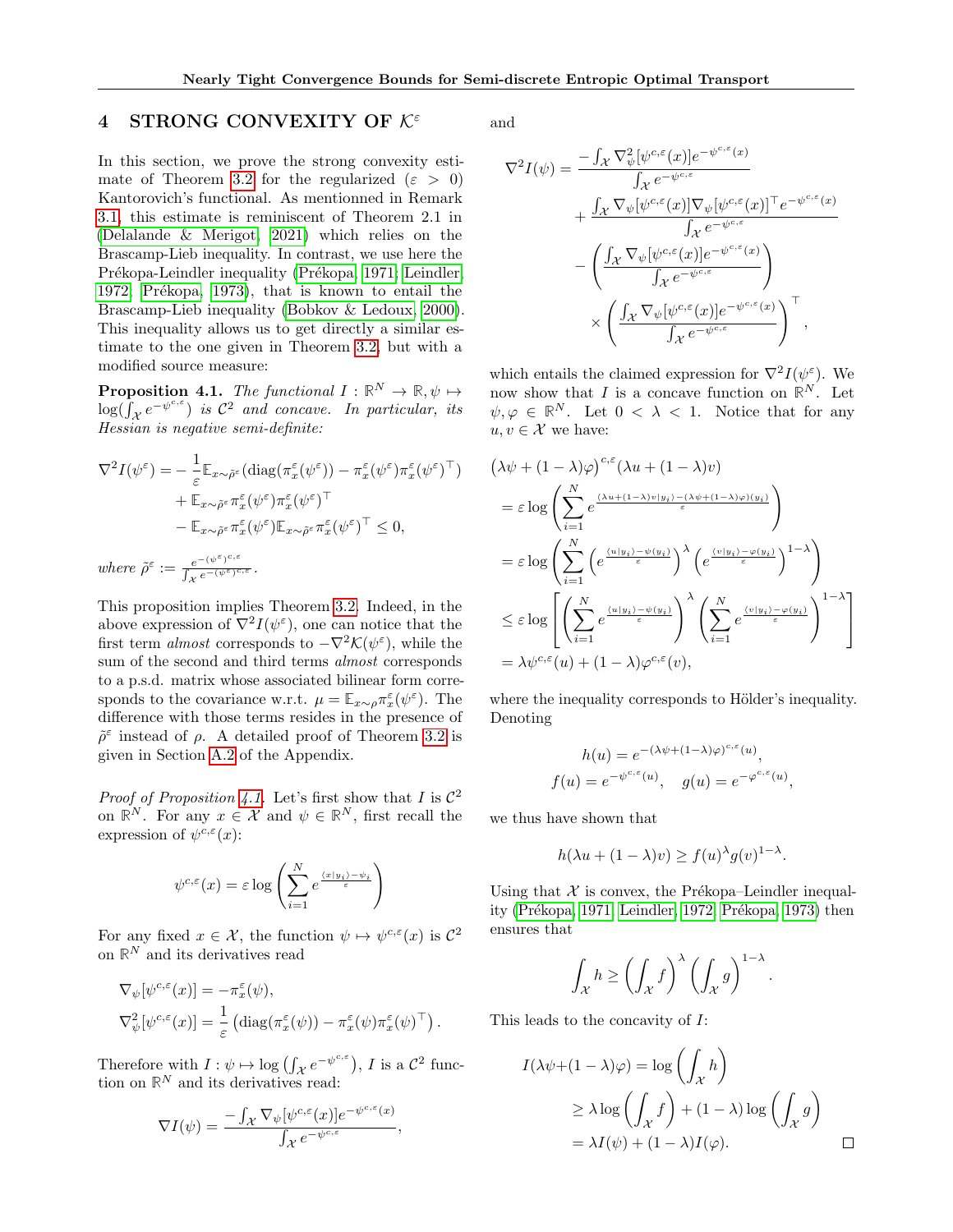# <span id="page-6-0"></span> ${\bf 5}\quad {\bf BOUNDING}\ \frac{\partial}{\partial \varepsilon}(\nabla{\cal K}^\varepsilon)(\psi^\varepsilon)$

In this section, we prove Theorem [3.3](#page-4-0) that gives a uniform bound on the second term  $\frac{\partial}{\partial \varepsilon} (\nabla \mathcal{K}^{\varepsilon})(\psi^{\varepsilon}) \in \mathbb{R}^{N}$ in ODE [\(9\)](#page-4-3). For conciseness, we will use  $\pi_x^{\varepsilon}$  instead of  $\pi_x^{\varepsilon}(\psi^{\varepsilon})$  since  $\psi^{\varepsilon}$  will be the only potential of interest. For any  $j \in \{1, \ldots, N\}$ , we introduce the function

$$
f_j^{\varepsilon} : x \in \mathcal{X} \mapsto \langle x | y_j \rangle - \psi_j^{\varepsilon} \in \mathbb{R}.
$$

Notice that for any  $j \in \{1, ..., N\}$ ,  $\pi_{x,j}^{\varepsilon}$  satisfies the following equality and inequality:

$$
\pi^{\varepsilon}_{x,j} = \frac{\exp(\frac{f^{\varepsilon}_j(x)}{\varepsilon})}{\sum_k \exp(\frac{f^{\varepsilon}_k(x)}{\varepsilon})} \leq \exp\left(\frac{f^{\varepsilon}_j(x) - \max_{\ell} f^{\varepsilon}_{\ell}(x)}{\varepsilon}\right).
$$

Finding a uniform bound on the second term of [\(9\)](#page-4-3) then consists in finding a bound for any  $i \in \{1, \ldots, N\}$ on the quantity

$$
[\frac{\partial}{\partial \varepsilon} (\nabla \mathcal{K}^{\varepsilon})(\psi^{\varepsilon})]_i = \int_{\mathcal{X}} \frac{1}{\varepsilon} [(\text{diag}(\pi_x^{\varepsilon}) - \pi_x^{\varepsilon} (\pi_x^{\varepsilon})^{\top}) \log \pi_x^{\varepsilon}]_i
$$

$$
= \int_{\mathcal{X}} \sum_{j \neq i} \left( \frac{f_i^{\varepsilon}(x) - f_j^{\varepsilon}(x)}{\varepsilon^2} \right) \pi_{x,j}^{\varepsilon} \pi_{x,i}^{\varepsilon} d\rho(x). \quad (10)
$$

Recall that the first order condition [\(2\)](#page-2-2) entails that  $e^{\frac{\psi_i^{\varepsilon}}{\varepsilon}}\mu_i = \int_{\mathcal{X}} e^{\frac{\langle x|y_i\rangle - (\psi^{\varepsilon})^{c,\varepsilon}(x)}{\varepsilon}} d\rho(x)$ , which ensures  $\left|\psi_i^{\varepsilon} - \psi_j^{\varepsilon}\right| \leq R_{\mathcal{X}} |y_i - y_j| + \varepsilon \left|\log(\frac{\mu_i}{\mu_j})\right|$ . Thus for any  $x \in \mathcal{X}$  and  $j \in \{1, \ldots, N\},\$ 

$$
\left|f_i^{\varepsilon}(x) - f_j^{\varepsilon}(x)\right| \leq 2R_{\mathcal{X}} \operatorname{diam}(\mathcal{Y}) + \varepsilon \left|\log(\underline{\mu})\right|.
$$

Hence

$$
\left|[\frac{\partial}{\partial \varepsilon}(\nabla \mathcal{K}^\varepsilon)(\psi)]_i\right| \lesssim \frac{1}{\varepsilon}.
$$

We now look for a more informative bound in the limit  $\varepsilon \to 0$ . The quantity [\(10\)](#page-6-2) being an integral over X, it will be in our interest to partition  $\mathcal X$  into different subdomains where we can control the integrand. To this end, the Laguerre tessellation  $\bigcup_i \mathrm{Lag}_i(\psi^\varepsilon)$  already provides a first interesting partition. Recall the definition of the Laguerre cells with our new notation:

$$
Lag_i(\psi^{\varepsilon}) = \{ x \in \mathcal{X} | \forall j, f_i^{\varepsilon}(x) \ge f_j^{\varepsilon}(x) \}.
$$

Figure [1](#page-6-3) gives an illustration of Laguerre cells, where the boundary of those cells are indicated by the plain black lines. In the control of [\(10\)](#page-6-2), we will see that for x in the *interior* of  $\text{Lag}_i(\psi^\varepsilon)$ ,  $\pi_{x,j}^\varepsilon$  is very small for any  $j \neq i$ , and conversely for x far from  $\text{Lag}_i(\psi^{\varepsilon})$ ,  $\pi_{x,i}^{\varepsilon}$  is very small. We will thus introduce two sets of points  $\mathcal{X}_{i,\eta,+}^{\varepsilon}$ ,  $\mathcal{X}_{i,\eta,-}^{\varepsilon}$  corresponding respectively to the points of  $\text{Lag}_i(\psi^{\varepsilon})$  and  $\mathcal{X} \setminus \text{Lag}_i(\psi^{\varepsilon})$  that are at a distance at least  $\eta$  from the boundary of  $\text{Lag}_i(\psi^{\varepsilon})$ . These sets are

illustrated in Figure [1](#page-6-3) in green and blue respectively. Now for x close from the boundary of  $\text{Lag}_i(\psi^{\varepsilon})$  (i.e.  $x \in \mathcal{X} \setminus (\mathcal{X}_{i,\eta,+}^{\varepsilon} \cup \mathcal{X}_{i,\eta,-}^{\varepsilon}),$  we will see that  $\pi_{x,i}^{\varepsilon}$  cannot be too small and there always exists a  $j \neq i$  such that  $\pi_{x,j}^{\varepsilon}$ is not small neither. A finer treatment of those points close from the boundary of  $\text{Lag}_i(\psi^\varepsilon)$  has to be carried out. For some  $\gamma > 0$ , we will first define a set  $A^{\varepsilon}_{i,\eta,\gamma}$  of points that lie near the intersection between  $\text{Lag}_i(\psi^\varepsilon)$ and another cell  $\text{Lag}_j(\psi^\varepsilon)$ , but that are at a distance at least  $\sim \gamma$  from the other cells (i.e.  $A_{i,\eta,\gamma}^{\varepsilon}$  excludes the  $corners$  of  $\text{Lag}_i(\psi^\varepsilon))$  . This set is represented in yellow in Figure [1.](#page-6-3) On this set, only  $\pi_{x,i}^{\varepsilon}$  and  $\pi_{x,j}^{\varepsilon}$  are not small and we show that their contributions to integral [\(10\)](#page-6-2) get compensated by symmetry w.r.t. the interface  $\text{Lag}_i(\psi^\varepsilon) \cap \text{Lag}_j(\psi^\varepsilon)$ . Finally, we will denote the rest of X by  $B_{i,\eta,\gamma}^{\varepsilon} = \mathcal{X} \setminus (\mathcal{X}_{i,\eta,+}^{\varepsilon} \cup \mathcal{X}_{i,\eta,-}^{\varepsilon} \cup A_{i,\eta,\gamma}^{\varepsilon})$ : this set corresponds to the areas in red in Figure [1.](#page-6-3) We will control  $(10)$  on this set by leveraging two facts: its points are close from  $\text{Lag}_i(\psi^\varepsilon)$  and its volume scales as  $\sim \gamma^2$ .

<span id="page-6-2"></span>

<span id="page-6-3"></span>Figure 1: Partition of  $\mathcal{X}$ :  $\mathcal{X}_{i,\eta,+}^{\varepsilon}$  is in green,  $\mathcal{X}_{i,\eta,-}^{\varepsilon}$  is in blue,  $A_{i,\eta,\gamma}^{\varepsilon}$  is in yellow and  $B_{i,\eta,\gamma}^{\varepsilon}$  is in red.

We make precise the definitions of the above mentioned sets in the proof of the following Proposition (Section [A.3](#page-13-0) of the Appendix), that allows to get the following bound:

<span id="page-6-1"></span>Proposition 5.1. Under assumptions of Theorem [3.3,](#page-4-0) for  $0 < \varepsilon \leq 1, i \in \{1, \ldots, N\}$  and for any  $\eta, \gamma > 0$ ,

$$
\left[\frac{\partial}{\partial \varepsilon} (\nabla \mathcal{K}^{\varepsilon})(\psi)\right]_i \lesssim \frac{1}{\varepsilon^2} e^{-\eta/\varepsilon} + \frac{\eta^{2+\alpha}}{\varepsilon^2} + \frac{\gamma^2}{\varepsilon^2} \left(\eta + e^{-\eta/\varepsilon}\right) + \frac{1}{\varepsilon^2} e^{-\tilde{\gamma}/\varepsilon} \left(\eta + \varepsilon \eta e^{\eta/\varepsilon} - \varepsilon^2 (e^{\eta/\varepsilon} - 1)\right),
$$

where 
$$
\tilde{\gamma} = \gamma \delta - \frac{\text{diam}(\mathcal{Y})^2}{\delta} \eta
$$
 and  $\delta = \min_{i \neq j} ||y_i - y_j|| > 0$ .

The proof of the " $\varepsilon \leq 1$ " side of Theorem [3.3](#page-4-0) then follows from Proposition [5.1](#page-6-1) with an arbitrage on the quantities  $\eta, \gamma$ , see Section [A.4](#page-17-0) of the Appendix.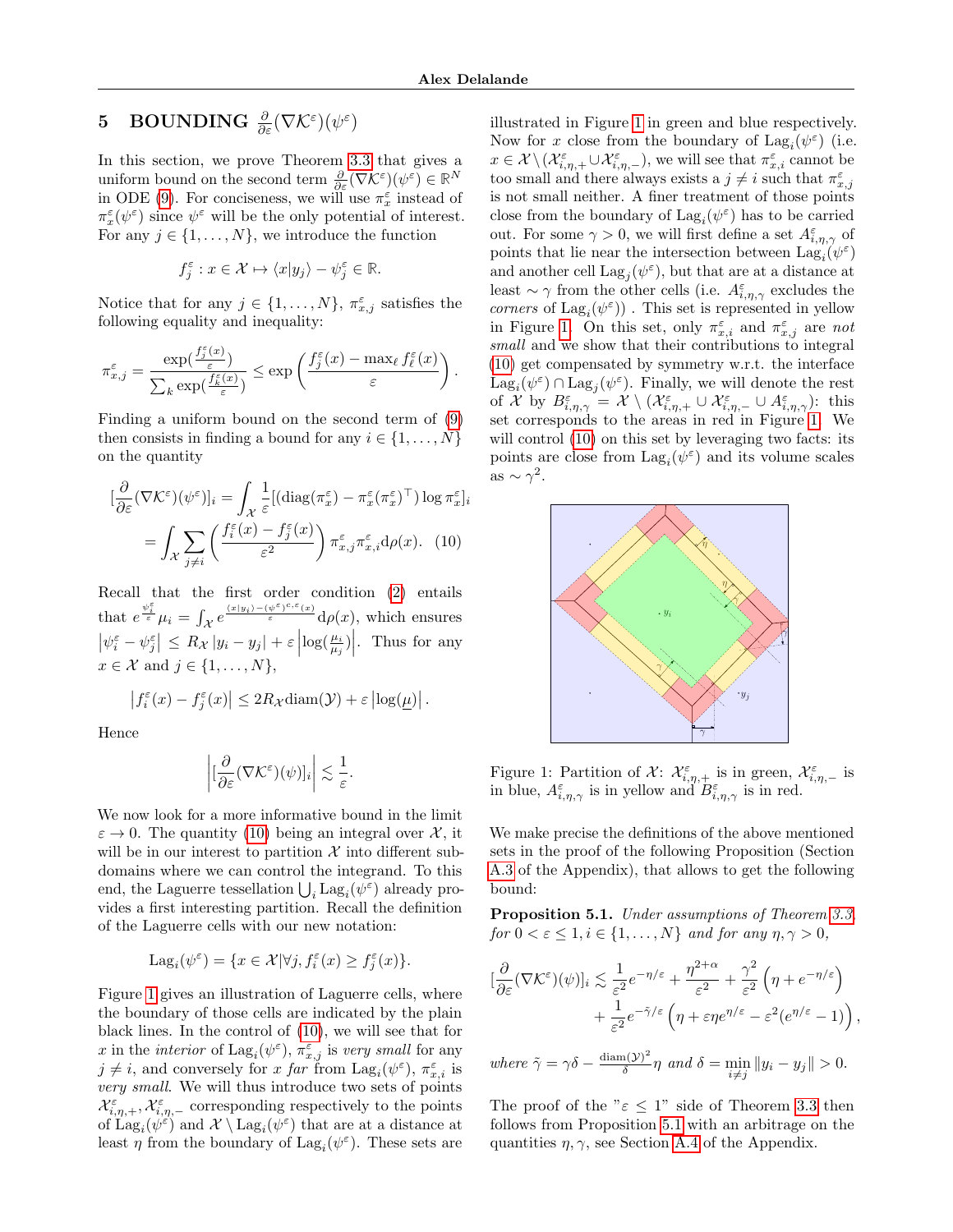

Figure 2: Convergence of the difference of costs to its asymptote for the four different sources. The target is  $\mu = \frac{1}{2}(\delta_{-1} + \delta_1).$ 

# <span id="page-7-0"></span>6 NUMERICAL ILLUSTRATIONS

The code that generated the illustrations of this section is available at [https://github.com/alex](https://github.com/alex-delalande/potentials-entropic-sd-ot)[delalande/potentials-entropic-sd-ot.](https://github.com/alex-delalande/potentials-entropic-sd-ot)

### 6.1 Difference of Costs

Figure [2](#page-7-1) gives an illustration of Theorem [2.3](#page-3-1) for a target  $\mu = \frac{1}{2}(\delta_{-1} + \delta_1)$  and for four different source measures: 1. Lebesgue:  $\rho(x) \propto \mathbb{1}_{[-1,1]}(x)$ ; 2. Rescaled Gaussian:  $\rho(x) \propto e^{-x^2/2\sigma^2} \mathbb{1}_{[-1,1]}(x);$  3. Rescaled Laplace:  $\rho(x) \propto e^{-|x|} \mathbb{1}_{[-1,1]}(x)$ ; 4.  $\frac{1}{2}$ -Hölder density:  $\rho(x) \propto (1-|x|^{1/2}) \mathbb{1}_{[-1,1]}(x)$ . For all these sources, we plot the absolute value of the difference of costs minus its asymptote as functions of  $\varepsilon$ . The difference of costs is computed using the following formula given in Section 3 of [\(Altschuler et al., 2021\)](#page-8-7):

$$
W_{2,\varepsilon}^{2}(\rho,\mu) - W_{2}^{2}(\rho,\mu) = 8 \int_{0}^{1} \frac{x}{1 + e^{4x/\varepsilon}} \rho(x) dx.
$$

Note that in these examples,  $\varepsilon \mapsto \psi^{\varepsilon}$  is constant because of the symmetry of the problems. One can notice that for the cases of a Lebesgue or rescaled Gaussian source, the convergence of the difference of costs to its asymptote seems faster than the guaranteed  $\varepsilon^3$  of Theorem [2.3.](#page-3-1) However, one can observe that Theorem [2.3](#page-3-1) seems to give tight rates of convergence in the cases of a rescaled Laplace source or a  $\frac{1}{2}$ -Hölder source.

# 6.2 Behavior of  $\varepsilon \mapsto \psi^{\varepsilon}$

Figure [3](#page-8-12) gives an illustration of Theorem [2.1](#page-2-1) and its Corollary [2.2.](#page-3-0) We consider the same one dimensional sources as in the preceding section (up to restriction of <span id="page-7-1"></span>their support to limit numerical errors). We consider a target  $\mu$  with 5 support points randomly chosen in the support of the source. We compute  $\psi^{\varepsilon}$  using the L-BFGS-B quasi-Newton method from SciPy [\(Virtanen](#page-10-20) [et al., 2020\)](#page-10-20), where all integrals (appearing for instance in gradient computations) are also approximated using this package. Figure [3](#page-8-12) represents in its first row the behavior of  $\|\psi^{\varepsilon}\|_{\infty}$  with respect to  $\varepsilon$  and compares the empirical results to the theoretical rates of Theorem [2.1.](#page-2-1) The derivative  $\dot{\psi}^{\varepsilon}$  is computed as the only solution in  $(\mathbb{1}_N)^{\perp}$  to the linear system induced by the ODE [\(9\)](#page-4-3). Note that in Figure [3,](#page-8-12) the long-time bound  $\|\psi^{\varepsilon}\|_{\infty}$  $\lt$ 1 for  $\varepsilon \geq 1$  seems to be loose, but this is specific to the setting where the target is uniform and this bound seems tight in general<sup>[1](#page-7-2)</sup>. The short-time case  $\varepsilon$  < 1 however yields in the case of the Laplace and  $\frac{1}{2}$ -Hölder sources practical rates that seem to match the theoretical rate  $\left\|\psi^{\varepsilon}\right\|_{\infty} \lesssim \varepsilon^{\alpha}$ . The bottom row of Figure [3](#page-8-12) gives an illustration of the convergence of  $\psi^{\varepsilon}$  to  $\psi^0$ . One can observe that the Lebesgue and Gaussian sources seem to enjoy faster rates of convergence than our theoretical rates. However, the Laplace and  $\frac{1}{2}$ -Hölder sources seem to yield potentials  $\psi^{\varepsilon}$  that converge to  $\psi^0$  as fast as predicted in Corollary [2.2.](#page-3-0)

# 7 CONCLUSION

We have given a non-asymptotic analysis of the solutions of entropic semi-discrete optimal transport in terms of the regularization parameter. We have shown that the dual solutions, sometimes called the Sinkhorn potentials, have a better than Lipschitz dependence on this regularization parameter. This may enable to derive faster algorithms for the numerical resolution of semi-discrete optimal transport based on  $\varepsilon$ -scaling techniques and we leave this derivation for future work. Our analysis also entails tight and non-asymptotic bounds on the difference of costs, improving on the recent asymptotic expansion of [\(Altschuler et al., 2021\)](#page-8-7) and showing that this expansion does not admit in general a third order term.

#### Acknowledgments

The author warmly thanks Quentin Mérigot for his insight and his numerous comments. This work was done thanks to the support of the Agence Nationale de la Recherche through the project MAGA (ANR-16- CE40-0014).

<span id="page-7-2"></span><sup>1</sup>Further experiments with a non-uniform target led to match empirically the long-time bounds of Theorem [2.1,](#page-2-1) see the GitHub repository.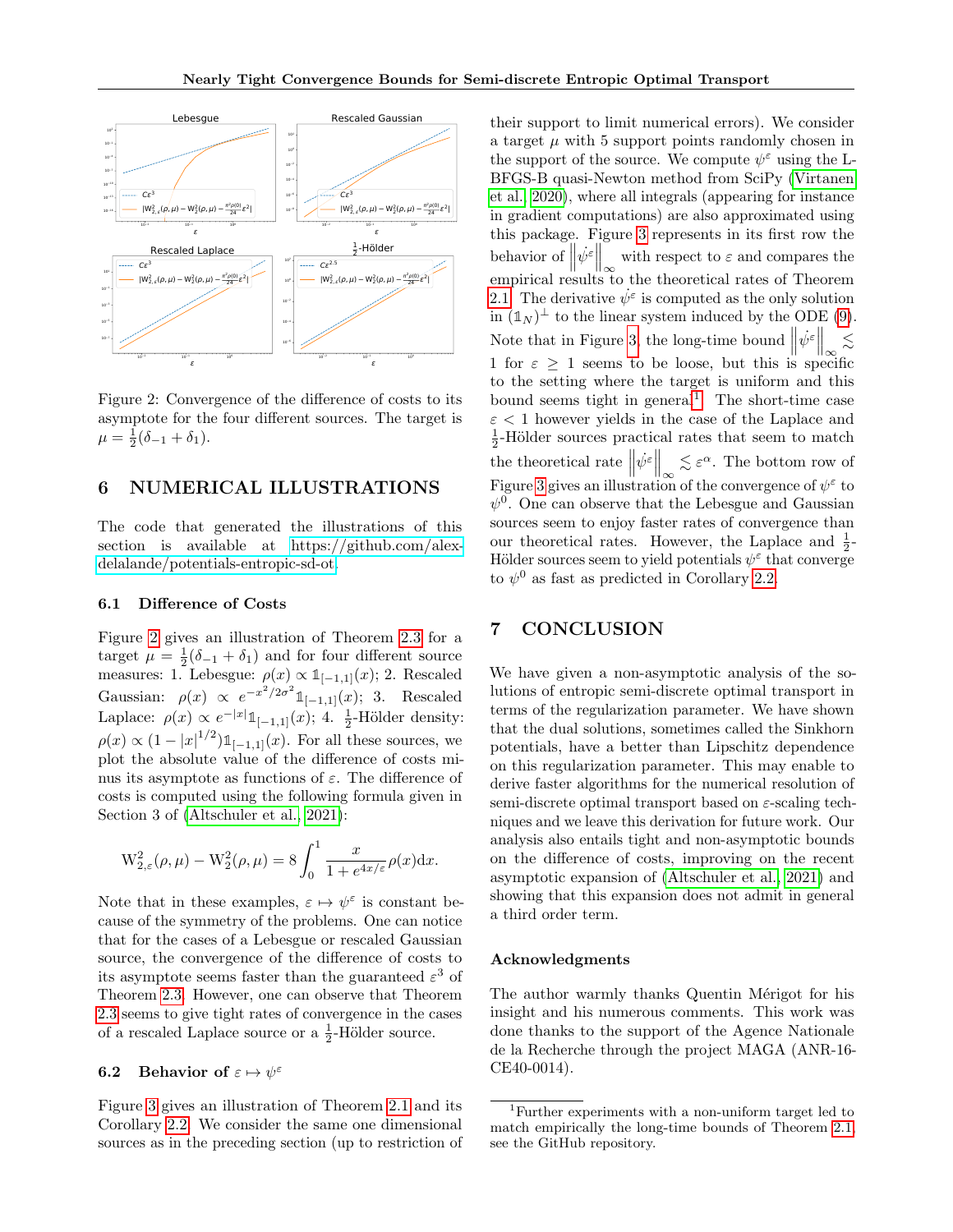

Figure 3: (Top row) Behavior of  $\varepsilon \mapsto \left\|\psi^{\varepsilon}\right\|_{\infty}$  for the 4 different sources and  $\mu = \frac{1}{5}\sum_{i=1}^{5} \delta_{y_i}$  with  $(y_i)_{i=1,\dots,5}$ randomly chosen. (Bottom row) Convergence of  $\psi^{\varepsilon}$  to  $\psi^{0}$  for the four same examples.

# References

- <span id="page-8-6"></span>Adams, S., Dirr, N., Peletier, M. A., & Zimmer, J. (2011, Sep 24). From a Large-Deviations Principle to the Wasserstein Gradient Flow: A New Micro-Macro Passage. Communications in Mathematical Physics,  $307(3)$ , 791. Retrieved from [https://doi.org/10](https://doi.org/10.1007/s00220-011-1328-4) [.1007/s00220-011-1328-4](https://doi.org/10.1007/s00220-011-1328-4) doi: 10.1007/ s00220-011-1328-4
- <span id="page-8-1"></span>Alaux, J., Grave, E., Cuturi, M., & Joulin, A. (2019). Unsupervised hyper-alignment for multilingual word embeddings. In International conference on learning representations. Retrieved from [https://openreview.net/forum](https://openreview.net/forum?id=HJe62s09tX) [?id=HJe62s09tX](https://openreview.net/forum?id=HJe62s09tX)
- <span id="page-8-7"></span>Altschuler, J., Niles-Weed, J., & Stromme, A. (2021). Asymptotics for semi-discrete entropic optimal transport.
- <span id="page-8-3"></span>Altschuler, J., Weed, J., & Rigollet, P. (2017). Near-linear time approximation algorithms for optimal transport via sinkhorn iteration. In I. Guyon et al. (Eds.), Advances in neural information processing systems 30 (pp. 1964–1974). Curran Associates, Inc. Retrieved from [http://papers.nips.cc/paper/](http://papers.nips.cc/paper/6792-near-linear-time-approximation-algorithms-for-optimal-transport-via-sinkhorn-iteration.pdf) [6792-near-linear-time-approximation](http://papers.nips.cc/paper/6792-near-linear-time-approximation-algorithms-for-optimal-transport-via-sinkhorn-iteration.pdf) [-algorithms-for-optimal-transport-via](http://papers.nips.cc/paper/6792-near-linear-time-approximation-algorithms-for-optimal-transport-via-sinkhorn-iteration.pdf) [-sinkhorn-iteration.pdf](http://papers.nips.cc/paper/6792-near-linear-time-approximation-algorithms-for-optimal-transport-via-sinkhorn-iteration.pdf)
- <span id="page-8-0"></span>Arjovsky, M., Chintala, S., & Bottou, L. (2017, 06–11 Aug). Wasserstein generative adversarial networks. In D. Precup & Y. W. Teh (Eds.), Proceedings of the 34th international conference on machine learning (Vol. 70, pp. 214–223). International Convention Centre, Sydney, Australia: PMLR. Retrieved from [http://proceedings](http://proceedings.mlr.press/v70/arjovsky17a.html)

### <span id="page-8-12"></span>[.mlr.press/v70/arjovsky17a.html](http://proceedings.mlr.press/v70/arjovsky17a.html)

- <span id="page-8-4"></span>Bercu, B., & Bigot, J. (2020). Asymptotic distribution and convergence rates of stochastic algorithms for entropic optimal transportation between probability measures. Annals of Statistics. Retrieved from <https://hal.inria.fr/hal-02864967>
- <span id="page-8-5"></span>Bernton, E., Ghosal, P., & Nutz, M. (2021). Entropic optimal transport: Geometry and large deviations.
- <span id="page-8-9"></span>Bertsekas, D. P. (1981, Dec 01). A new algorithm for the assignment problem. Mathematical *Programming, 21(1), 152-171.* Retrieved from <https://doi.org/10.1007/BF01584237> doi: 10.1007/BF01584237
- <span id="page-8-10"></span>Bertsekas, D. P., & Eckstein, J. (1988, Apr 01). Dual coordinate step methods for linear network flow problems. *Mathematical Programming,*  $\angle 2(1)$ , 203-243. Retrieved from [https://doi.org/10](https://doi.org/10.1007/BF01589405) [.1007/BF01589405](https://doi.org/10.1007/BF01589405) doi: 10.1007/BF01589405
- <span id="page-8-2"></span>Bigot, J., Cazelles, E., & Papadakis, N. (2019). Central limit theorems for entropy-regularized optimal transport on finite spaces and statistical applications. Electronic Journal of Statistics,  $13(2)$ ,  $5120 - 5150$ . Retrieved from [https://](https://doi.org/10.1214/19-EJS1637) [doi.org/10.1214/19-EJS1637](https://doi.org/10.1214/19-EJS1637) doi: 10.1214/ 19-EJS1637
- <span id="page-8-11"></span>Bobkov, S. G., & Ledoux, M. (2000, Dec 01). From Brunn-Minkowski to Brascamp-Lieb and to logarithmic Sobolev inequalities. Geometric and Functional Analysis,  $10(5)$ , 1028-1052. Retrieved from [https://doi.org/10](https://doi.org/10.1007/PL00001645) [.1007/PL00001645](https://doi.org/10.1007/PL00001645) doi: 10.1007/PL00001645
- <span id="page-8-8"></span>Brenier, Y. (1991). Polar factorization and monotone rearrangement of vector-valued functions. Communications on Pure and Applied Mathematics,  $44(4)$ , 375-417.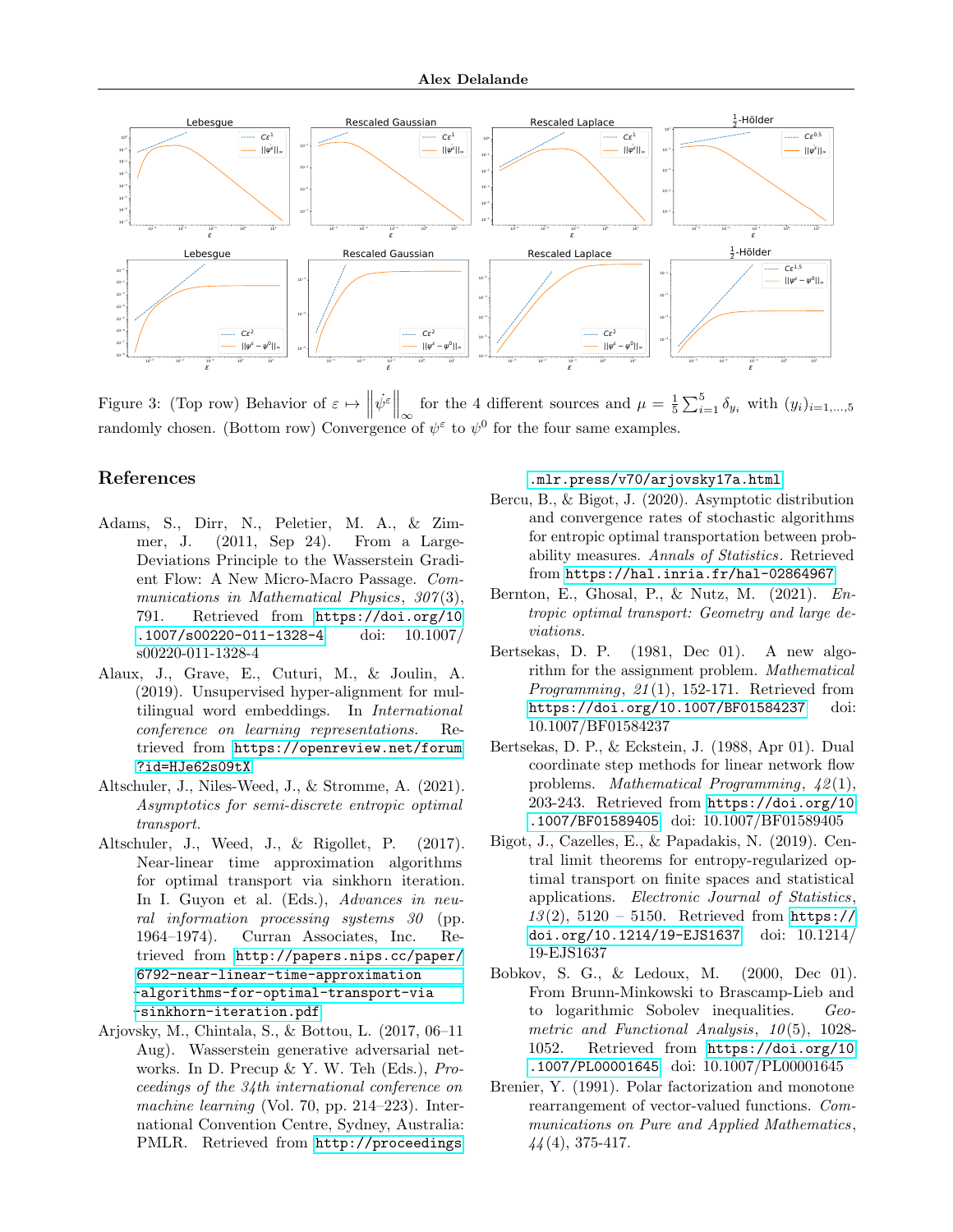- <span id="page-9-14"></span>Caffarelli, L. A., Kochengin, S. A., & Oliker, V. I. (1999). Problem of reflector design with given far-field scattering data. Monge  $Amp\`ere$  equation: applications to geometry and optimization, 226 , 13.
- <span id="page-9-0"></span>Canas, G., & Rosasco, L. (2012, 09). Learning probability measures with respect to optimal transport metrics. Advances in Neural Information Processing Systems, 4 .
- <span id="page-9-2"></span>Cazelles, E., Seguy, V., Bigot, J., Cuturi, M., & Papadakis, N. (2017, 08). Log-pca versus geodesic pca of histograms in the wasserstein space. SIAM Journal on Scientific Computing, 40 . doi: 10.1137/17M1143459
- <span id="page-9-11"></span>Chernozhukov, V., Galichon, A., Hallin, M., & Henry, M. (2017). Monge–Kantorovich depth, quantiles, ranks and signs. Annals of Statistics,  $\langle 45(1), \rangle$ 223–256. Retrieved from [https://doi.org/10](https://doi.org/10.1214/16-AOS1450) [.1214/16-AOS1450](https://doi.org/10.1214/16-AOS1450) doi: 10.1214/16-AOS1450
- <span id="page-9-10"></span>Cominetti, R., & Martín, J. S.  $(1994, Oct 01)$ . Asymptotic analysis of the exponential penalty trajectory in linear programming. Mathematical *Programming, 67(1), 169-187.* Retrieved from <https://doi.org/10.1007/BF01582220> doi: 10.1007/BF01582220
- <span id="page-9-9"></span>Conforti, G., & Tamanini, L. (2021). A formula for the time derivative of the entropic cost and applications. Journal of Functional Analysis,  $280(11)$ , 108964. Retrieved from [https://www.sciencedirect.com/science/](https://www.sciencedirect.com/science/article/pii/S002212362100046X) [article/pii/S002212362100046X](https://www.sciencedirect.com/science/article/pii/S002212362100046X) doi: https://doi.org/10.1016/j.jfa.2021.108964
- <span id="page-9-12"></span>Cullen, M., Norbury, J., & Purser, R. (1991). Generalised lagrangian solutions for atmospheric and oceanic flows. SIAM Journal on Applied Mathe $matics, 51(1), 20-31.$
- <span id="page-9-3"></span>Cuturi, M. (2013). Sinkhorn distances: Lightspeed computation of optimal transport. In Proceedings of the 26th international conference on neural information processing systems - volume 2 (pp. 2292–2300).
- <span id="page-9-18"></span>Delalande, A., & Merigot, Q. (2021, March). Quantitative Stability of Optimal Transport Maps under Variations of the Target Measure. Retrieved from [https://hal.archives-ouvertes](https://hal.archives-ouvertes.fr/hal-03164147) [.fr/hal-03164147](https://hal.archives-ouvertes.fr/hal-03164147) (working paper or preprint)
- <span id="page-9-7"></span>Duong, M. H., Laschos, V., & Renger, M. (2013). Wasserstein gradient flows from large deviations of many-particle limits. ESAIM: Control, Optimisation and Calculus of Variations,  $19(4)$ , 1166–1188. Retrieved from [http://www.numdam](http://www.numdam.org/articles/10.1051/cocv/2013049/) [.org/articles/10.1051/cocv/2013049/](http://www.numdam.org/articles/10.1051/cocv/2013049/) doi: 10.1051/cocv/2013049
- <span id="page-9-4"></span>Dvurechensky, P., Gasnikov, A., & Kroshnin, A. (2018, 10–15 Jul). Computational optimal

transport: Complexity by accelerated gradient descent is better than by sinkhorn's algorithm. In J. Dy  $\&$  A. Krause (Eds.), *Proceed*ings of the 35th international conference on machine learning (Vol. 80, pp. 1367–1376). Stockholmsmässan, Stockholm Sweden: PMLR. Retrieved from [http://proceedings.mlr.press/](http://proceedings.mlr.press/v80/dvurechensky18a.html) [v80/dvurechensky18a.html](http://proceedings.mlr.press/v80/dvurechensky18a.html)

- <span id="page-9-8"></span>Erbar, M., Maas, J., & Renger, M. (2015). From large deviations to Wasserstein gradient flows in multiple dimensions. Electronic Communications in Probability,  $20$ (none),  $1 - 12$ . Retrieved from <https://doi.org/10.1214/ECP.v20-4315> doi: 10.1214/ECP.v20-4315
- <span id="page-9-17"></span>Feydy, J. (2020). Analyse de données géométriques, au delà des convolutions (Theses, Université Paris-Saclay). Retrieved from [https://tel.archives](https://tel.archives-ouvertes.fr/tel-02945979) [-ouvertes.fr/tel-02945979](https://tel.archives-ouvertes.fr/tel-02945979)
- <span id="page-9-1"></span>Flamary, R., Cuturi, M., Courty, N., & Rakotomamonjy, A. (2018, December). Wasserstein Discriminant Analysis. Machine Learning,  $107(12)$ , 1923-1945. Retrieved from [https://hal](https://hal.archives-ouvertes.fr/hal-01377528) [.archives-ouvertes.fr/hal-01377528](https://hal.archives-ouvertes.fr/hal-01377528) doi: 10.1007/s10994-018-5717-1
- <span id="page-9-15"></span>Galerne, B., Leclaire, A., & Rabin, J. (2017, November). Semi-Discrete Optimal Transport in Patch Space for Enriching Gaussian Textures. In Geometric Science of Information (Vol. 10589). Paris, France. Retrieved from [https://hal](https://hal.archives-ouvertes.fr/hal-01560785) [.archives-ouvertes.fr/hal-01560785](https://hal.archives-ouvertes.fr/hal-01560785) doi:  $10.1007/978-3-319-68445-1$  12
- <span id="page-9-16"></span>Galerne, B., Leclaire, A., & Rabin, J. (2018). A Texture Synthesis Model Based on Semi-discrete Optimal Transport in Patch Space. SIAM Journal on Imaging Sciences. Retrieved from [https://hal](https://hal.archives-ouvertes.fr/hal-01726443) [.archives-ouvertes.fr/hal-01726443](https://hal.archives-ouvertes.fr/hal-01726443) doi: 10.1137/18M1175781
- <span id="page-9-13"></span>Gangbo, W., & McCann, R. J. (1996). The geometry of optimal transportation. Acta Mathematica,  $177(2)$ , 113-161.
- <span id="page-9-19"></span>Genevay, A. (2019). Entropy-Regularized Optimal Transport for Machine Learning (Theses, PSL University). Retrieved from [https://tel](https://tel.archives-ouvertes.fr/tel-02319318) [.archives-ouvertes.fr/tel-02319318](https://tel.archives-ouvertes.fr/tel-02319318)
- <span id="page-9-5"></span>Genevay, A., Chizat, L., Bach, F., Cuturi, M., & Peyré, G. (2019, 16–18 Apr). Sample complexity of sinkhorn divergences. In K. Chaudhuri & M. Sugiyama (Eds.), Proceedings of the twentysecond international conference on artificial intelligence and statistics (Vol. 89, pp. 1574–1583). PMLR. Retrieved from [https://proceedings](https://proceedings.mlr.press/v89/genevay19a.html) [.mlr.press/v89/genevay19a.html](https://proceedings.mlr.press/v89/genevay19a.html)
- <span id="page-9-6"></span>Genevay, A., Cuturi, M., Peyré, G., & Bach, F. (2016). Stochastic optimization for large-scale optimal transport. In Advances in neural information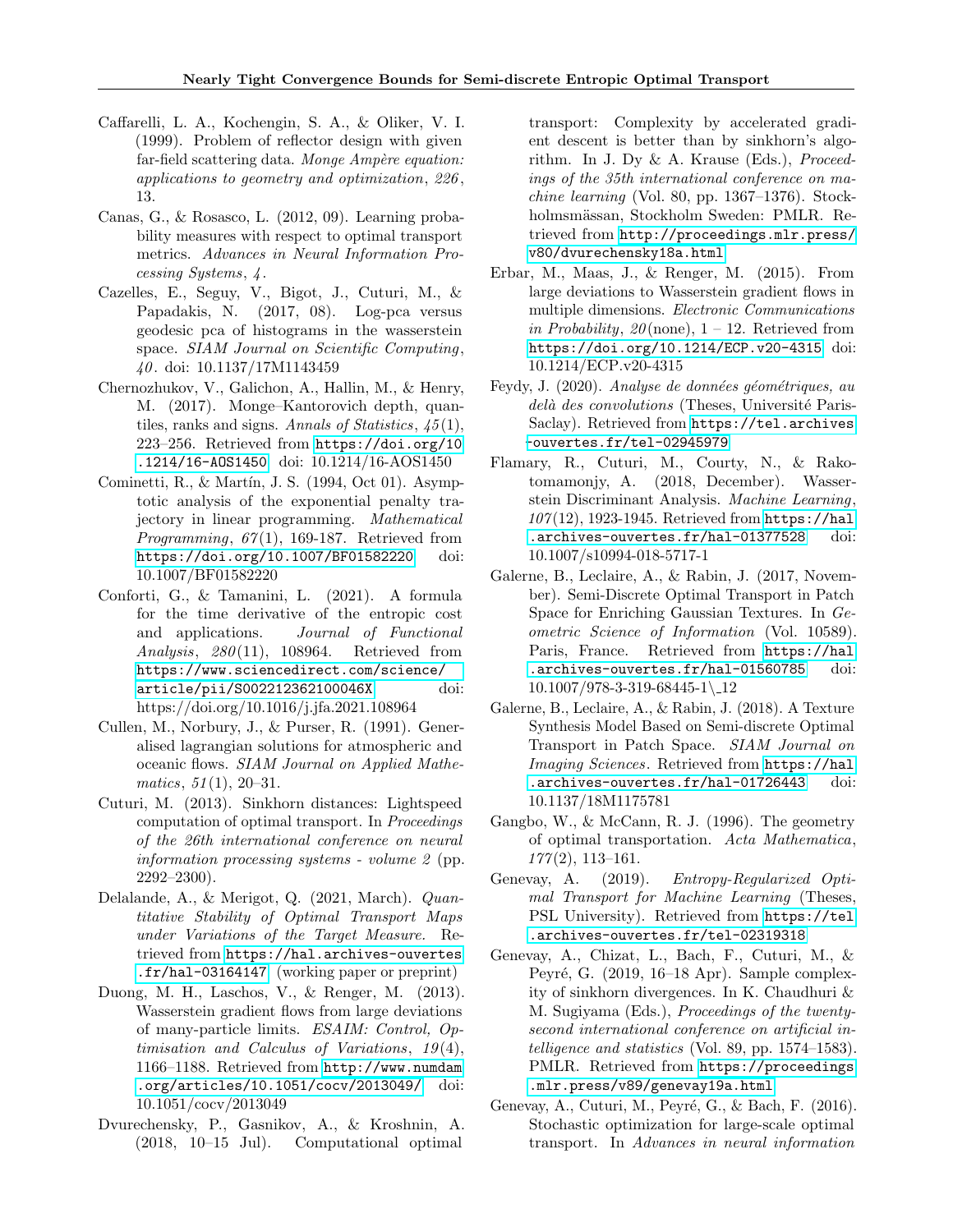processing systems (pp. 3440–3448).

- <span id="page-10-1"></span>Genevay, A., Peyre, G., & Cuturi, M. (2018, 09– 11 Apr). Learning generative models with sinkhorn divergences. In A. Storkey & F. Perez-Cruz (Eds.), Proceedings of the twenty-first international conference on artificial intelligence and statistics (Vol. 84, pp. 1608–1617). Playa Blanca, Lanzarote, Canary Islands: PMLR. Retrieved from [http://proceedings.mlr.press/](http://proceedings.mlr.press/v84/genevay18a.html) [v84/genevay18a.html](http://proceedings.mlr.press/v84/genevay18a.html)
- <span id="page-10-2"></span>Gordaliza, P., Barrio, E. D., Fabrice, G., & Loubes, J.-M. (2019, 09–15 Jun). Obtaining fairness using optimal transport theory. In K. Chaudhuri & R. Salakhutdinov (Eds.), Proceedings of the 36th international conference on machine learning (Vol. 97, pp. 2357–2365). Long Beach, California, USA: PMLR. Retrieved from [http://proceedings.mlr.press/](http://proceedings.mlr.press/v97/gordaliza19a.html) [v97/gordaliza19a.html](http://proceedings.mlr.press/v97/gordaliza19a.html)
- <span id="page-10-15"></span>Kosowsky, J., & Yuille, A. (1994). The invisible hand algorithm: Solving the assignment problem with statistical physics. Neural Networks,  $7(3)$ , 477-490. Retrieved from [https://www.sciencedirect.com/](https://www.sciencedirect.com/science/article/pii/0893608094900817) [science/article/pii/0893608094900817](https://www.sciencedirect.com/science/article/pii/0893608094900817) doi: https://doi.org/10.1016/0893-6080(94)90081-7
- <span id="page-10-14"></span>Leclaire, A., & Rabin, J. (2020, July). A Stochastic Multi-layer Algorithm for Semi-Discrete Optimal Transport with Applications to Texture Synthesis and Style Transfer. Journal of Mathematical Imaging and Vision. Retrieved from [https://](https://hal.archives-ouvertes.fr/hal-02331068) [hal.archives-ouvertes.fr/hal-02331068](https://hal.archives-ouvertes.fr/hal-02331068)
- <span id="page-10-18"></span>Leindler, L. (1972). On a Certain Converse of Hölder's Inequality. Acta Scientiarum Mathematicarum, 33 , 217–233.
- <span id="page-10-16"></span>Luise, G., Salzo, S., Pontil, M., & Ciliberto, C. (2019). Sinkhorn barycenters with free support via frank-wolfe algorithm. In H. Wallach, H. Larochelle, A. Beygelzimer, F. d'Alché-Buc, E. Fox, & R. Garnett (Eds.), Advances in neural information processing systems (Vol. 32). Curran Associates, Inc. Retrieved from [https://](https://proceedings.neurips.cc/paper/2019/file/9f96f36b7aae3b1ff847c26ac94c604e-Paper.pdf) [proceedings.neurips.cc/paper/2019/file/](https://proceedings.neurips.cc/paper/2019/file/9f96f36b7aae3b1ff847c26ac94c604e-Paper.pdf) [9f96f36b7aae3b1ff847c26ac94c604e-Paper](https://proceedings.neurips.cc/paper/2019/file/9f96f36b7aae3b1ff847c26ac94c604e-Paper.pdf) [.pdf](https://proceedings.neurips.cc/paper/2019/file/9f96f36b7aae3b1ff847c26ac94c604e-Paper.pdf)
- <span id="page-10-9"></span>Léonard, C.  $(2012, 02)$ . From the schrödinger problem to the monge-kantorovich problem. Journal of Functional Analysis, 262 . doi: 10.1016/j.jfa.2011 .11.026
- <span id="page-10-7"></span>Mena, G., & Niles-Weed, J. (2019). Statistical bounds for entropic optimal transport: sample complexity and the central limit theorem. In H. Wallach, H. Larochelle, A. Beygelzimer, F. d'Alché-Buc, E. Fox, & R. Garnett (Eds.), Advances in neural information processing systems (Vol. 32). Curran

Associates, Inc. Retrieved from [https://](https://proceedings.neurips.cc/paper/2019/file/5acdc9ca5d99ae66afdfe1eea0e3b26b-Paper.pdf) [proceedings.neurips.cc/paper/2019/file/](https://proceedings.neurips.cc/paper/2019/file/5acdc9ca5d99ae66afdfe1eea0e3b26b-Paper.pdf) [5acdc9ca5d99ae66afdfe1eea0e3b26b-Paper](https://proceedings.neurips.cc/paper/2019/file/5acdc9ca5d99ae66afdfe1eea0e3b26b-Paper.pdf) [.pdf](https://proceedings.neurips.cc/paper/2019/file/5acdc9ca5d99ae66afdfe1eea0e3b26b-Paper.pdf)

- <span id="page-10-8"></span>Mikami, T. (2004, Jun 01). Monge's problem with a quadratic cost by the zero-noise limit of hpath processes. Probability Theory and Related  $Fields, 129(2), 245-260.$  Retrieved from [https://](https://doi.org/10.1007/s00440-004-0340-4) [doi.org/10.1007/s00440-004-0340-4](https://doi.org/10.1007/s00440-004-0340-4) doi: 10 .1007/s00440-004-0340-4
- <span id="page-10-13"></span>Mirebeau, J.-M. (2015). Discretization of the 3d monge-ampere operator, between wide stencils and power diagrams. ESAIM:  $M2AN$ ,  $49(5)$ , 1511-1523. Retrieved from [https://doi.org/](https://doi.org/10.1051/m2an/2015016) [10.1051/m2an/2015016](https://doi.org/10.1051/m2an/2015016) doi: 10.1051/m2an/ 2015016
- <span id="page-10-10"></span>Nutz, M., & Wiesel, J. (2021). Entropic optimal transport: Convergence of potentials.
- <span id="page-10-12"></span>Oliker, V. I., & Prussner, L. D. (1989). On the numerical solution of the equation  $\frac{\partial^2 z}{\partial x^2} \frac{\partial^2 z}{\partial y^2} - \left(\frac{\partial^2 z}{\partial x \partial y}\right) = f$ and its discretizations, i. Numerische Mathe $matik, 54(3), 271-293.$
- <span id="page-10-11"></span>Pal, S. (2019). On the difference between entropic cost and the optimal transport cost. arXiv: Probability.
- <span id="page-10-5"></span>Peyré, G., & Cuturi, M. (2019). Computational optimal transport. Foundations and Trends in Ma $chine\, Learning, 11(5-6), 355-607.$  Retrieved from <http://dx.doi.org/10.1561/2200000073> doi: 10.1561/2200000073
- <span id="page-10-17"></span>Prékopa, A. (1971). Logarithmic concave measures with application to stochastic programming. Acta Scientiarum Mathematicarum, 32 , 301–316.
- <span id="page-10-19"></span>Prékopa, A. (1973). On logarithmic concave measures and functions. Acta Scientiarum Mathematicarum, 34 , 335–343.
- <span id="page-10-3"></span>Ramdas, A., Garcia, N., & Cuturi, M. (2015, 09). On wasserstein two sample testing and related families of nonparametric tests. Entropy, 19 . doi: 10.3390/e19020047
- <span id="page-10-21"></span>Santambrogio, F. (2015). Optimal transport for applied mathematicians. Birkäuser, NY, 55, 58–63.
- <span id="page-10-6"></span>Schmitzer, B. (2019). Stabilized sparse scaling algorithms for entropy regularized transport problems. SIAM J. Sci. Comput., 41 (3), A1443– A1481. Retrieved from [https://doi.org/10](https://doi.org/10.1137/16M1106018) [.1137/16M1106018](https://doi.org/10.1137/16M1106018) doi: 10.1137/16M1106018
- <span id="page-10-4"></span>Schrödinger, E. (1931). Über die umkehrung der naturgesetze. Angewandte Chemie, 44(30), 636–636.
- <span id="page-10-0"></span>Villani, C. (2008). Optimal transport: old and new (Vol. 338). Springer Science & Business Media.
- <span id="page-10-20"></span>Virtanen, P., Gommers, R., Oliphant, T. E., Haberland, M., Reddy, T., Cournapeau, D., ... SciPy 1.0 Contributors (2020). SciPy 1.0: Funda-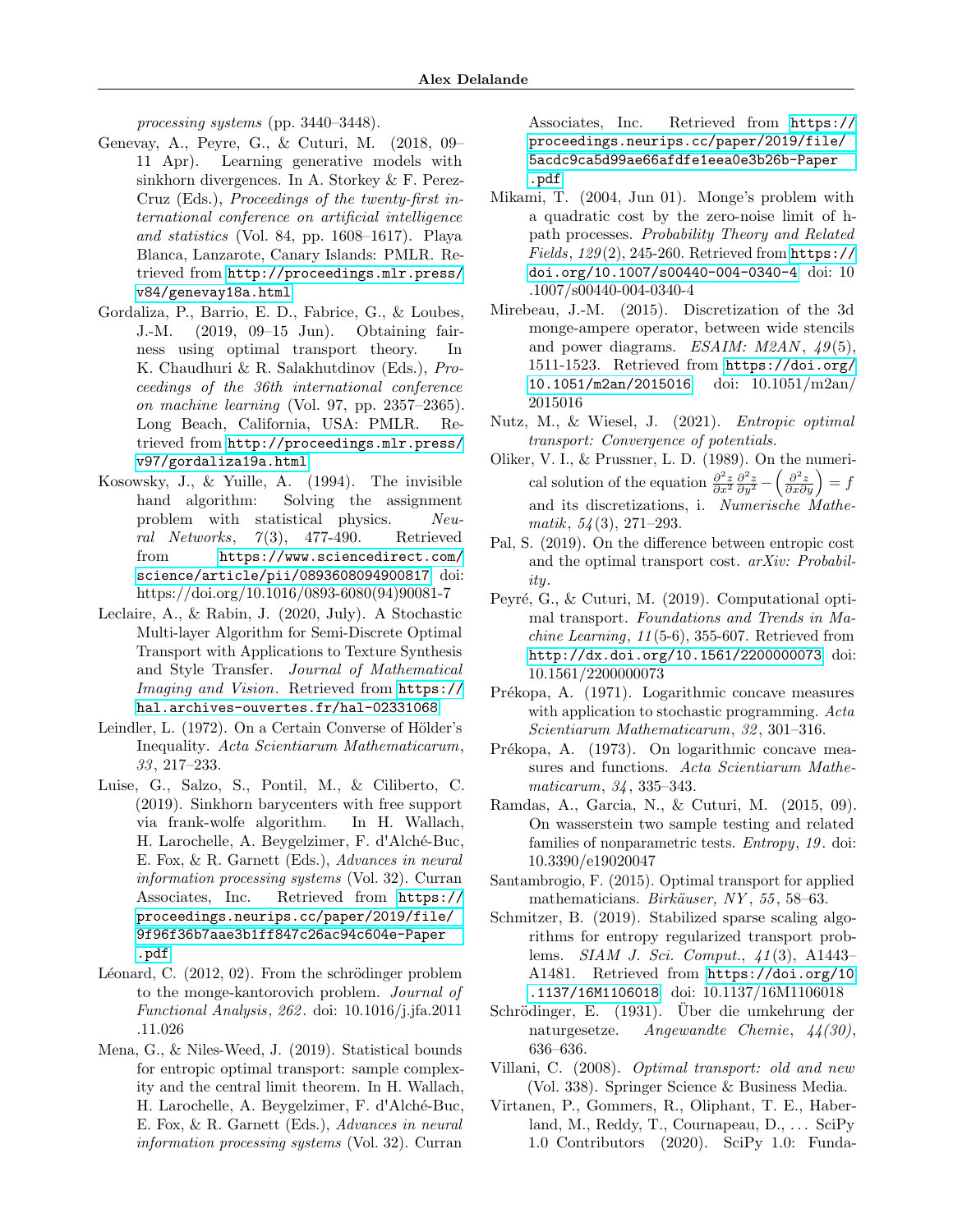mental Algorithms for Scientific Computing in Python. Nature Methods, 17, 261-272. doi: 10.1038/s41592-019-0686-2

- <span id="page-11-1"></span>Weed, J. (2018). An explicit analysis of the entropic penalty in linear programming. In S. Bubeck, V. Perchet, & P. Rigollet (Eds.), Conference on learning theory, COLT 2018, stockholm, sweden, 6-9 july 2018 (Vol. 75, pp. 1841–1855). PMLR. Retrieved from [http://proceedings](http://proceedings.mlr.press/v75/weed18a.html) [.mlr.press/v75/weed18a.html](http://proceedings.mlr.press/v75/weed18a.html)
- <span id="page-11-0"></span>Weed, J., & Berthet, Q. (2019, 25–28 Jun). Estimation of smooth densities in wasserstein distance. In A. Beygelzimer & D. Hsu (Eds.), Proceedings of the thirty-second conference on learning theory (Vol. 99, pp. 3118–3119). PMLR. Retrieved from [https://proceedings](https://proceedings.mlr.press/v99/weed19a.html) [.mlr.press/v99/weed19a.html](https://proceedings.mlr.press/v99/weed19a.html)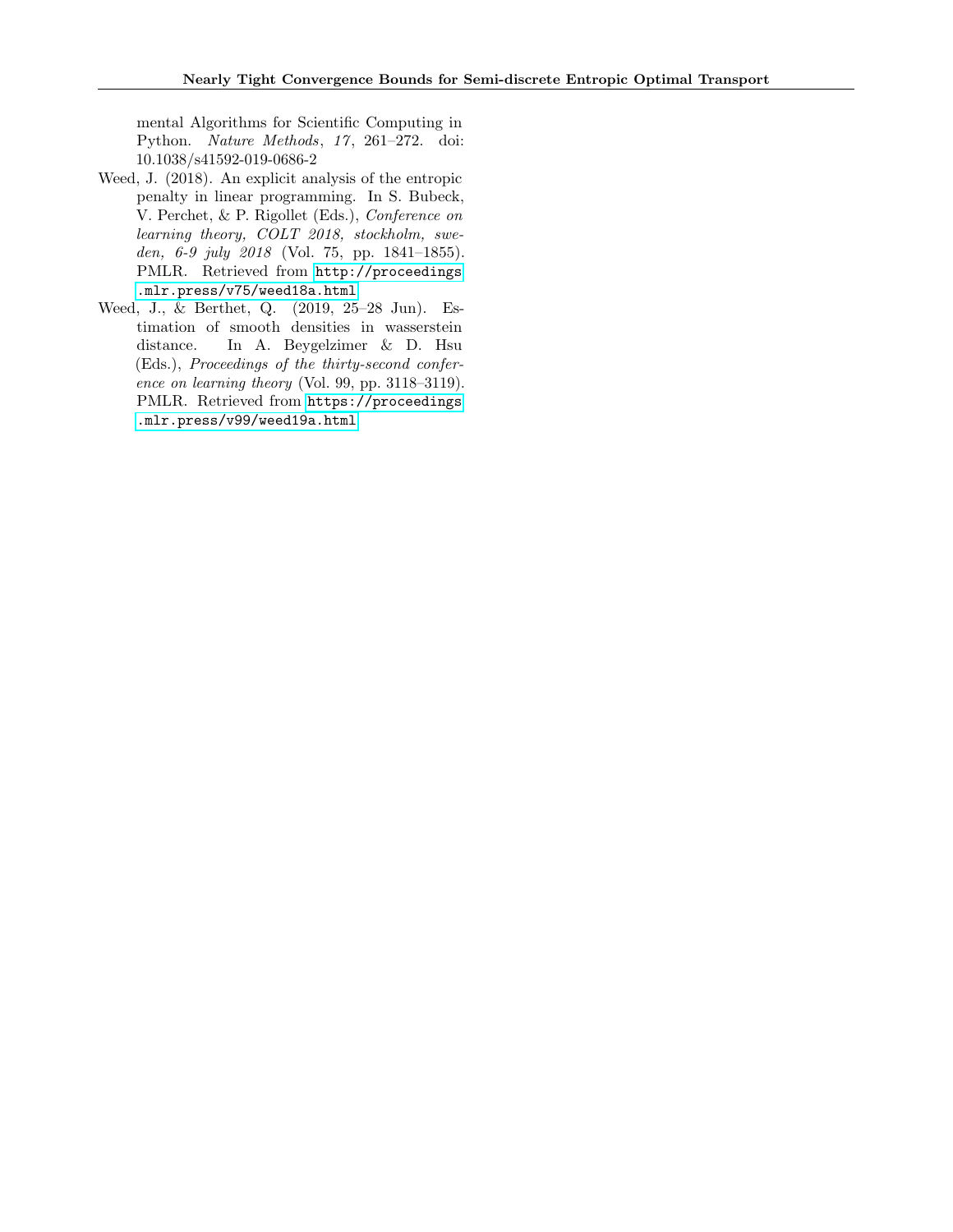# Supplementary Material: Nearly Tight Convergence Bounds for Semi-discrete Entropic Optimal Transport

# A SUPPLEMENTARY MATERIAL

# <span id="page-12-1"></span>A.1 Proof of Theorem [2.1](#page-2-1)

*Proof.* For any  $\varepsilon > 0$ , we can apply Proposition [3.1](#page-4-5) to  $\psi^{\varepsilon}$  and observe the relation

$$
\nabla^2 \mathcal{K}^{\varepsilon}(\psi^{\varepsilon}) \dot{\psi^{\varepsilon}} = -\frac{\partial}{\partial \varepsilon} (\nabla \mathcal{K}^{\varepsilon}) (\psi^{\varepsilon}).
$$

Taking the scalar product of the last expression with  $\psi^{\varepsilon}$  this gives:

$$
\langle \dot{\psi}^{\varepsilon} | \nabla^2 \mathcal{K}^{\varepsilon} (\psi^{\varepsilon}) \dot{\psi}^{\varepsilon} \rangle = - \langle \dot{\psi}^{\varepsilon} | \frac{\partial}{\partial \varepsilon} (\nabla \mathcal{K}^{\varepsilon}) (\psi^{\varepsilon}) \rangle.
$$

Applying Theorem [3.2](#page-4-1) with  $v = \dot{\psi}^{\varepsilon}$  ensures that

$$
\mathbb{V}\text{ar}_{\mu}(\dot{\psi^{\varepsilon}}) \le -\left(e^{R_{\mathcal{Y}}\text{diam}(\mathcal{X})}\frac{M_{\rho}}{m_{\rho}} + \varepsilon\right) \langle \dot{\psi^{\varepsilon}}| \frac{\partial}{\partial \varepsilon} (\nabla \mathcal{K}^{\varepsilon})(\psi^{\varepsilon})\rangle. \tag{11}
$$

<span id="page-12-2"></span>.

Denote  $\underline{\mu} > 0$  a positive real such that for all  $i \in \{1, ..., N\}$ ,  $\mu(y_i) \ge \underline{\mu}$ . Notice then that the facts that  $\mu \ge \underline{\mu} \mathbb{1}_N$ and that  $\langle \dot{\psi}^{\varepsilon} | \mathbb{1}_N \rangle = 0$  (because  $\langle \psi^{\varepsilon} | \mathbb{1}_N \rangle = 0$ ) entail

$$
\begin{aligned} \mathbb{V}\text{ar}_{\mu}(\dot{\psi}^{\varepsilon}) &= \min_{m \in \mathbb{R}} \left\| \dot{\psi}^{\varepsilon} - m \mathbb{1}_{N} \right\|_{\mathcal{L}^{2}(\mu)}^{2} \\ &\geq \underline{\mu} \min_{m \in \mathbb{R}} \left\| \dot{\psi}^{\varepsilon} - m \mathbb{1}_{N} \right\|_{2}^{2} = \underline{\mu} \left\| \dot{\psi}^{\varepsilon} \right\|_{2}^{2} \end{aligned}
$$

Using this inequality together with the Cauchy-Schwartz inequality in equation [\(11\)](#page-12-2) we thus have

$$
\label{eq:psi-epsilon} \begin{split} \left\|\dot{\psi}^\varepsilon\right\|_2 \underline{\mu} &\leq \left(e^{R_{\mathcal{Y}}\text{diam}(\mathcal{X})}\frac{M_\rho}{m_\rho}+\varepsilon\right) \left\|\frac{\partial}{\partial \varepsilon}(\nabla \mathcal{K}^\varepsilon)(\psi^\varepsilon)\right\|_2\\ &\leq N\left(e^{R_{\mathcal{Y}}\text{diam}(\mathcal{X})}\frac{M_\rho}{m_\rho}+\varepsilon\right) \left\|\frac{\partial}{\partial \varepsilon}(\nabla \mathcal{K}^\varepsilon)(\psi^\varepsilon)\right\|_\infty. \end{split}
$$

Applying Theorem [3.3](#page-4-0) to the last inequality yields the wanted result.

# <span id="page-12-0"></span>A.2 Proof of Theorem [3.2](#page-4-1)

*Proof.* Let  $v \in \mathbb{R}^N$ . Notice that

$$
\langle v|\frac{1}{\varepsilon}\mathbb{E}_{x\sim\tilde{\rho}^{\varepsilon}}\left(\mathrm{diag}(\pi_{x}^{\varepsilon}(\psi^{\varepsilon}))-\pi_{x}^{\varepsilon}(\psi^{\varepsilon})\pi_{x}^{\varepsilon}(\psi^{\varepsilon})^{\top}\right)v\rangle = \int_{\mathcal{X}}\frac{1}{\varepsilon}\mathbb{V}\mathrm{ar}_{\pi_{x}^{\varepsilon}(\psi^{\varepsilon})}(v)\mathrm{d}\tilde{\rho}^{\varepsilon}(x),
$$

$$
\langle v|\mathbb{E}_{x\sim\tilde{\rho}^{\varepsilon}}\pi_{x}^{\varepsilon}(\psi^{\varepsilon})\pi_{x}^{\varepsilon}(\psi^{\varepsilon})^{\top}v\rangle - \langle v|\mathbb{E}_{x\sim\tilde{\rho}^{\varepsilon}}\pi_{x}^{\varepsilon}(\psi^{\varepsilon})\mathbb{E}_{x\sim\tilde{\rho}^{\varepsilon}}\pi_{x}^{\varepsilon}(\psi^{\varepsilon})^{\top}v\rangle = \mathbb{V}\mathrm{ar}_{x\sim\tilde{\rho}^{\varepsilon}}(\mathbb{E}_{\pi_{x}^{\varepsilon}(\psi^{\varepsilon})}(v)).
$$

Thus Proposition [4.1](#page-5-1) ensures that

<span id="page-12-3"></span>
$$
\mathbb{V}\mathrm{ar}_{x \sim \tilde{\rho}^{\varepsilon}}(\mathbb{E}_{\pi_x^{\varepsilon}(\psi^{\varepsilon})}(v)) \leq \int_{\mathcal{X}} \frac{1}{\varepsilon} \mathbb{V}\mathrm{ar}_{\pi_x^{\varepsilon}(\psi^{\varepsilon})}(v) d\tilde{\rho}^{\varepsilon}(x),\tag{12}
$$

 $\Box$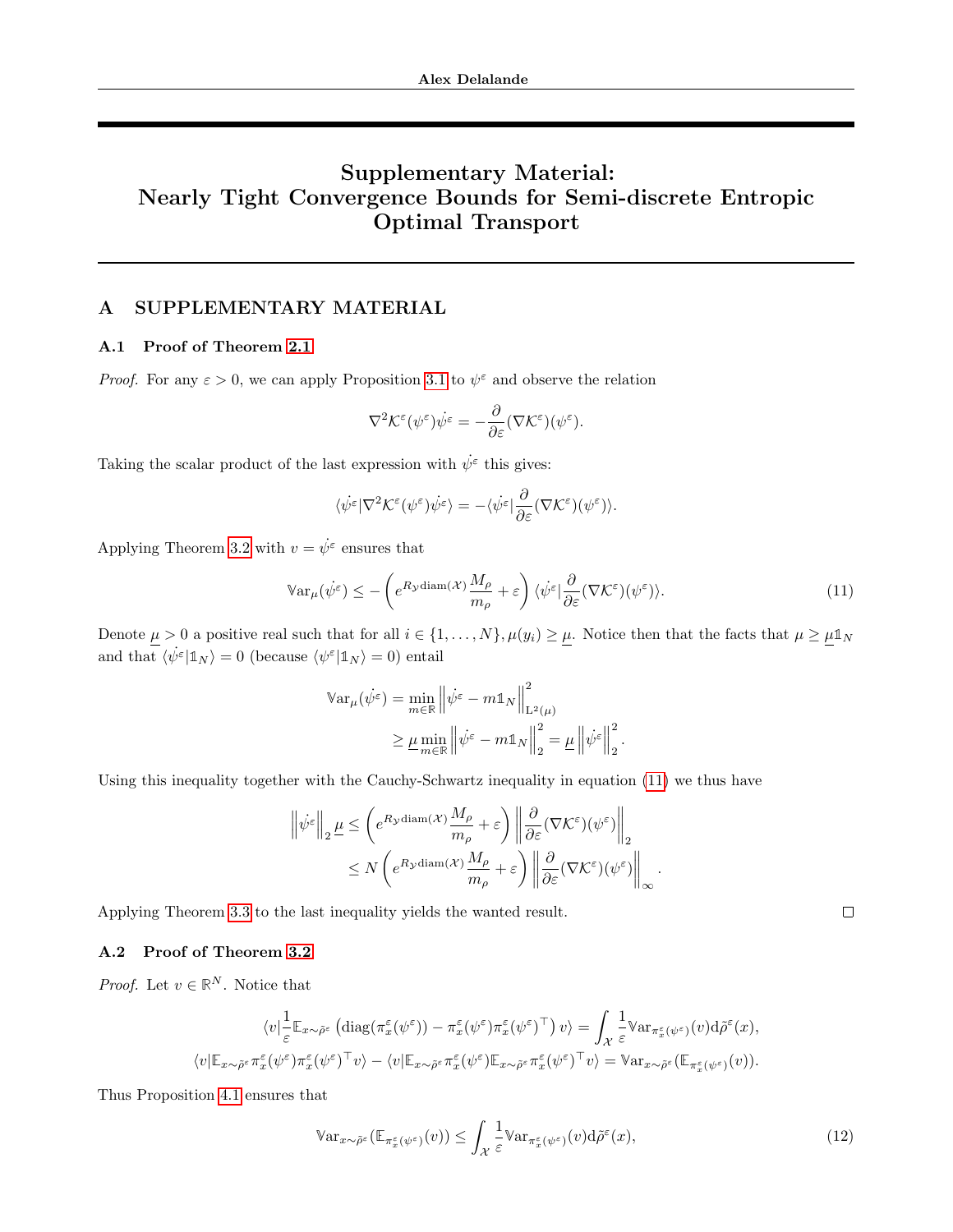where we recall

$$
\tilde{\rho}^{\varepsilon}=\frac{e^{-(\psi^{\varepsilon})^{c,\varepsilon}}}{\int_{\mathcal{X}}e^{-(\psi^{\varepsilon})^{c,\varepsilon}}}=\frac{e^{-(\psi^{\varepsilon})^{c,\varepsilon}}}{Z}
$$

From the definition of the  $(c, \varepsilon)$ -transform, one can see that  $(\psi^{\varepsilon})^{c,\varepsilon}$  is  $R_{\mathcal{Y}}$ -Lipschitz (see Proposition 17, Chapter 3 in [\(Genevay, 2019\)](#page-9-19)). This ensures that  $(\psi^{\varepsilon})^{c,\varepsilon}$  is bounded on the compact set X: on this set, there exists constants  $m, M \in \mathbb{R}$  such that

$$
m \leq (\psi^{\varepsilon})^{c,\varepsilon} \leq M
$$
 and  $M - m \leq R_{\mathcal{Y}} \text{diam}(\mathcal{X}).$ 

This gives the control

$$
\frac{e^{-M}}{Z} \leq \tilde{\rho}^\varepsilon \leq \frac{e^{-m}}{Z}.
$$

Recalling that  $m_{\rho} \leq \rho \leq M_{\rho}$  we thus have:

$$
\frac{e^{-M}}{ZM_{\rho}}\rho \leq \tilde{\rho}^{\varepsilon} \leq \frac{e^{-m}}{Zm_{\rho}}\rho.
$$

This control, [\(6\)](#page-4-6) and [\(12\)](#page-12-3) thus give

$$
\mathbb{V}\text{ar}_{x \sim \rho}(\mathbb{E}_{\pi_x^{\varepsilon}(\psi^{\varepsilon})}(v)) \le e^{R_{\mathcal{Y}} \text{diam}(\mathcal{X})} \frac{M_{\rho}}{m_{\rho}} \int_{\mathcal{X}} \frac{1}{\varepsilon} \mathbb{V}\text{ar}_{\pi_x^{\varepsilon}(\psi^{\varepsilon})}(v) d\rho(x)
$$

$$
= e^{R_{\mathcal{Y}} \text{diam}(\mathcal{X})} \frac{M_{\rho}}{m_{\rho}} \langle v | \nabla^2 \mathcal{K}^{\varepsilon}(\psi^{\varepsilon}) v \rangle. \tag{13}
$$

<span id="page-13-1"></span> $\Box$ 

.

Recall that from the first order condition [\(2\)](#page-2-2) and expression [\(5\)](#page-4-7), we get

$$
\mu = \mathbb{E}_{x \sim \rho} \pi_x^{\varepsilon}(\psi^{\varepsilon}).
$$

Hence using the associativity of variances we have:

$$
\mathbb{V}\mathrm{ar}_{\mu}(v) = \mathbb{V}\mathrm{ar}_{x \sim \rho}(\mathbb{E}_{\pi_x^{\varepsilon}(\psi^{\varepsilon})}(v)) + \int_{\mathcal{X}} \mathbb{V}\mathrm{ar}_{\pi_x^{\varepsilon}(\psi^{\varepsilon})}(v) d\rho(x),
$$

so that using again [\(6\)](#page-4-6),

$$
\mathbb{V}\mathrm{ar}_{x \sim \rho}(\mathbb{E}_{\pi_x^{\varepsilon}(\psi^{\varepsilon})}(v)) = \mathbb{V}\mathrm{ar}_{\mu}(v) - \varepsilon \langle v | \nabla^2 \mathcal{K}^{\varepsilon}(\psi^{\varepsilon}) v \rangle.
$$

Injecting this last equality into [\(13\)](#page-13-1) yields the desired result.

#### <span id="page-13-0"></span>A.3 Proof of Proposition [5.1](#page-6-1)

*Proof.* We introduce for any  $i \in \{1, ..., N\}$  and parameter  $\eta > 0$  the sets:

$$
\begin{aligned} \mathcal{X}_{i,\eta,+}^{\varepsilon} &= \{x \in \mathrm{Lag}_i(\psi^{\varepsilon}) | \forall j \neq i, \frac{f_i^{\varepsilon}(x) - f_j^{\varepsilon}(x)}{\|y_i - y_j\|} \geq \eta\}, \\ \mathcal{X}_{i,\eta,-}^{\varepsilon} &= \{x \in \mathcal{X} | \forall j \in \arg\max_{\ell} f_{\ell}^{\varepsilon}(x), \frac{f_j^{\varepsilon}(x) - f_i^{\varepsilon}(x)}{\|y_j - y_i\|} \geq \eta\}, \end{aligned}
$$

that correspond respectively to the points of  $\text{Lag}_i(\psi^{\varepsilon}), \mathcal{X} \setminus \text{Lag}_i(\psi^{\varepsilon})$  that are at a distance at least  $\eta$  from the boundary of  $\text{Lag}_i(\psi^{\varepsilon})$  and that are illustrated in green and in blue in Figure [1.](#page-6-3) We then define for any  $j \neq i$  the common boundary between  $\text{Lag}_i(\psi^\varepsilon)$  and  $\text{Lag}_j(\psi^\varepsilon)$ :

$$
H_{ij} = \text{Lag}_i(\psi^{\varepsilon}) \cap \text{Lag}_j(\psi^{\varepsilon}).
$$

Next, for a parameter  $\gamma > 0$ , define the set of points of  $H_{ij}$  that are at a distance at least  $\gamma$  from the other Laguerre cells:

$$
H_{ij}^{-\gamma} = \{x^0 \in H_{ij} | \forall k \neq i, j, f_i^{\varepsilon}(x^0) = f_j^{\varepsilon}(x^0) \geq f_k^{\varepsilon}(x^0) + \gamma \max(||y_i - y_k||, ||y_j - y_k||)\}.
$$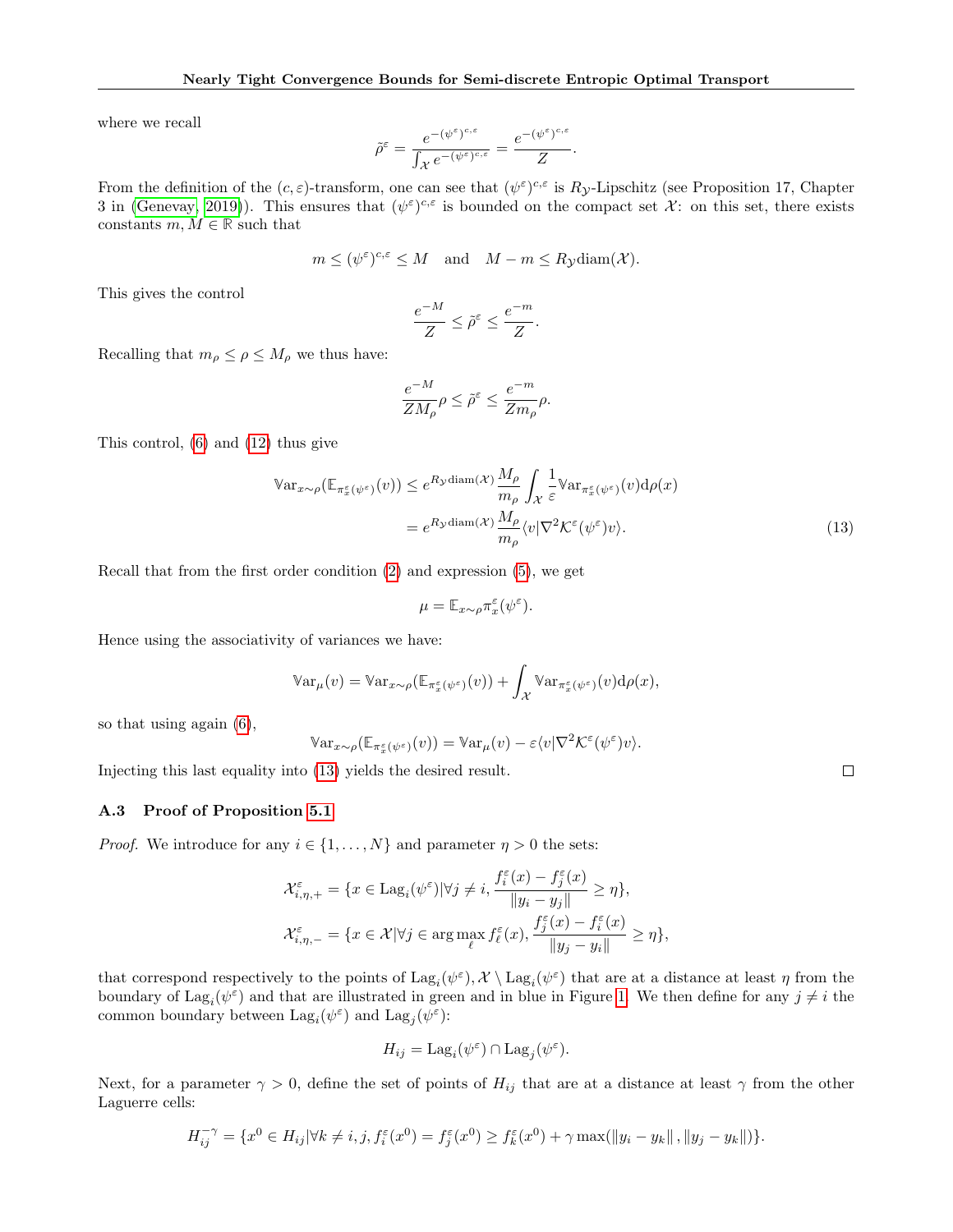Then define

$$
A_{i,\eta,\gamma}^{\varepsilon} = \bigcup_{j \neq i} \{x^0 + td_{ij}, x^0 \in H_{ij}^{-\gamma}, t \in [-\eta \|y_i - y_j\|, +\eta \|y_i - y_j\|] \}
$$

where  $d_{ij} = \frac{y_i - y_j}{\|y_i - y_j\|}$  $\frac{y_i-y_j}{\|y_i-y_j\|^2}$ . This set corresponds to the areas in yellow in Figure [1.](#page-6-3) Define finally  $B_{i,\eta,\gamma}^{\varepsilon} = \mathcal{X} \setminus (\mathcal{X}_{i,\eta,+}^{\varepsilon} \cup$  $\mathcal{X}_{i,\eta,-}^{\varepsilon} \cup A_{i,\eta,\gamma}^{\varepsilon}$ : this set corresponds to the areas in red in Figure [1.](#page-6-3)

**Control on**  $\mathcal{X}_{i,\eta,+}^{\varepsilon}$ . For  $x \in \mathcal{X}_{i,\eta,+}^{\varepsilon}$ , we have for any  $j \neq i$ ,

$$
\pi^{\varepsilon}_{x,j} \leq \exp\left(\frac{f^{\varepsilon}_j(x)-f^{\varepsilon}_i(x)}{\varepsilon}\right) \leq e^{-\eta \|y_i-y_j\|/\varepsilon} \leq e^{-\eta\delta/\varepsilon}.
$$

This gives in equation [\(10\)](#page-6-2) the control

<span id="page-14-4"></span>
$$
\forall x \in \mathcal{X}_{i,\eta,+}^{\varepsilon}, \quad \sum_{j=1,j\neq i}^{N} \left( \frac{f_i^{\varepsilon}(x) - f_j^{\varepsilon}(x)}{\varepsilon^2} \right) \pi_{x,j}^{\varepsilon} \pi_{x,i}^{\varepsilon} \lesssim \frac{1}{\varepsilon^2} e^{-\eta \delta/\varepsilon} \lesssim \frac{1}{\varepsilon^2} e^{-\eta/\varepsilon}.
$$
 (14)

**Control on**  $\mathcal{X}_{i,\eta,-}^{\varepsilon}$ . For  $x \in \mathcal{X}_{i,\eta,-}^{\varepsilon}$ , we have

$$
\pi^{\varepsilon}_{x,i} \leq \exp\left(\frac{f^{\varepsilon}_{i}(x) - \max_{j} f^{\varepsilon}_{j}(x)}{\varepsilon}\right) \leq e^{-\eta\delta/\varepsilon}.
$$

This gives in equation [\(10\)](#page-6-2) the control

$$
\forall x \in \mathcal{X}_{i,\eta,+}^{\varepsilon}, \quad \sum_{j=1,j\neq i}^{N} \left( \frac{f_i^{\varepsilon}(x) - f_j^{\varepsilon}(x)}{\varepsilon^2} \right) \pi_{x,j}^{\varepsilon} \pi_{x,i}^{\varepsilon} \lesssim \frac{1}{\varepsilon^2} e^{-\eta/\varepsilon}.
$$
 (15)

**Control on**  $A^{\varepsilon}_{i,\eta,\gamma}$ . For any  $x \in A^{\varepsilon}_{i,\eta,\gamma}$ , there exists  $j \in \{1,\ldots,N\}$ ,  $x^0 \in H^{-\gamma}_{ij}$  and  $t \in [-\eta \|y_i - y_j\|, +\eta \|y_i - y_j\|]$ such that

<span id="page-14-5"></span><span id="page-14-1"></span><span id="page-14-0"></span>
$$
x = x^0 + td_{ij}.
$$

For such a point, we have

$$
f_i^{\varepsilon}(x) - f_j^{\varepsilon}(x) = \langle x^0 + td_{ij} | y_i - y_j \rangle - \psi_i^{\varepsilon} + \psi_j^{\varepsilon}
$$
  
= 
$$
f_i^{\varepsilon}(x^0) - f_j^{\varepsilon}(x^0) + t \langle d_{ij} | y_i - y_j \rangle
$$
  
= t. (16)

Moreover, for any  $k \neq i, j$  we have by definition of  $H_{ij}^{-\gamma}$ 

$$
f_i^{\varepsilon}(x) - f_k^{\varepsilon}(x) = f_i^{\varepsilon}(x^0) - f_k^{\varepsilon}(x^0) + t \langle d_{ij} | y_i - y_k \rangle
$$
  
\n
$$
\geq \gamma \| y_i - y_k \| - |t| \frac{\text{diam}(\mathcal{Y})}{\delta}
$$
  
\n
$$
\geq \gamma \delta - \frac{\text{diam}(\mathcal{Y})^2}{\delta} \eta := \tilde{\gamma}.
$$
 (17)

In the same way,

<span id="page-14-3"></span><span id="page-14-2"></span>
$$
f_j^{\varepsilon}(x) - f_k^{\varepsilon}(x) \ge \gamma \delta - \frac{\text{diam}(\mathcal{Y})^2}{\delta} \eta = \tilde{\gamma}.
$$
 (18)

The integral we want to control on  $A_{i,\eta,\gamma}^{\varepsilon}$  reads:

$$
\sum_{j} \int_{x^0 \in H_{ij}^{-\gamma}} \int_{t=0}^{\eta \|y_i - y_j\|} (g_i^{\varepsilon}(x^0 + td_{ij}) + g_i^{\varepsilon}(x^0 + td_{ij})) \mathrm{d}t \mathrm{d}t^{d-1}(x^0) \tag{19}
$$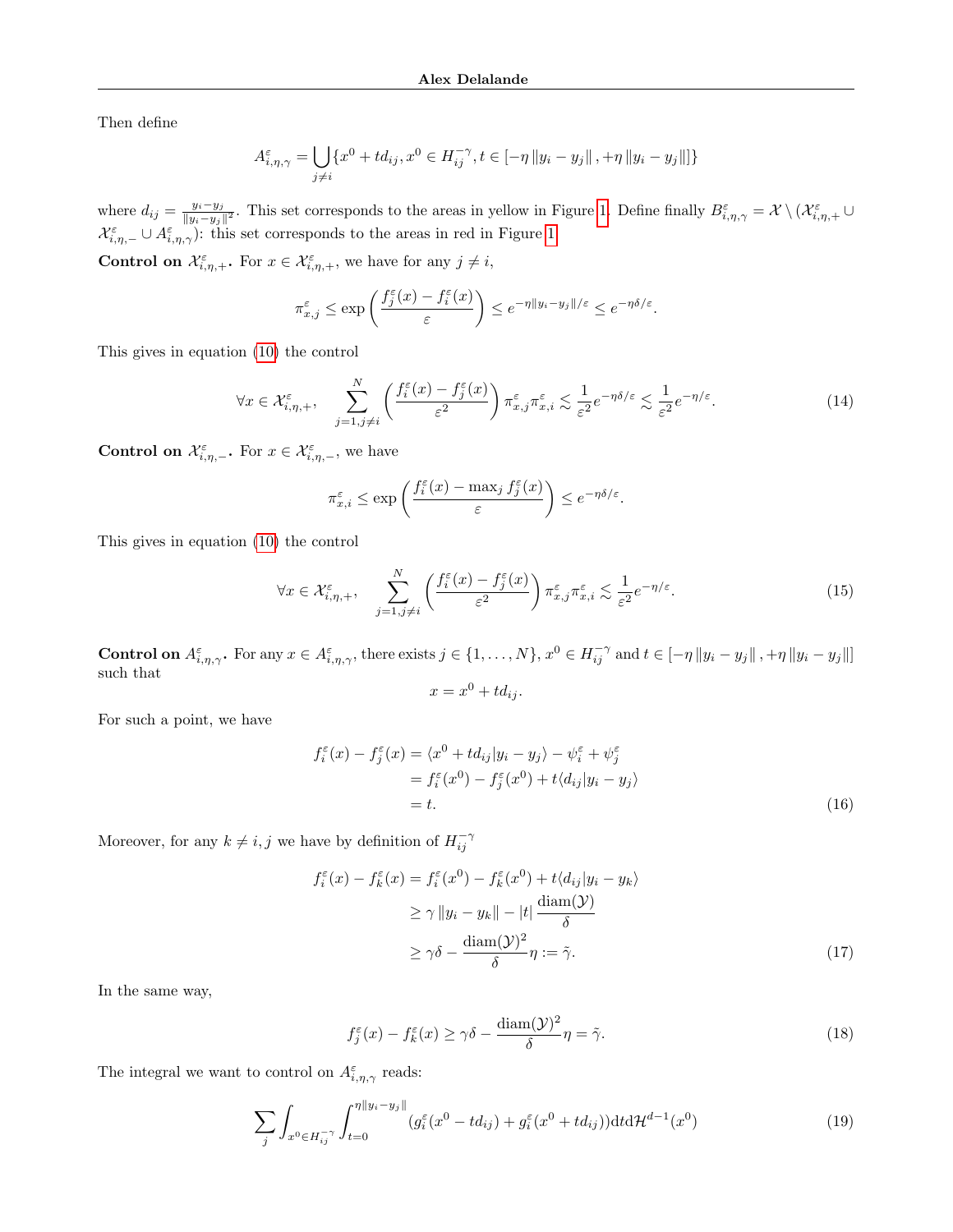where  $g_i^{\varepsilon}(x) = \sum_{j=1, j\neq i}^{N} \left( \frac{f_i^{\varepsilon}(x) - f_j^{\varepsilon}(x)}{\varepsilon^2} \right)$  $\left( \frac{-f_j^\varepsilon(x)}{\varepsilon^2} \right) \pi^\varepsilon_{x,j} \pi^\varepsilon_{x,i} \rho(x).$ 

Let's find an upper bound on  $|g_i^{\varepsilon}(x^0 + td_{ij}) + g_i^{\varepsilon}(x^0 + td_{ij})|$ . To simplify the notation, denote  $x^{-} = x^0 - td_{ij}$ and  $x^+ = x^0 + td_{ij}$ . Using equation [\(16\)](#page-14-0), we have the expression

$$
g_i^{\varepsilon}(x^-) = \left(\frac{f_i^{\varepsilon}(x^-) - f_j(x^-)}{\varepsilon^2}\right) \pi_{x-,j}^{\varepsilon} \pi_{x-,j}^{\varepsilon} \mu(x^-) + \sum_{k \neq i,j} \left(\frac{f_i^{\varepsilon}(x^-) - f_k(x^-)}{\varepsilon^2}\right) \pi_{x-,k}^{\varepsilon} \pi_{x-,i}^{\varepsilon} \rho(x^-)
$$
  

$$
= \frac{-t}{\varepsilon^2} \pi_{x-,j}^{\varepsilon} \pi_{x-,i}^{\varepsilon} \rho(x^-) + S(x^-), \tag{20}
$$

where  $S(x) = \sum_{k \neq i,j} \left( \frac{f_i^{\varepsilon}(x) - f_k(x)}{\varepsilon^2} \right) \pi_{x,k}^{\varepsilon} \pi_{x,i}^{\varepsilon} \rho(x)$ . Notice that from [\(17\)](#page-14-1) and [\(18\)](#page-14-2), for  $k \neq i, j, \pi_{x-k}^{\varepsilon} \leq e^{-\tilde{\gamma}/\varepsilon}$ . This gives the bound

<span id="page-15-2"></span><span id="page-15-1"></span><span id="page-15-0"></span>
$$
|S(x^{-})| \lesssim \frac{1}{\varepsilon^2} e^{-\tilde{\gamma}/\varepsilon}.\tag{21}
$$

Similarly, we have

$$
g_i^{\varepsilon}(x^+) = \frac{t}{\varepsilon^2} \pi_{x^+,j}^{\varepsilon} \pi_{x^+,i}^{\varepsilon} \rho(x^+) + S(x^+), \tag{22}
$$

where  $S(x^+)$  verifies

<span id="page-15-5"></span><span id="page-15-3"></span>
$$
|S(x^+)| \lesssim \frac{1}{\varepsilon^2} e^{-\tilde{\gamma}/\varepsilon}.\tag{23}
$$

From equations [\(20\)](#page-15-0) and [\(22\)](#page-15-1), we thus have the control

$$
\left| g_i^{\varepsilon}(x^{-}) + g_i^{\varepsilon}(x^{+}) \right| \leq \frac{t}{\varepsilon^2} \left| \pi_{x^+,j}^{\varepsilon} \pi_{x^+,i}^{\varepsilon} \rho(x^{+}) - \pi_{x^-,j}^{\varepsilon} \pi_{x^-,i}^{\varepsilon} \rho(x^{-}) \right| + \left| S(x^{-}) \right| + \left| S(x^{+}) \right|
$$
  

$$
\leq \frac{t}{\varepsilon^2} \left| \pi_{x^+,j}^{\varepsilon} \pi_{x^+,i}^{\varepsilon} - \pi_{x^-,j}^{\varepsilon} \pi_{x^-,i}^{\varepsilon} \right| \rho(x^{+}) + \frac{t}{\varepsilon^2} \pi_{x^-,j}^{\varepsilon} \pi_{x^-,i}^{\varepsilon} \left| \rho(x^{+}) - \rho(x^{-}) \right|
$$
  

$$
+ \left| S(x^{-}) \right| + \left| S(x^{+}) \right|
$$
 (24)

Now, notice that

$$
\pi_{x^+,i}^{\varepsilon} = \frac{\exp\left(\frac{f_i^{\varepsilon}(x^+)}{\varepsilon}\right)}{\exp\left(\frac{f_i^{\varepsilon}(x^+)}{\varepsilon}\right) + \exp\left(\frac{f_j^{\varepsilon}(x^+)}{\varepsilon}\right) + \sum_{k \neq i,j} \exp\left(\frac{f_k^{\varepsilon}(x^+)}{\varepsilon}\right)}
$$

$$
= \frac{1}{1 + e^{-t/\varepsilon} + S_i(x^+)},
$$

where  $S_{\ell}(x) = \sum_{k \neq i,j} \exp \left( \frac{f_k^{\varepsilon}(x) - f_{\ell}^{\varepsilon}(x)}{\varepsilon} \right)$  $\left( \frac{-f_{\ell}^{\varepsilon}(x)}{\varepsilon}\right)$ . Similarly, we have

$$
\pi_{x^+,j}^{\varepsilon} = \frac{1}{1 + e^{t/\varepsilon} + S_j(x^+)},
$$

$$
\pi_{x^-,i}^{\varepsilon} = \frac{1}{1 + e^{t/\varepsilon} + S_i(x^-)},
$$

$$
\pi_{x^-,j}^{\varepsilon} = \frac{1}{1 + e^{-t/\varepsilon} + S_j(x^-)}.
$$

Moreover, remark that for  $\ell \in \{i, j\}$  and  $x \in \{x^-, x^+\}$  we have the bound

<span id="page-15-4"></span>
$$
S_{\ell}(x) \lesssim e^{-\tilde{\gamma}/\varepsilon}.
$$

From these expressions we deduce the following bound:

$$
\left|\pi_{x^+,j}^{\varepsilon}\pi_{x^+,i}^{\varepsilon} - \pi_{x^-,j}^{\varepsilon}\pi_{x^-,i}^{\varepsilon}\right| \lesssim e^{-\tilde{\gamma}/\varepsilon}e^{t/\varepsilon}.\tag{25}
$$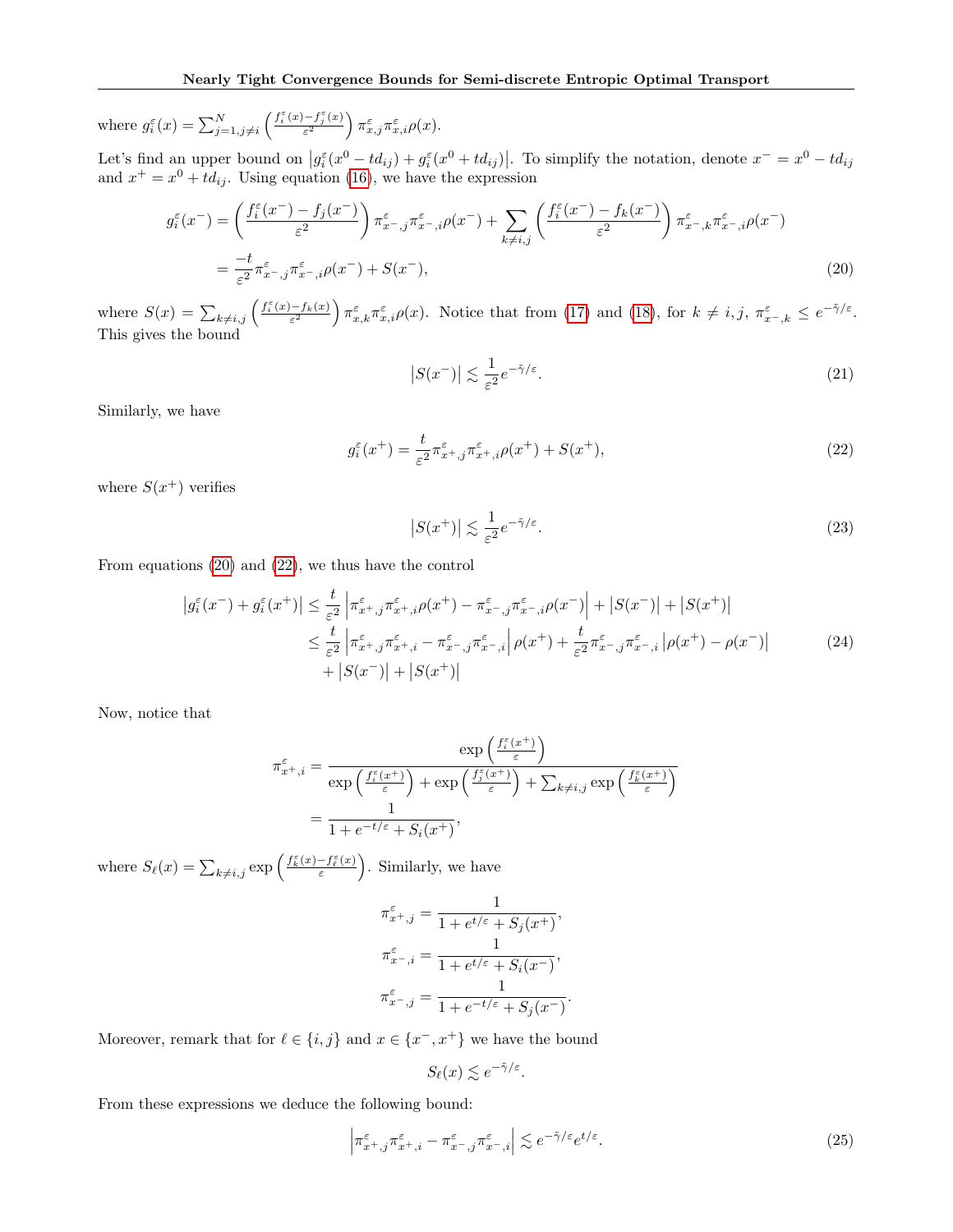Now using that  $\rho$  is  $\alpha$ -Hölder, we know that there exists a constant  $C_{\rho} > 0$  such that

$$
\left|\rho(x^{+}) - \rho(x^{-})\right| \le C_{\rho} \|x^{+} - x^{-}\|^{\alpha} = C_{\rho} \|2t d_{ij}\|^{\alpha} \le C_{\rho} \left(\frac{2}{\delta}\right)^{\alpha} t^{\alpha}.
$$
 (26)

Plugging the bounds  $(21)$ ,  $(23)$ ,  $(25)$  and  $(26)$  into  $(24)$  then yields:

<span id="page-16-0"></span>
$$
\left|g_i^\varepsilon(x^+) + g_i^\varepsilon(x^-)\right| \lesssim \frac{1}{\varepsilon^2} \left( t e^{-\tilde{\gamma}/\varepsilon} e^{t/\varepsilon} + t^{1+\alpha} + e^{-\tilde{\gamma}/\varepsilon} \right).
$$

Injecting these bounds into integral [\(19\)](#page-14-3) entails

$$
\left| \int_{A_{i,\eta,\gamma}^{\varepsilon}} \frac{1}{\varepsilon} \sum_{j=1,j\neq i}^{N} \left( \frac{f_i^{\varepsilon}(x) - f_j^{\varepsilon}(x)}{\varepsilon^2} \right) \pi_{x,j}^{\varepsilon} \pi_{x,i}^{\varepsilon} \rho(x) dx \right| \lesssim \int_{0}^{\eta \text{diam}(\mathcal{Y})} \frac{1}{\varepsilon^2} \left( t e^{-\tilde{\gamma}/\varepsilon} e^{t/\varepsilon} + t^{1+\alpha} + e^{-\tilde{\gamma}/\varepsilon} \right) dt
$$
  

$$
\lesssim \frac{\eta^{2+\alpha}}{\varepsilon^2} + \frac{1}{\varepsilon^2} e^{-\tilde{\gamma}/\varepsilon} \left( \eta + \varepsilon \eta e^{\eta/\varepsilon} - \varepsilon^2 (e^{\eta/\varepsilon} - 1) \right). \tag{27}
$$

**Control on**  $B_{i,\eta,\gamma}^{\varepsilon}$ . We first derive a uniform bound on the integrand

<span id="page-16-1"></span>
$$
\sum_{j=1,j\neq i}^{N} \left( \frac{f_i^{\varepsilon}(x)-f_j^{\varepsilon}(x)}{\varepsilon^2} \right) \pi_{x,j}^{\varepsilon} \pi_{x,i}^{\varepsilon}
$$

on the domain  $B_{i,\eta,\gamma}^{\varepsilon}$ , that is included in the *η*-neighborhood of Lag<sub>i</sub>( $\psi^{\varepsilon}$ ). For  $x \in B_{i,\eta,\gamma}^{\varepsilon}$ , for any  $j \neq i$ , either  $|f_i^{\varepsilon}(x) - f_j^{\varepsilon}(x)| \leq \eta(\text{diam}(\mathcal{Y}) + 1)$ , and in this case

$$
\left| \frac{f_i^{\varepsilon}(x) - f_j^{\varepsilon}(x)}{\varepsilon^2} \right| \pi_{x,j}^{\varepsilon} \pi_{x,i}^{\varepsilon} \lesssim \frac{\eta}{\varepsilon^2},
$$

or  $|f_i^{\varepsilon}(x) - f_j^{\varepsilon}(x)| > \eta(\text{diam}(\mathcal{Y}) + 1)$ , which entails  $\pi_{x,j}^{\varepsilon} \leq e^{-\eta/\varepsilon}$ . To see this, denote  $k \in \arg \max_{\ell} f_{\ell}^{\varepsilon}(x)$ . Since x is in a  $\eta$ -neighborhood of  $\text{Lag}_i(\psi^\varepsilon)$ , we have

$$
0 \le f_k^{\varepsilon}(x) - f_i^{\varepsilon}(x) \le \eta \|y_k - y_i\| \le \eta \text{diam}(\mathcal{Y}).
$$

Hence

$$
\left|f_j^{\varepsilon}(x) - f_k^{\varepsilon}(x)\right| \ge \left|\left|f_j^{\varepsilon}(x) - f_i^{\varepsilon}(x)\right| - |f_k^{\varepsilon}(x) - f_i^{\varepsilon}(x)|\right| \ge \eta.
$$

The inequality  $\pi_{x,j}^{\varepsilon} \leq e^{-\eta/\varepsilon}$  then comes from the fact that  $\pi_{x,j}^{\varepsilon} \leq \exp\left(\frac{f_j^{\varepsilon}(x) - f_k^{\varepsilon}(x)}{\varepsilon}\right)$  $\left( \frac{-f_k^{\varepsilon}(x)}{\varepsilon} \right)$ . From these remarks we can therefore write for  $x \in B_{i,\eta,\gamma}^{\varepsilon}$ :

<span id="page-16-2"></span>
$$
\sum_{j=1,j\neq i}^N \left( \frac{f_i^{\varepsilon}(x)-f_j^{\varepsilon}(x)}{\varepsilon^2} \right) \pi_{x,j}^{\varepsilon} \pi_{x,i}^{\varepsilon} \lesssim \frac{1}{\varepsilon^2} \left( \eta + e^{-\eta/\varepsilon} \right).
$$

Finally, notice that  $B_{i,\eta,\gamma}^{\varepsilon}$  is made of a union of *corners* of *η*-neighborhoods  $\text{Lag}_i(\psi^{\varepsilon})$ , where *corner* is meant for intersection of 2 hyperplanes. There are at most  $\binom{N-1}{2}$   $\leq N^2$  such corners. Denote  $\theta$  =  $\arg \max_{i,j,k|\angle y_iy_jy_k\leq \pi} \angle y_iy_jy_k$ , i.e. the maximum angle that can be formed from a triplet of points in the support of the target that do not lie on a same line. Then the *corners* that constitute  $B_{i,\eta,\gamma}^{\varepsilon}$  are actually included in cylinders of length at most diam(X) and of radius at most  $\frac{2\gamma}{\cos(\theta/2)}$ , that is of volume at most  $\frac{4\pi\text{diam}(X)^{d-2}}{\cos(\theta/2)^2}\gamma^2$ . All these considerations allow us to write the following bound:

$$
\left| \int_{B_{i,\eta,\gamma}^{\varepsilon}} \frac{1}{\varepsilon} \sum_{j=1,j\neq i}^{N} \left( \frac{f_i^{\varepsilon}(x) - f_j^{\varepsilon}(x)}{\varepsilon^2} \right) \pi_{x,j}^{\varepsilon} \pi_{x,i}^{\varepsilon} \rho(x) dx \right| \lesssim \frac{\gamma^2}{\varepsilon^2} \left( \eta + e^{-\eta/\varepsilon} \right). \tag{28}
$$

**Conclusion.** Finally, using equations  $(14)$ ,  $(15)$ ,  $(27)$ ,  $(28)$  we get the wanted control: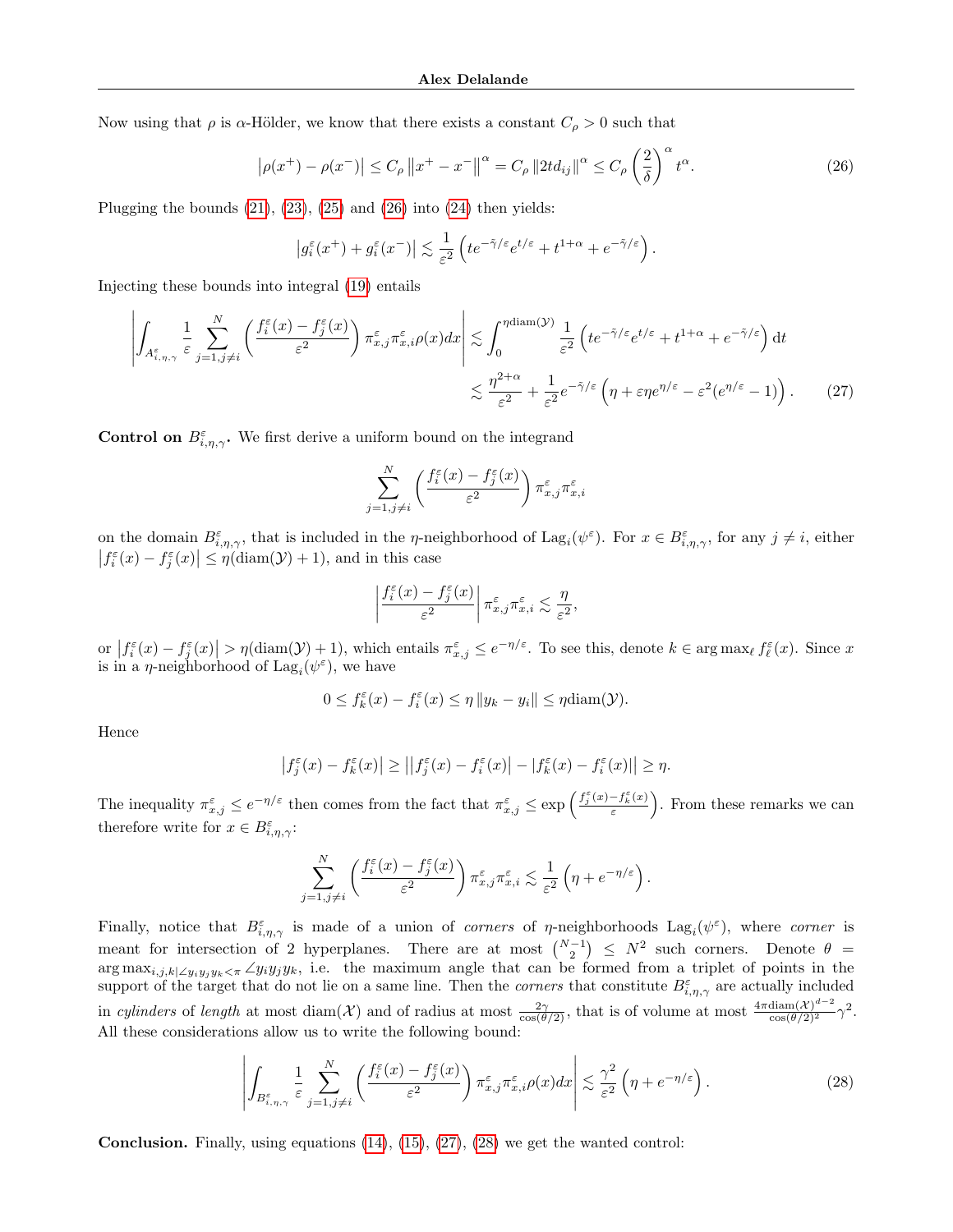$$
\left| \left[ \frac{\partial}{\partial \varepsilon} (\nabla \mathcal{K}^{\varepsilon})(\psi) \right]_i \right| = \left| \int_{\mathcal{X}} \frac{1}{\varepsilon} \sum_{j=1, j \neq i}^N \left( \frac{f_i^{\varepsilon}(x) - f_j^{\varepsilon}(x)}{\varepsilon^2} \right) \pi_{x,j}^{\varepsilon} \pi_{x,i}^{\varepsilon} \rho(x) dx \right|
$$
  

$$
\lesssim \frac{1}{\varepsilon^2} e^{-\eta/\varepsilon} + \frac{\eta^{2+\alpha}}{\varepsilon^2} + \frac{\gamma^2}{\varepsilon^2} \left( \eta + e^{-\eta/\varepsilon} \right) + \frac{1}{\varepsilon^2} e^{-\tilde{\gamma}/\varepsilon} \left( \eta + \varepsilon \eta e^{\eta/\varepsilon} - \varepsilon^2 (e^{\eta/\varepsilon} - 1) \right).
$$

## <span id="page-17-0"></span>A.4 Proof of Theorem [3.3](#page-4-0)

*Proof.* Here we assume that  $\varepsilon \leq 1$ . Proposition [5.1](#page-6-1) entails the following inequality for any  $\eta, \gamma > 0$ :

$$
\left| \left[ \frac{\partial}{\partial \varepsilon} (\nabla \mathcal{K}^{\varepsilon})(\psi) \right]_i \right| \lesssim \frac{1}{\varepsilon^2} e^{-\eta/\varepsilon} + \frac{\eta^{2+\alpha}}{\varepsilon^2} + \frac{\gamma^2}{\varepsilon^2} \left( \eta + e^{-\eta/\varepsilon} \right) + \frac{1}{\varepsilon^2} e^{-\tilde{\gamma}/\varepsilon} \left( \eta + \varepsilon \eta e^{\eta/\varepsilon} - \varepsilon^2 (e^{\eta/\varepsilon} - 1) \right).
$$

We recall that  $\tilde{\gamma} = \gamma \delta - \frac{\text{diam}(\mathcal{Y})^2}{\delta}$  $\frac{(\lambda)^2}{\delta} \eta$ . We choose  $\gamma = \frac{\eta}{\delta} \left( \frac{\text{diam}(\mathcal{Y})^2}{\delta} + 2 \right)$ , which yields

$$
\left| \left[ \frac{\partial}{\partial \varepsilon} (\nabla \mathcal{K}^{\varepsilon})(\psi) \right]_i \right| \lesssim \frac{\eta^{2+\alpha} + \eta^3}{\varepsilon^2} + \frac{e^{-\eta/\varepsilon}}{\varepsilon^2} \left( 1 + \eta^2 + \varepsilon \eta - \varepsilon^2 + (\eta + \varepsilon^2) e^{-\eta/\varepsilon} \right)
$$

Then, for any  $\beta \in (\frac{2}{2+\alpha}, 1)$ , choosing  $\eta = \varepsilon^{\beta}$  yields

$$
\left| \left[ \frac{\partial}{\partial \varepsilon} (\nabla \mathcal{K}^{\varepsilon})(\psi) \right]_i \right| \lesssim \varepsilon^{(2+\alpha)\beta - 2} + \frac{e^{-1/\varepsilon^{1-\beta}}}{\varepsilon^2}.
$$

With  $\alpha' = (2 + \alpha)\beta - 2$ , we get that for any  $\alpha' \in (0, \alpha)$ ,

$$
\left| \left[ \frac{\partial}{\partial \varepsilon} (\nabla \mathcal{K}^{\varepsilon})(\psi) \right]_i \right| \lesssim \varepsilon^{\alpha'} + \frac{e^{-1/\varepsilon^{\frac{\alpha - \alpha'}{2 + \alpha}}}}{\varepsilon^2} \lesssim \varepsilon^{\alpha'}.
$$

|  | <b>A.5</b> Convergence of $\psi^{\varepsilon}$ to $\psi^0$ as $\varepsilon$ goes to 0 |  |  |  |  |  |
|--|---------------------------------------------------------------------------------------|--|--|--|--|--|
|--|---------------------------------------------------------------------------------------|--|--|--|--|--|

<span id="page-17-2"></span>**Proposition A.1.** The solutions  $\psi^{\varepsilon}$  to problem  $(D_{\varepsilon})$  $(D_{\varepsilon})$  verify:

$$
\lim_{\varepsilon \to 0} \psi^{\varepsilon} = \psi^0.
$$

*Proof.* Let's first prove that for any  $\varepsilon \geq 0$ , the solution  $\psi^{\varepsilon}$  to problem  $(D_{\varepsilon})$  $(D_{\varepsilon})$  verifies:

$$
\|\psi^{\varepsilon}\|_{\infty} \leq R_{\mathcal{X}} \operatorname{diam}(\mathcal{Y}) + \varepsilon \log(1/\underline{\mu}).
$$

For  $\varepsilon > 0$ , recall that the first order condition [\(2\)](#page-2-2) entails that

$$
e^{\frac{\psi_{\tilde{\epsilon}}^{\varepsilon}}{\varepsilon}}\mu_i=\int_{\mathcal{X}}e^{\frac{\langle x|y_i\rangle-(\psi^{\varepsilon})^{c,\varepsilon}}{\varepsilon}}\mathrm{d}\rho(x).
$$

Thus right-hand sign of this equality can be seen as a  $R_{\mathcal{X}}$ -Lipschitz function of  $y_i$ . Therefore we have the bound:

<span id="page-17-1"></span>
$$
\left|\psi_i^{\varepsilon} - \psi_j^{\varepsilon}\right| \le R_{\mathcal{X}} \left|y_i - y_j\right| + \varepsilon \left|\log\left(\frac{\mu_i}{\mu_j}\right)\right| \le R_{\mathcal{X}} \operatorname{diam}(\mathcal{Y}) + \varepsilon \log(1/\underline{\mu}).\tag{29}
$$

Now recall that  $\langle \psi^{\varepsilon} | \mathbb{1}_N \rangle = 0$ , which means that the components of  $\psi^{\varepsilon} \in \mathbb{R}^N$  take both positive and negative values. This entails for any  $i \in \{1, \ldots, N\}$ :

$$
|\psi_i^{\varepsilon}| = |\psi_i^{\varepsilon} - 0| \le \max_j |\psi_i^{\varepsilon} - \psi_j^{\varepsilon}| \le R_{\mathcal{X}} \operatorname{diam}(\mathcal{Y}) + \varepsilon \log(1/\underline{\mu}).
$$

 $\Box$ 

.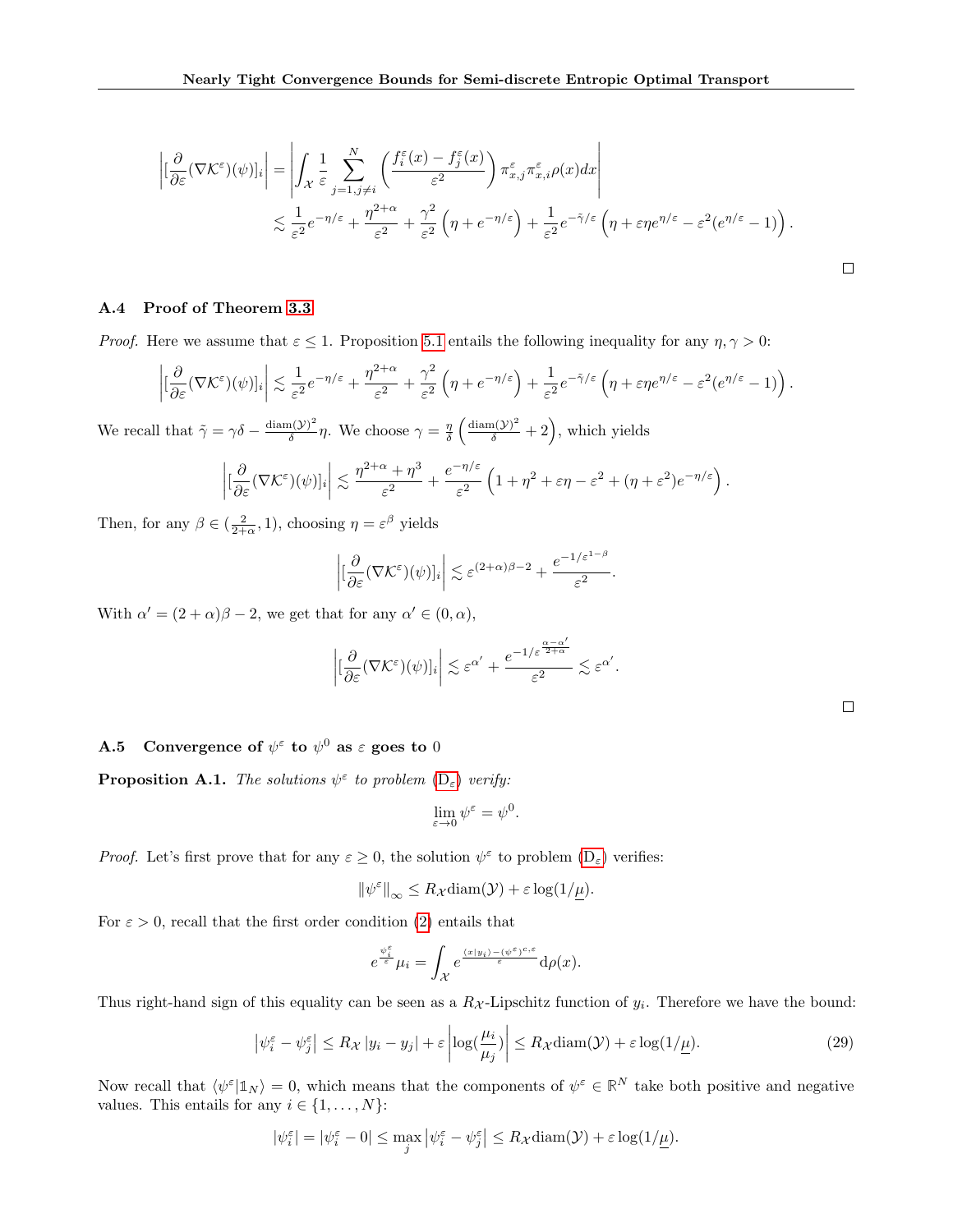When  $\varepsilon = 0$ , the bound [\(29\)](#page-17-1) comes from the fact that  $\psi^0$  is a  $R_{\mathcal{X}}$ -Lipschitz function from  $\mathcal{Y}$  to  $\mathbb{R}$ . Indeed, Proposition 1.11 in [\(Santambrogio, 2015\)](#page-10-21) ensures that for any  $i \in \{1, \ldots, N\}$ ,

$$
\psi_i^0 = \psi^0(y_i) = (\psi^0)^{**}(y_i) = \sup_{x \in \mathcal{X}} \langle x | y_i \rangle - (\psi^0)^*(x),
$$

which reads as a  $R_{\mathcal{X}}$ -Lipschitz function of  $y_i$ . We conclude similarly to the case  $\varepsilon > 0$  to ensure  $\|\psi^0\|_{\infty} \leq$  $R_{\mathcal{X}}$ diam $(\mathcal{Y})$ .

Now consider a sequence  $(\varepsilon_k)_k > 0$  such that  $\lim_{k \to \infty} \varepsilon_k = 0$ . By what precedes, the sequence  $(\psi^{\varepsilon_k})_k$  is bounded and one can extract a converging subsequence (that we do not relabel). Notice now that for any  $x \in \mathcal{X}$  and  $\psi \in \mathbb{R}^N$ , the  $(c, \varepsilon)$ -transform  $\psi^{c,\varepsilon}(x)$  corresponds to a rescaled LogSumExp (or smooth maximum) of the vector  $(\langle x|y_i\rangle - \psi_i)_{i=1,...,N}$ :

$$
\psi^{c,\varepsilon}(x) = \varepsilon LSE\left(\frac{(\langle x|y_i\rangle - \psi_i)_{i=1,\dots,N}}{\varepsilon}\right),\,
$$

where  $LSE(z_1, \ldots, z_N) = \log(\exp(z_1) + \ldots \exp(z_N))$ . Bounds on LSE allow us to write that for any,  $x \in \mathcal{X}$  and  $\varepsilon > 0$  we have

$$
\psi^*(x) \le \psi^{c,\varepsilon}(x) \le \psi^*(x) + \varepsilon \log N,
$$

where we recall that  $\psi^*(x) = \max_{i=1,\dots,N} \langle x | y_i \rangle - \psi_i$  denotes the Legendre transform of  $\psi$  evaluated in x. Thus if we consider  $k \in \mathbb{N}$ , we have by optimiality of  $\psi^0$ ,  $\psi^{\varepsilon_k}$  for their respective problems the inequalities:

$$
\langle (\psi^0)^* | \rho \rangle + \langle \psi^0 | \mu \rangle \le \langle (\psi^{\varepsilon_k})^* | \rho \rangle + \langle \psi^{\varepsilon_k} | \mu \rangle
$$
  
\n
$$
\le \langle (\psi^{\varepsilon_k})^{c, \varepsilon_k} | \rho \rangle + \langle \psi^{\varepsilon_k} | \mu \rangle + \varepsilon_k
$$
  
\n
$$
\le \langle (\psi^0)^{c, \varepsilon_k} | \rho \rangle + \langle \psi^0 | \mu \rangle + \varepsilon_k
$$
  
\n
$$
\le \langle (\psi^0)^* | \rho \rangle + \langle \psi^0 | \mu \rangle + \varepsilon_k (1 + \log N).
$$

Hence we have the limit:

$$
\lim_{k\to\infty}\langle (\psi^{\varepsilon_k})^*|\rho\rangle+\langle\psi^{\varepsilon_k}|\mu\rangle=\langle (\psi^0)^*|\rho\rangle+\langle\psi^0|\mu\rangle.
$$

By unicity of the solution of the unregularized problem on  $(\mathbb{1}_N)^{\perp}$ , this proves that

$$
\lim_{k \to \infty} \psi^{\varepsilon_k} = \psi^0.
$$

There is thus only one accumulation point for the bounded sequence  $(\psi^{\varepsilon_k})_k$ , which shows that the whole sequence converges to this point.  $\Box$ 

#### <span id="page-18-0"></span>A.6 Proof of Corollary [2.2](#page-3-0)

*Proof.* Following Theorem [2.1,](#page-2-1) let  $C > 0$  (depending on  $\mathcal{X}, \rho, \mathcal{Y}, \mu$ ) be such that  $\left\|\psi^{\eta}\right\|_{2} \leq C\tau^{\alpha'}$  for  $\tau \in [\varepsilon', \varepsilon]$ . Then notice

$$
\left\|\psi^{\varepsilon}-\psi^{\varepsilon'}\right\|_{\infty}\leq\left\|\psi^{\varepsilon}-\psi^{\varepsilon'}\right\|_{2}=\left\|\int_{\varepsilon'}^{\varepsilon}\dot{\psi}^{\tau}\mathrm{d}\tau\right\|_{2}\leq\int_{\varepsilon'}^{\varepsilon}\left\|\dot{\psi}^{\tau}\right\|_{2}\mathrm{d}\tau\leq C\varepsilon^{\alpha'}(\varepsilon-\varepsilon').
$$

Letting  $\varepsilon'$  go to 0 and using Proposition [A.1](#page-17-2) yields

$$
\left\|\psi^{\varepsilon}-\psi^0\right\|_{\infty}\leq C\varepsilon^{1+\alpha'}.
$$

For the second result, we use

$$
\left\| (\psi^{\varepsilon})^{c,\varepsilon} - (\psi^0)^* \right\|_{\infty} \le \left\| (\psi^{\varepsilon})^{c,\varepsilon} - (\psi^0)^{c,\varepsilon} \right\|_{\infty} + \left\| (\psi^0)^{c,\varepsilon} - (\psi^0)^* \right\|_{\infty}
$$

One can easily show with the definition of the  $(c, \varepsilon)$ -transform that  $\|\psi^{\varepsilon} - \psi^0\|_{\infty} \leq \frac{C}{1+\alpha'} \varepsilon^{1+\alpha'}$  entails

$$
\left\|(\psi^{\varepsilon})^{c,\varepsilon} - (\psi^0)^{c,\varepsilon}\right\|_{\infty} \le \frac{C}{1+\alpha'}\varepsilon^{1+\alpha'}.
$$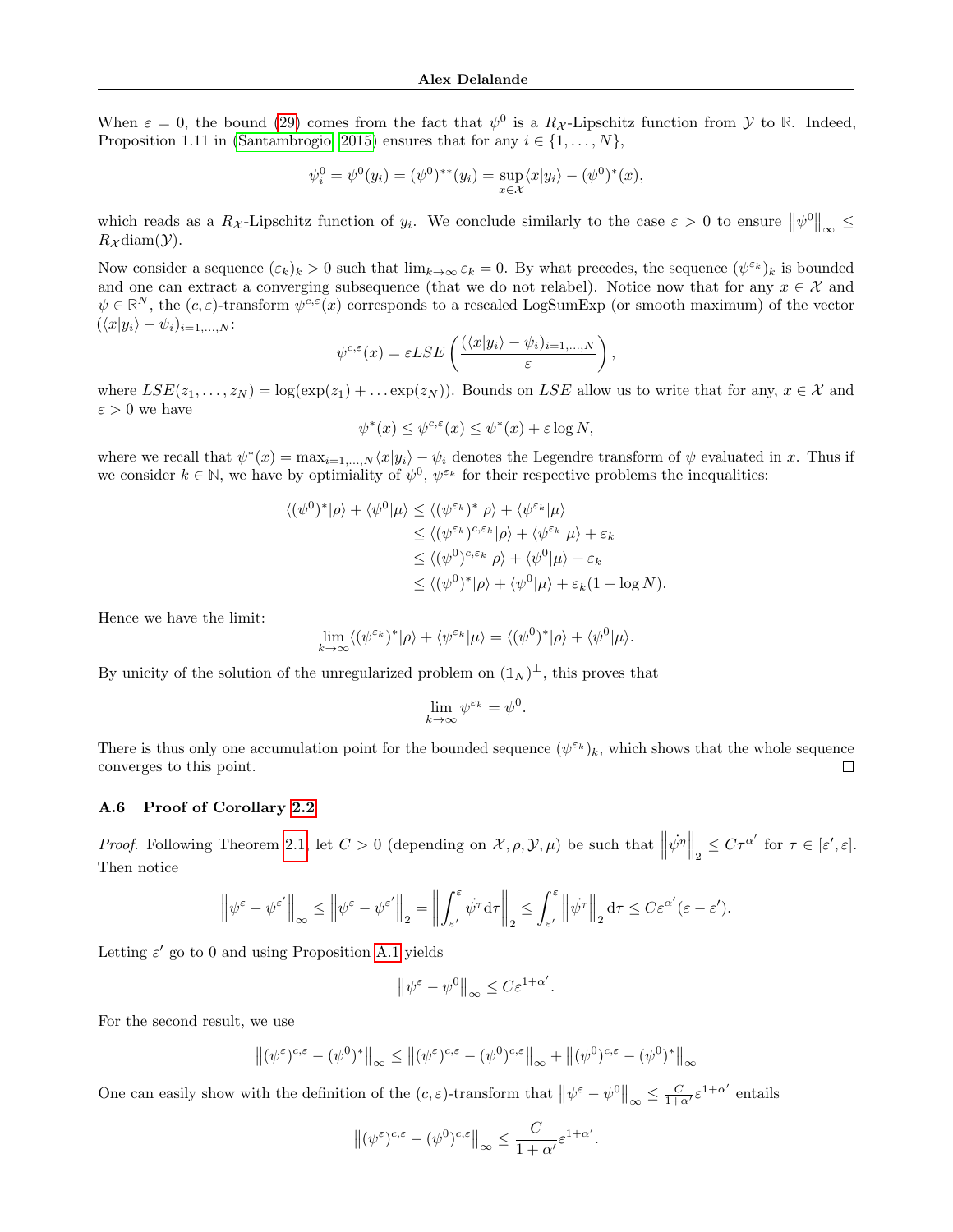On the other hand,  $\|(\psi^0)^{c,\varepsilon} - (\psi^0)^*\|_{\infty} \leq \varepsilon \log N$  is a LogSumExp property. This property can be refined to get to the third result: we have for all  $x \in \mathcal{X}$ 

$$
(\psi^0)^*(x) \le (\psi^0)^{c,\varepsilon}(x) = \varepsilon \log \left( \sum_{j=1}^N e^{\frac{\langle x|y_j \rangle - \psi_j^0}{\varepsilon}} \right)
$$
  
= 
$$
(\psi^0)^*(x) + \varepsilon \log \left( \sum_{j=1}^N e^{\frac{\langle x|y_j \rangle - \psi_j^0 - (\psi^0)^*(x)}{\varepsilon}} \right).
$$

But for  $\rho$ -almost every  $x \in \mathcal{X}$ , there is only one  $i \in \{1, ..., N\}$  that satisfies  $(\psi^0)^*(x) = \langle x | y_i \rangle - \psi_i^0$ . Thus for such x, denoting  $c_x = \min_{j \neq i} (\langle x | y_i \rangle - \psi_i^0) - (\langle x | y_j \rangle - \psi_j^0) > 0$ , we have

$$
\sum_{j=1}^N e^{\frac{\langle x|y_j\rangle - \psi_j^0 - (\psi^0)^*(x)}{\varepsilon}} \le 1 + (N-1)e^{-c_x/\varepsilon}.
$$

We thus get:

$$
(\psi^0)^*(x) \le (\psi^0)^{c,\varepsilon}(x) \le (\psi^0)^*(x) + (N-1)\varepsilon e^{-c_x/\varepsilon}.
$$

From this we deduce that for  $\rho$ -a.e.  $x \in \mathcal{X}$ ,

$$
|(\psi^0)^{c,\varepsilon}(x)-(\psi^0)^*(x)| \lesssim \varepsilon e^{-c_x/\varepsilon} \lesssim \varepsilon^{1+\alpha'}.
$$

Finally, we use the notation of Section [5](#page-6-0) that denotes

$$
\frac{\mathrm{d}\pi^{\varepsilon}}{\mathrm{d}\rho\otimes\sigma}(x,y_i)=\pi^{\varepsilon}_{x,i}.
$$

Notice that for any  $i \in \{1, \ldots, N\},\$ 

$$
\pi_{x,i}^0 = \begin{cases} 1 & \text{if } \langle x|y_i \rangle - \psi_i^0 \ge \langle x|y_j \rangle - \psi_j^0 & \forall j, \\ 0 & \text{else.} \end{cases}
$$

If  $\pi_{x,i}^0 = 0$ , then with the same  $c_x$  as before (assuming that only one  $i \in \{1, \ldots, N\}$  satisfies  $(\psi^0)^*(x) = \langle x|y_i \rangle - \psi_i^0$ ),

$$
|\pi_{x,i}^{\varepsilon} - \pi_{x,i}^0| = \pi_{x,i}^{\varepsilon}
$$
  
\n
$$
= \frac{e^{\frac{\langle x|y_i\rangle - \psi_i^{\varepsilon}}{\varepsilon}}}{\sum_j e^{\frac{\langle x|y_j\rangle - \psi_j^{\varepsilon}}{\varepsilon}}}
$$
  
\n
$$
\leq e^{2C\varepsilon^{\alpha'}/(1+\alpha')}\frac{e^{\frac{\langle x|y_i\rangle - \psi_i^0}{\varepsilon}}}{\sum_j e^{\frac{\langle x|y_j\rangle - \psi_j^0}{\varepsilon}}}
$$
  
\n
$$
\leq e^{2C\varepsilon^{\alpha'}/(1+\alpha')}e^{-c_x/\varepsilon}
$$
  
\n
$$
\leq e^{-c_x/\varepsilon}.
$$

If  $\pi_{x,i}^0 = 1$ , then

$$
|\pi_{x,i}^{\varepsilon} - \pi_{x,i}^{0}| = |\pi_{x,i}^{\varepsilon} - 1|
$$
  

$$
= \frac{\sum_{j \neq i} e^{\frac{\langle x | y_j \rangle - \psi_j^{\varepsilon}}{\varepsilon}}}{\sum_{j} e^{\frac{\langle x | y_j \rangle - \psi_j^{\varepsilon}}{\varepsilon}}}
$$
  

$$
\leq e^{2C \varepsilon^{\alpha'} / (1 + \alpha')} \frac{\sum_{j \neq i} e^{\frac{\langle x | y_j \rangle - \psi_j^0}{\varepsilon}}}{\sum_{j} e^{\frac{\langle x | y_j \rangle - \psi_j^0}{\varepsilon}}}
$$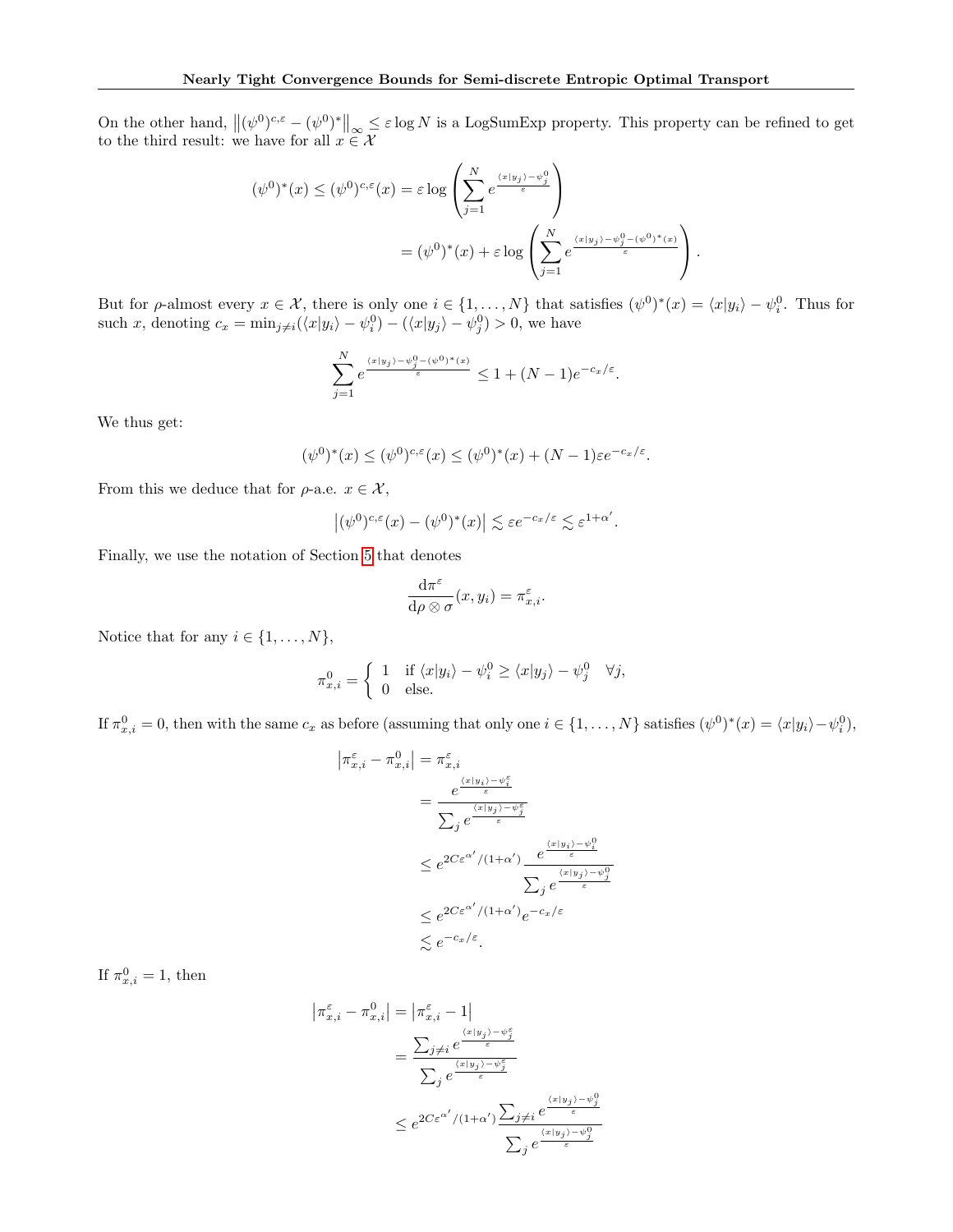$$
\leq e^{2C\varepsilon^{\alpha'}/(1+\alpha')}\sum_{j\neq i}e^{\frac{\langle x|y_j\rangle - \psi_j^0 - (\psi^0)^*(x)}{\varepsilon}}
$$
  

$$
\leq e^{2C\varepsilon^{\alpha'}/(1+\alpha')}(N-1)e^{-c_x/\varepsilon}
$$
  

$$
\lesssim e^{-c_x/\varepsilon}.
$$

This proves that for  $\rho$ -a.e.  $x \in \mathcal{X}$  and all  $i \in \{1, ..., N\}$ ,  $\left|\pi_{x,i}^{\varepsilon} - \pi_{x,i}^0\right| \lesssim e^{-c_x/\varepsilon}$ .

## <span id="page-20-0"></span>A.7 Expansion of the Difference of Costs (Theorem [2.3\)](#page-3-1)

The proof of Theorem [2.3](#page-3-1) follows very closely the proof of Theorem 1.1 in [\(Altschuler et al., 2021\)](#page-8-7) and we thus make numerous mentions of results from this paper.

Proof. Let  $\varepsilon \in (0,1]$  and recall that  $\mathcal{W}_{2,\varepsilon}^2(\rho,\mu)$  is computed using the solution of the regularized maximum correlation problem  $(\mathbf{P}_\varepsilon')$  with regularization parameter  $\frac{\varepsilon}{2}$ :

$$
W_{2,\varepsilon}^{2}(\rho,\mu) = \mathbb{E}_{(x,y)\sim\pi^{\varepsilon/2}} \|x-y\|^{2}
$$

.

Now notice that as in Lemma 5.2 in [\(Altschuler et al., 2021\)](#page-8-7) we can write by strong duality

$$
\mathbb{E}_{\pi^0}\langle x|y\rangle = \mathbb{E}_{x\sim\rho}(\psi^0)^*(x) + \mathbb{E}_{y\sim\mu}\psi^0(y)
$$
  
= 
$$
\mathbb{E}_{(x,y)\sim\pi^{\varepsilon/2}}\left((\psi^0)^*(x) + \psi^0(y)\right).
$$

Therefore the difference of costs reads

$$
W_{2,\varepsilon}^{2}(\rho,\mu) - W_{2}^{2}(\rho,\mu) = \mathbb{E}_{\pi^{\varepsilon/2}} \|x - y\|^{2} - \mathbb{E}_{\pi^{0}} \|x - y\|^{2}
$$
  
\n
$$
= 2 (\mathbb{E}_{\pi^{0}} \langle x|y\rangle - \mathbb{E}_{\pi^{\varepsilon/2}} \langle x|y\rangle)
$$
  
\n
$$
= 2 \mathbb{E}_{(x,y)\sim \pi^{\varepsilon/2}} ((\psi^{0})^{*}(x) + \psi^{0}(y) - \langle x|y\rangle)
$$
  
\n
$$
= 2 \sum_{i,j} \int_{\text{Lag}_{i}(\psi^{0})} ((\psi^{0})^{*}(x) + \psi_{j}^{0} - \langle x|y_{j}\rangle) \pi_{x,j}^{\varepsilon/2} d\rho(x)
$$
  
\n
$$
= \sum_{i,j} \int_{\text{Lag}_{i}(\psi^{0})} \Delta_{ij}(x) \pi_{x,j}^{\varepsilon/2} d\rho(x),
$$

where we denoted for  $x \in \text{Lag}_i(\psi^0)$ ,

$$
\Delta_{ij}(x) = 2\left( (\psi^0)^*(x) + \psi_j^0 - \langle x|y_j \rangle \right) = 2\left( \langle x|y_i - y_j \rangle - \psi_i^0 + \psi_j^0 \right) \ge 0.
$$

Using Theorem [2.1](#page-2-1) and its Corollary [2.2](#page-3-0) we know that there exists  $C > 0$  depending on  $\mathcal{X}, \rho, \mathcal{Y}, \mu$  such that for  $\alpha' \in (0, \alpha),$ 

$$
\left\| \psi^{\varepsilon/2} - \psi^0 \right\|_{\infty} \le C \left( \frac{\varepsilon}{2} \right)^{1+\alpha'}.
$$

From this bound, using that  $\pi_{x,j}^{\varepsilon/2} =$  $\exp\left(\frac{\langle x|y_j\rangle - \psi_j^{\varepsilon/2}}{\varepsilon/2}\right)$  $\sum_{\ell} \exp \left( \frac{\langle x|y_{\ell}\rangle - \psi_{\ell}^{\varepsilon/2}}{\varepsilon/2} \right)$  $\overline{\wedge}$  we deduce the bounds

$$
e^{-2C(\varepsilon/2)^{\alpha'}}\frac{e^{-\Delta_{ij}(x)/\varepsilon}}{\sum_\ell e^{-\Delta_{i\ell}(x)/\varepsilon}}\leq \pi_{x,j}^{\varepsilon/2}\leq e^{2C(\varepsilon/2)^{\alpha'}}\frac{e^{-\Delta_{ij}(x)/\varepsilon}}{\sum_\ell e^{-\Delta_{i\ell}(x)/\varepsilon}}.
$$

Hence we deduce the following control:

$$
\left| \mathcal{W}_{2,\varepsilon}^{2}(\rho,\mu) - \mathcal{W}_{2}^{2}(\rho,\mu) - \sum_{i,j} \int_{\text{Lag}_{i}(\psi^{0})} \Delta_{ij}(x) \frac{e^{-\Delta_{ij}(x)/\varepsilon}}{\sum_{\ell} e^{-\Delta_{i\ell}(x)/\varepsilon}} d\rho(x) \right|
$$
  

$$
\lesssim \varepsilon^{\alpha'} \sum_{i,j} \int_{\text{Lag}_{i}(\psi^{0})} \Delta_{ij}(x) \frac{e^{-\Delta_{ij}(x)/\varepsilon}}{\sum_{\ell} e^{-\Delta_{i\ell}(x)/\varepsilon}} d\rho(x).
$$

 $\Box$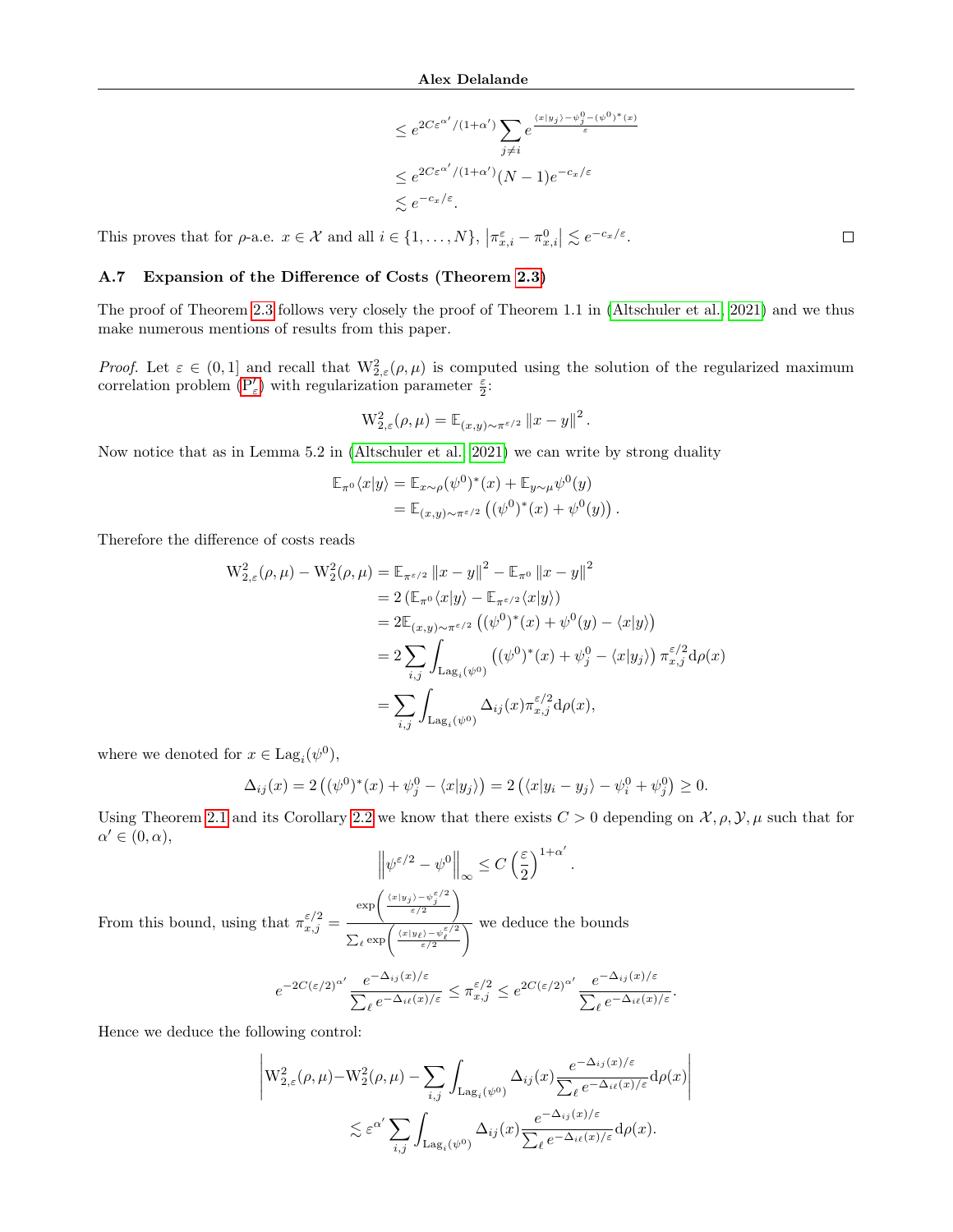Lemma 6.4 found in [\(Altschuler et al., 2021\)](#page-8-7) then asserts that

$$
\sum_{i,j} \int_{\text{Lag}_i(\psi^0)} \Delta_{ij}(x) \frac{e^{-\Delta_{ij}(x)/\varepsilon}}{\sum_{\ell} e^{-\Delta_{i\ell}(x)/\varepsilon}} d\rho(x) = \varepsilon^2 \frac{\pi^2}{12} \sum_{i < j} \frac{w_{ij}}{\|y_i - y_j\|} + o(\varepsilon^2).
$$

Directly injecting this into the last control would lead to the exact same asymptotic result as the one given in Theorem 1.1 in [\(Altschuler et al., 2021\)](#page-8-7). We refine this last asymptotic development to a non-asymptotic one by leveraging the fact that we assumed the source  $\rho$  to be  $\alpha$ -Hölder continuous.

For any  $i, j \in \{1, ..., N\}$ , denote  $I_{ij} = \int_{\text{Lag}_i(\psi^0)} \Delta_{ij}(x) \frac{e^{-\Delta_{ij}(x)/\varepsilon}}{\sum_{\ell} e^{-\Delta_{i\ell}(x)}}$  $\frac{e^{-\Delta_{ij}(x)/\epsilon}}{\sum_{\ell} e^{-\Delta_{i\ell}(x)/\epsilon}} d\rho(x)$ . Then notice that for  $i \neq j$ ,

$$
I_{ij} \le \int_{\text{Lag}_i(\psi^0)} \Delta_{ij}(x) \frac{e^{-\Delta_{ij}(x)/\varepsilon}}{1 + e^{-\Delta_{ij}(x)/\varepsilon}} d\rho(x) \tag{30}
$$

Similarly to [\(Altschuler et al., 2021\)](#page-8-7), introduce for  $a > 0$ 

$$
S_{ij}(a) = \{x \in \text{Lag}_i(\psi^0) | \Delta_{ik}(x) \ge a \forall k \ne i, j\}.
$$

Notice that  $S_{ij}(0) = \text{Lag}_i(\psi^0)$ , and that for some  $a > 0$ :

$$
I_{ij} \ge \int_{S_{ij}(a)} \Delta_{ij}(x) \frac{e^{-\Delta_{ij}(x)/\varepsilon}}{1 + (N-2)e^{-a/\varepsilon} + e^{-\Delta_{ij}(x)/\varepsilon}} d\rho(x)
$$
  

$$
\ge \int_{S_{ij}(a)} \Delta_{ij}(x) \frac{e^{-\Delta_{ij}(x)/\varepsilon}}{c(a) + e^{-\Delta_{ij}(x)/\varepsilon}} d\rho(x),
$$
 (31)

for  $c(a) = 1 + (N-2)e^{-a/\epsilon} > 1$ . The quantity  $I_{ij}$  is thus bounded by integrals of the form

$$
\int_{S_{ij}(a)} \Delta_{ij}(x) \frac{e^{-\Delta_{ij}(x)/\varepsilon}}{c + e^{-\Delta_{ij}(x)/\varepsilon}} d\rho(x)
$$

for some  $a \geq 0$  and  $c \geq 1$ . Let's find a non-asymptotic control of such integrals in terms of  $\varepsilon$ . Recall that for  $x \in \text{Lag}_i(\psi^0)$ ,  $\Delta_{ij}(x) = 2(\langle x|y_i - y_j \rangle - \psi_i^0 + \psi_j^0)$ . The coarea formula then ensures:

$$
\int_{S_{ij}(a)} \Delta_{ij}(x) \frac{e^{-\Delta_{ij}(x)/\varepsilon}}{c + e^{-\Delta_{ij}(x)/\varepsilon}} d\rho(x) = \frac{1}{2\|y_i - y_j\|} \int_0^\infty t \frac{e^{-t/\varepsilon}}{c + e^{-t/\varepsilon}} h_{ij}(t; a) dt \tag{32}
$$

where we denoted  $h_{ij}(t; a) = \int_{S_{ij}(a) \cap (\Delta_{ij})^{-1}(t)} \rho(x) d\mathcal{H}^{d-1}(x)$  similarly to [\(Altschuler et al., 2021\)](#page-8-7) (one can already notice that  $h_{ij}(0;0) = w_{ij}$ ). Notice then from Lemma 6.2 in [\(Altschuler et al., 2021\)](#page-8-7) that

$$
\left| \int_0^\infty t \frac{e^{-t/\varepsilon}}{c + e^{-t/\varepsilon}} h_{ij}(t; a) dt - \varepsilon^2 h_{ij}(0; a) \left( -\text{Li}_2(-1/c) \right) \right| = \varepsilon^2 \left| \int_0^\infty u \frac{e^{-u}}{c + e^{-u}} (h_{ij}(\varepsilon u; a) - h_{ij}(0; a)) du \right|,
$$

where Li<sub>2</sub> denotes the dilogarithm function. We now focus on the difference  $h_{ij}(\epsilon u; a) - h_{ij}(0; a)$ :

$$
h_{ij}(\varepsilon u; a) - h_{ij}(0; a) = \int_{S_{ij}(a) \cap (\Delta_{ij})^{-1}(\varepsilon u)} \rho(x) d\mathcal{H}^{d-1}(x) - \int_{S_{ij}(a) \cap (\Delta_{ij})^{-1}(0)} \rho(x) d\mathcal{H}^{d-1}(x)
$$

One can notice that there exists a set  $R_{ij}(\varepsilon u)$ , that is a subset of an hyperplane, and whose  $(d-1)$ -area is (at most) linear in  $\varepsilon u$ , such that either

$$
S_{ij}(a) \cap (\Delta_{ij})^{-1}(\varepsilon u) = (S_{ij}(a) \cap (\Delta_{ij})^{-1}(0) + (\varepsilon u) n_{ij}) \cup R_{ij}(u),
$$

or

$$
S_{ij}(a) \cap (\Delta_{ij})^{-1}(\varepsilon u) = (S_{ij}(a) \cap (\Delta_{ij})^{-1}(0) + (\varepsilon u) n_{ij}) \setminus R_{ij}(u),
$$

where  $n_{ij} = \frac{y_i - y_j}{\|y_i - y_j\|}$  $\frac{y_i-y_j}{\|y_i-y_j\|}$ . Hence we have:

$$
|h_{ij}(\varepsilon u; a) - h_{ij}(0; a)| \leq \int_{S_{ij}(a) \cap (\Delta_{ij})^{-1}(0)} |\rho(x + (\varepsilon u)n_{ij}) - \rho(x)| d\mathcal{H}^{d-1}(x) + \int_{R_{ij}(\varepsilon u)} d\mathcal{H}^{d-1}(x)
$$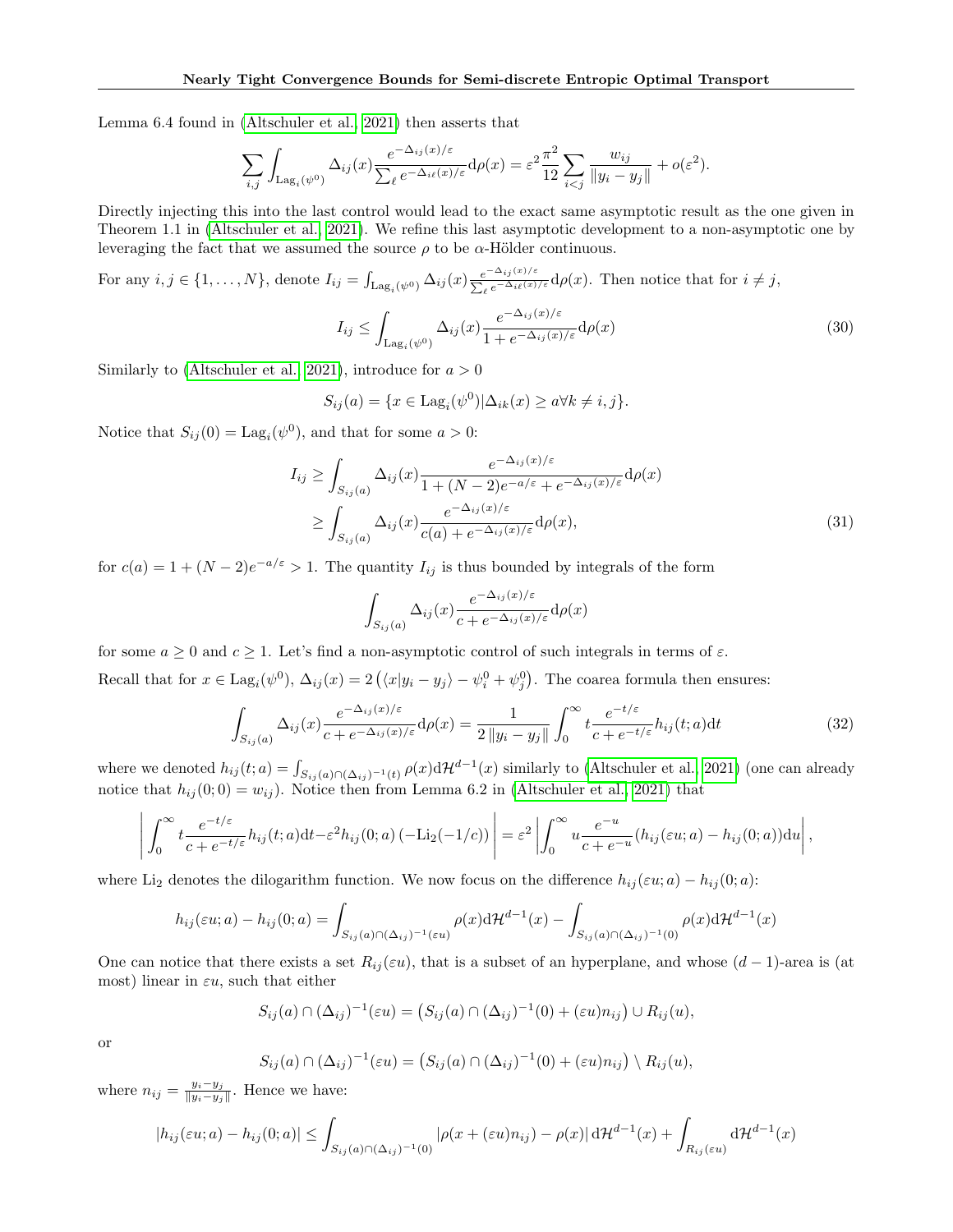Recalling that  $\rho$  is  $\alpha$ -Hölder continuous, we have  $|\rho(x+(\varepsilon u)n_{ij})-\rho(x)| \lesssim \varepsilon^{\alpha}u^{\alpha}$ . Hence we deduce

$$
|h_{ij}(\varepsilon u; a) - h_{ij}(0; a)| \lesssim \varepsilon^{\alpha} u^{\alpha} + \varepsilon u.
$$

We thus have shown that

$$
\left| \int_0^\infty t \frac{e^{-t/\varepsilon}}{c + e^{-t/\varepsilon}} h_{ij}(t; a) dt - \varepsilon^2 h_{ij}(0; a) \left( -\text{Li}_2(-1/c) \right) \right| \lesssim \varepsilon^2 \int_0^\infty u \frac{e^{-u}}{c + e^{-u}} (\varepsilon^{\alpha} u^{\alpha} + \varepsilon u) du
$$
  

$$
\lesssim \varepsilon^{2+\alpha},
$$

where we used that  $c \geq 1$  and  $\varepsilon \leq 1$ .

We finally bound the distance between  $h_{ij}(0; a)(-\text{Li}_2(-1/c))$  and  $h_{ij}(0; 0)(-\text{Li}_2(-1))$ . We have the following inequality:

$$
|h_{ij}(0;a) (-\text{Li}_2(-1/c)) - h_{ij}(0;0) (-\text{Li}_2(-1))| \leq |- \text{Li}_2(-1)| |h_{ij}(0;a) - h_{ij}(0;0)|
$$
  
+ |h\_{ij}(0;a)| |- \text{Li}\_2(-1/c) - (-\text{Li}\_2(-1))|

The quantity  $|h_{ij}(0; a) - h_{ij}(0; 0)|$  obviously scales linearly with a. Then one can notice that on [1, c], the function  $t \mapsto -\text{Li}_2(-1/t)$  is  $(-\text{Li}_2(-1))$ -Lipschitz. These facts ensure the following control:

$$
|h_{ij}(0;a) (-\mathrm{Li}_2(-1/c)) - h_{ij}(0;0) (-\mathrm{Li}_2(-1))| \lesssim a + |c - 1|.
$$

This allows to write

$$
\left| \int_0^\infty t \frac{e^{-t/\varepsilon}}{c + e^{-t/\varepsilon}} h_{ij}(t; a) dt - \varepsilon^2 h_{ij}(0; 0) (-\text{Li}_2(-1)) \right| \lesssim \varepsilon^{2+\alpha} + \varepsilon^2 (a + |c - 1|).
$$

Thus, setting  $a = \varepsilon^{\alpha}$ , we get  $c(a) = 1 + (N-2)e^{-1/\varepsilon^{1-\alpha}}$  and

$$
\left| \int_0^\infty t \frac{e^{-t/\varepsilon}}{c(a) + e^{-t/\varepsilon}} h_{ij}(t; a) dt - \varepsilon^2 h_{ij}(0; 0) (-\text{Li}_2(-1)) \right| \lesssim \varepsilon^{2+\alpha}.
$$

This leads to:

$$
\left| I_{ij} - \varepsilon^2 \frac{h_{ij}(0;0)}{2 \|y_i - y_j\|} \left( -\text{Li}_2(-1) \right) \right| = \left| I_{ij} - \varepsilon^2 \frac{w_{ij}}{\|y_i - y_j\|} \frac{\pi^2}{24} \right| \lesssim \varepsilon^{2+\alpha}.
$$

Eventually, recalling the bound

$$
\left| \mathcal{W}_{2,\varepsilon}^{2}(\rho,\mu) - \mathcal{W}_{2}^{2}(\rho,\mu) - \sum_{i,j} I_{ij} \right| \lesssim \varepsilon^{\alpha'} \sum_{i,j} I_{ij},
$$

we obtain the wanted control for  $\varepsilon \leq 1$ :

$$
\left| \mathcal{W}_{2,\varepsilon}^2(\rho,\mu) - \mathcal{W}_2^2(\rho,\mu) - \varepsilon^2 \frac{\pi^2}{12} \sum_{i < j} \frac{w_{ij}}{\|y_i - y_j\|} \right| \lesssim \varepsilon^{2+\alpha}.
$$

<span id="page-22-0"></span>A.8 Tightness of Theorem [2.3](#page-3-1)

We now show that Theorem [2.3](#page-3-1) is tight on a simple one-dimensional example. **Theorem A.2.** In Theorem [2.3,](#page-3-1) there exists  $\rho, \mu$  such that for  $\varepsilon \leq 1$ ,

$$
\left| \mathcal{W}_{2,\varepsilon}^2(\rho,\mu) - \mathcal{W}_2^2(\rho,\mu) - \varepsilon^2 \frac{\pi^2}{12} \sum_{i < j} \frac{w_{ij}}{\|y_i - y_j\|} \right| \gtrsim \varepsilon^{2+\alpha}.
$$

 $\Box$